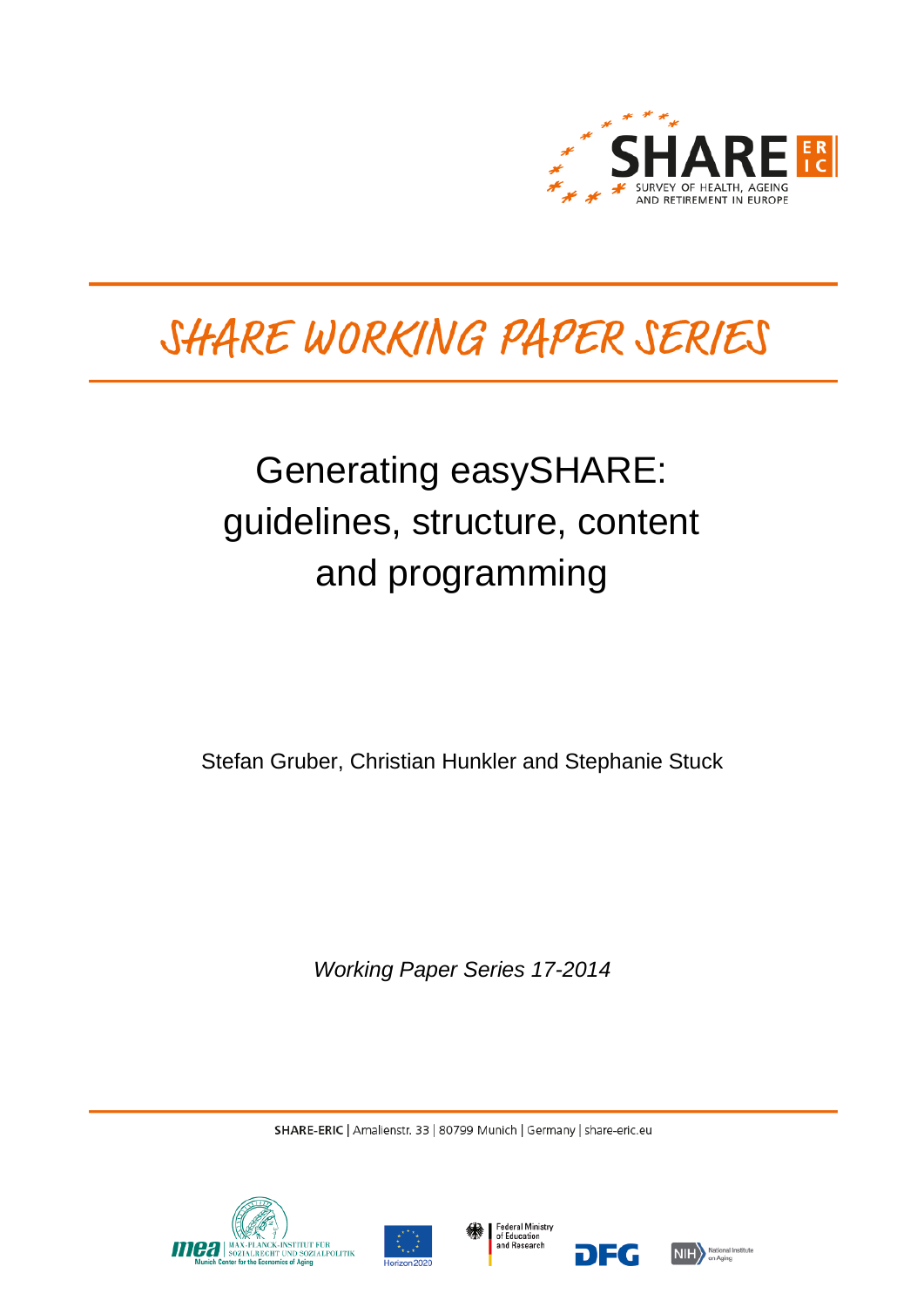## **Generating** *easy***SHARE Guidelines, Structure, Content and Programming**

Stefan Gruber<sup>a</sup>, Christian Hunkler<sup>a</sup>  $&$  Stephanie Stuck<sup>a</sup>

February 5, 2014

#### **Abstract**

This paper provides an overview of the construction, structure and content of *easy*SHARE – a simplified dataset that is based on the scientific release of the Survey of Health, Ageing and Retirement in Europe (SHARE). *easy*SHARE contains a subset of ready-to-analyse variables and indices. It is designed for student training on country-comparative and longitudinal analyses as well as for introducing SHARE to researchers who have little experience in quantitative analyses of complex survey data. This paper puts special emphasis on the extraction and generation of the dataset using the statistical software package Stata. We also provide an example of how to extract more variables from the scientific release of SHARE to include them in the *easy*SHARE dataset.

#### **Acknowledgement**

We are grateful to Agnes Orban who was part of the *easy*SHARE team until end of 2011. We also thank Axel Börsch-Supan and Martina Brandt for their efforts to secure funding for *easy*SHARE. Valuable contributions have been made by Radim Bohacek, Dimitris Christelis, Danilo Cavapozzi, Christian Deindl, Giuseppe De Luca, Thorsten Kneip, George Papadoudis, Giacomo Pasini, Mauricio Avendano Pabon, Morten Schuth and Morten Wahrendorf.

**.** 

<sup>&</sup>lt;sup>a</sup> Munich Center for the Economics of Aging (MEA), Max Planck Institute for Social Law and Social Policy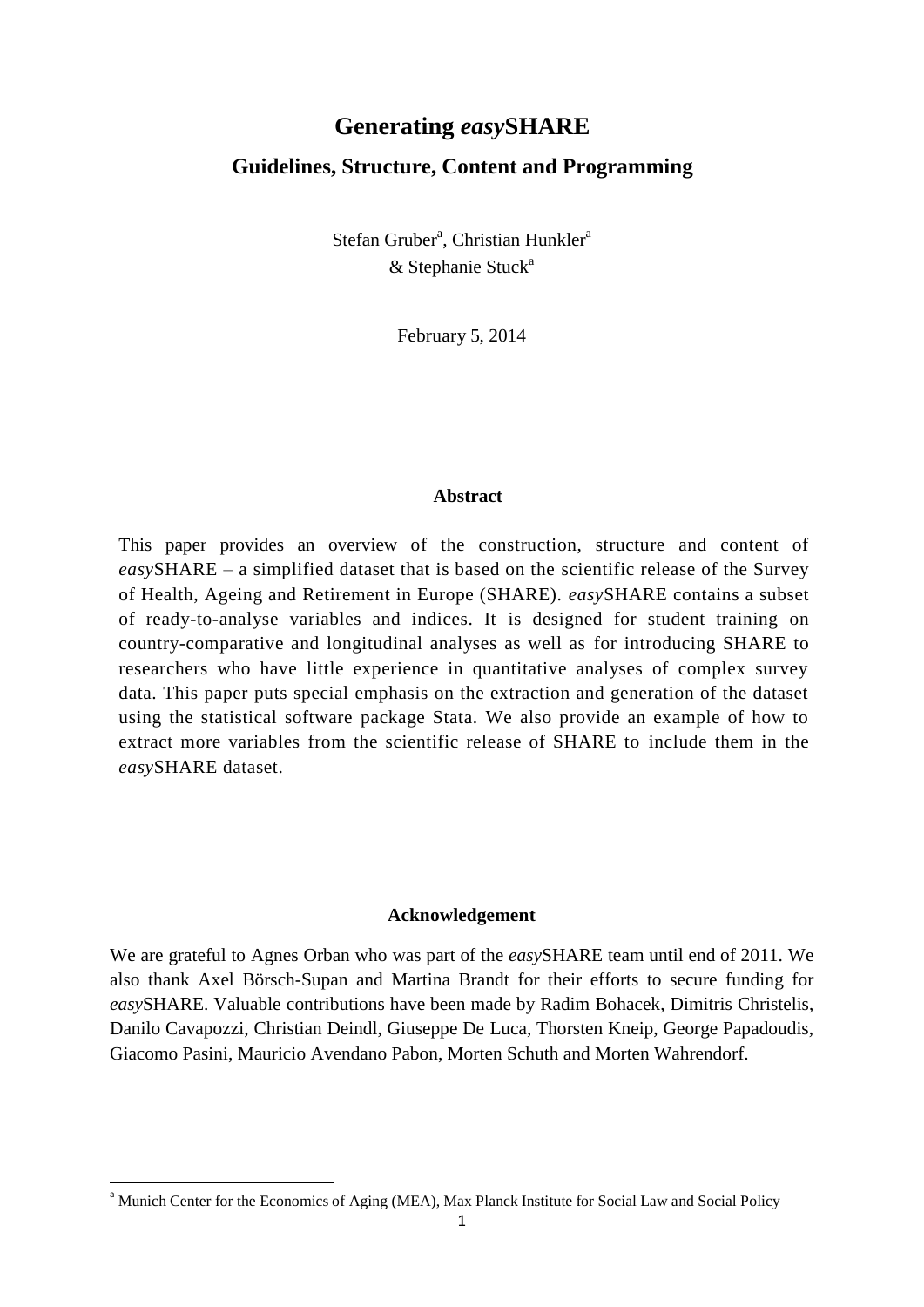#### **1. Introduction**

**.** 

The Survey of Health, Ageing and Retirement in Europe  $(SHARE<sup>1</sup>)$  is a rich database that provides information on health, socio-economic status and social and family networks of more than 85,000 individuals aged 50 and over (Börsch-Supan et al. 2013a). Up to the present, SHARE has released three regular panel waves (2004, 2006, 2010) and one wave on retrospective life histories (2008, SHARELIFE). For more details on SHARELIFE see Börsch-Supan et al. (2013b) and Schröder (2011). Further information on the methodology and content of the regular panel waves is provided by Börsch-Supan and Jürges (2005), Börsch-Supan et al. (2005, 2008, 2011 and 2013c) and Malter and Börsch-Supan (2013).

Due to its richness SHARE is also complex. The multitude of countries participating in SHARE with their institutional variety and different languages, combined with a large interdisciplinary set of variables stored in more than 100 single data modules, and the differentiation of individual-, couple- and household-level data, make SHARE a complicated database. In contrast the *easy*SHARE file is a single simplified dataset for student training and for researchers who are less experienced in the quantitative analysis of complex panel data.

*easy*SHARE includes the same number of observations as the main release of SHARE but is restricted to a subset of variables. It contains the regular panel waves of SHARE (wave 1, wave 2 and wave 4) and some information collected in SHARELIFE (wave 3). This allows storing *easy*SHARE as one single data file without the need for complex merging of waves and modules. The file includes selected information from the SHARE CAPI (Computer Assisted Personal Interview) modules and in some instances we use measures collected in the the drop-off questionnaires. We also incorporate variables from the "generated variables datasets" and create additional "easy to use"-variables. Additionally, we put special emphasis on comparability with the US Health and Retirement Study (HRS).

To facilitate analyzing the data we transfer the information that was collected on couple- and household-level to the individual level. Several generated variables, such as indices and recoded health, demographic, social and economic measures allow analyses without the need for extensive data preparation. Furthermore, we add a series of additional missing value codes which give detailed information on why exactly information is missing.

This paper gives an overview of the *easy*SHARE dataset. First we summarize the guidelines that *easy*SHARE is based on, followed by a description of the data structure. The next section depicts the subset of variables that the dataset contains. Section 5 explains the general

<sup>&</sup>lt;sup>1</sup> This paper uses data from SHARE wave 4 release 1.1.1, as of March 28th 2013 and SHARE wave 1 and 2 release 2.6.0, as of November 29th 2013 and SHARELIFE release 1, as of November 24th 2010. The SHARE data collection has been primarily funded by the European Commission through the 5th Framework Programme (project QLK6-CT-2001-00360 in the thematic programme Quality of Life), through the 6th Framework Programme (projects SHARE-I3, RII-CT-2006-062193, COMPARE, CIT5- CT-2005-028857, and SHARELIFE, CIT4-CT-2006-028812) and through the 7th Framework Programme (SHARE-PREP, N° 211909, SHARE-LEAP, N° 227822 and SHARE M4, N° 261982). Additional funding from the U.S. National Institute on Aging (U01 AG09740-13S2, P01 AG005842, P01 AG08291, P30 AG12815, R21 AG025169, Y1-AG-4553-01, IAG BSR06-11,OGHA 04-064 and R03AG041397), the German Ministry of Education and Research and the Deutsche Forschungsgemeinschaft (e.g. BO934/10-1) as well as from various national sources is gratefully acknowledged (se[e www.share-project.org](http://www.share-project.org/) for a full list of funding institutions).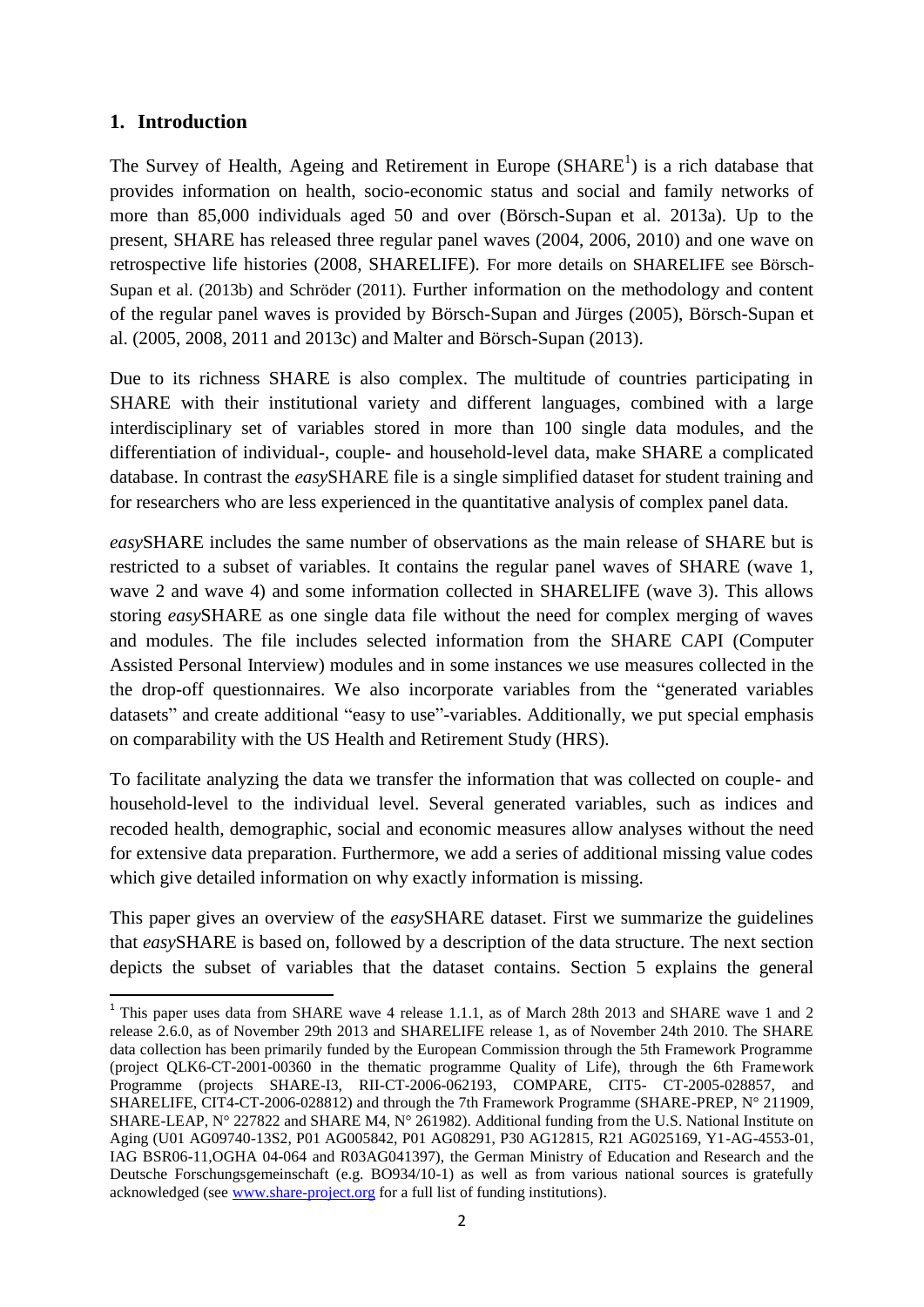structure of the Stata program ("do-file") that we use to extract information from the scientific release files of SHARE to generate *easy*SHARE. We also describe some procedures in more detail, e.g. the generation of age at interview or how we deal with possible deviations in supposedly stable information. Section 6 provides an example of how to add more SHARE variables to *easy*SHARE.

### **2. Guidelines**

The creation of longitudinal interdisciplinary databases such as the U.S. Health and Retirement Study (HRS), the English Longitudinal Study on Ageing (ELSA), and the Survey of Health, Ageing and Retirement in Europe (SHARE) has helped enormously to understand the life situation of older people in Europe and the US. One special interest of these studies is to understand the process of ageing in its multifaceted dimensions by facilitating interdisciplinary research on topics like health and health behaviour, wealth, retirement, social networks, etc. (cf. Börsch-Supan et al. 2013c, Banks et al. 2012, National Institute on Aging 2007). A main challenge of studies in these fields of research is to identify causal pathways. Two crucial ingredients for successful identification are a set of reliable and multidimensional measures at different points in time and sufficiently exogenous policy variation shaping the socio-economic environment and the repondents´ behaviour.

A major significance of SHARE lies in the second ingredient: exogenous policy variation. The strategy of SHARE and its sister surveys thus is to exploit cross-national variation. The essential argument is that the variety of circumstances and policies is in general much larger across countries than within a single country. Therefore, researchers and policy makers can learn from what has happened and what has been tried elsewhere. That also is one important reason to further increase *cross-country comparability* in *easy*SHARE by enhancing comparability with the United States, i.e. with the HRS.

To facilitate longitudinal analyses, another substantial guideline is to attain a maximum of *cross-wave comparability*. The majority of those variables and indices included in the dataset have been collected in all waves of SHARE. Of course, the third wave of data collection on respondents´ life histories (SHARELIFE) is a challenge to this principle. Due to its retrospective scope, the majority of variables in SHARELIFE does not contain the same information collected in the regular panel waves that focus on respondents´ current living conditions. Consequently, many variables of the *easy*SHARE dataset contain missing values for the third wave.

The *inclusion of new variables and indices* that are helpful for users but have not been made available in the SHARE data so far is another guideline. Among the examples are a generated age variable, a wave-specific couple identifier and a broad variety of health measures and indices, most of them adapted to the HRS.

A further guideline is to reduce the complexity of data handling and data preparation by *copying information*. Time-constant information that is only asked once in the baseline interview (i.e. height or educational level) is copied to all later records of the person.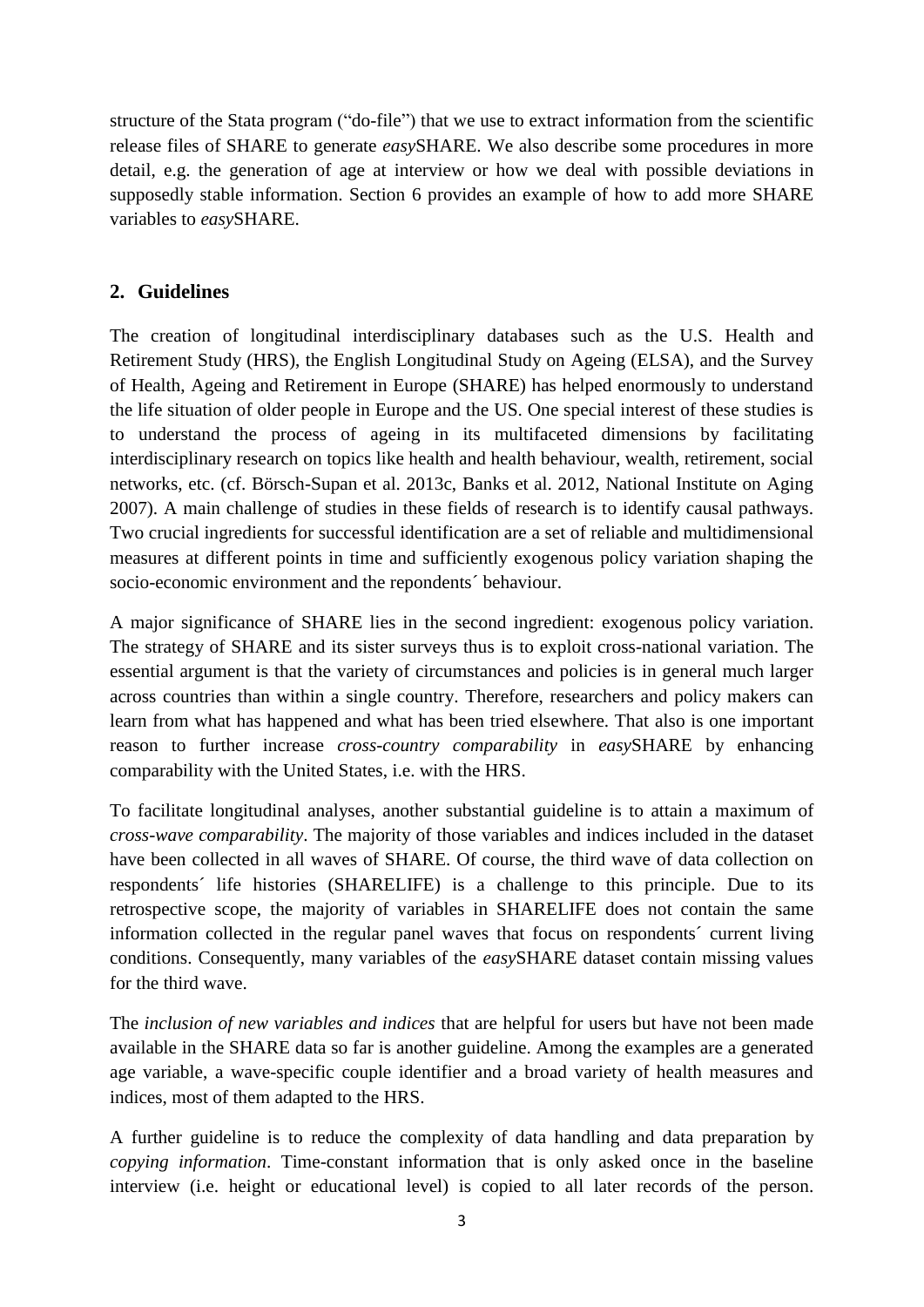Additionally, information collected only from one person of a couple or in a household is transferred to all respective respondents if applicable.

Furthermore, we aim to reduce complexity by providing an *extended missing code scheme*, selecting variables that have a *low share of missing information,* and by *documenting complex filtering* in target variables, if nessesary.

## **3. Structure of the data**

Panel data like *easy*SHARE can be displayed in long or in wide format. We store *easy*SHARE in long format, i.e. the data lines represent the respondents and there is one separate line of data for each wave the respondent participated in. For example, if there are four observations with the same respondent identifier (mergeid), it means that this respondent took part in all four waves of SHARE. The variables or columns store the information reported. One advantage of the long format is that for most statistical packages this is the default setting for panel analyses.

Table 1 shows the structure of the data for two respondents. The first respondent is male and was interviewed in Austria, which can be derived from the prefix "AT" in the mergeid or from the country variables (country or country mod). This respondent took part in all four waves as represented by one line per wave. The second respondent who was interviewed in Sweden (prefix "SE") participated in wave 1, did not participate in wave 2 and wave 3, and then again took part in wave 4. Hence, for this respondent the dataset contains only two lines. The information on respondents' wave participation is also stored in the variable wavepart. You can use this variable to select balanced panels, e.g. all respondents who participated in all four waves.

| <b>Mergeid</b> | wave           | country | wavepart |
|----------------|----------------|---------|----------|
| AT-986403-01   | 1              | Austria | 1234     |
| AT-986403-01   | $\overline{2}$ | Austria | 1234     |
| AT-986403-01   | 3              | Austria | 1234     |
| AT-986403-01   | 4              | Austria | 1234     |
| SE-209636-01   | 1              | Sweden  | 14       |
| SE-209636-01   | 4              | Sweden  | 14       |

*Table 1: Data structure*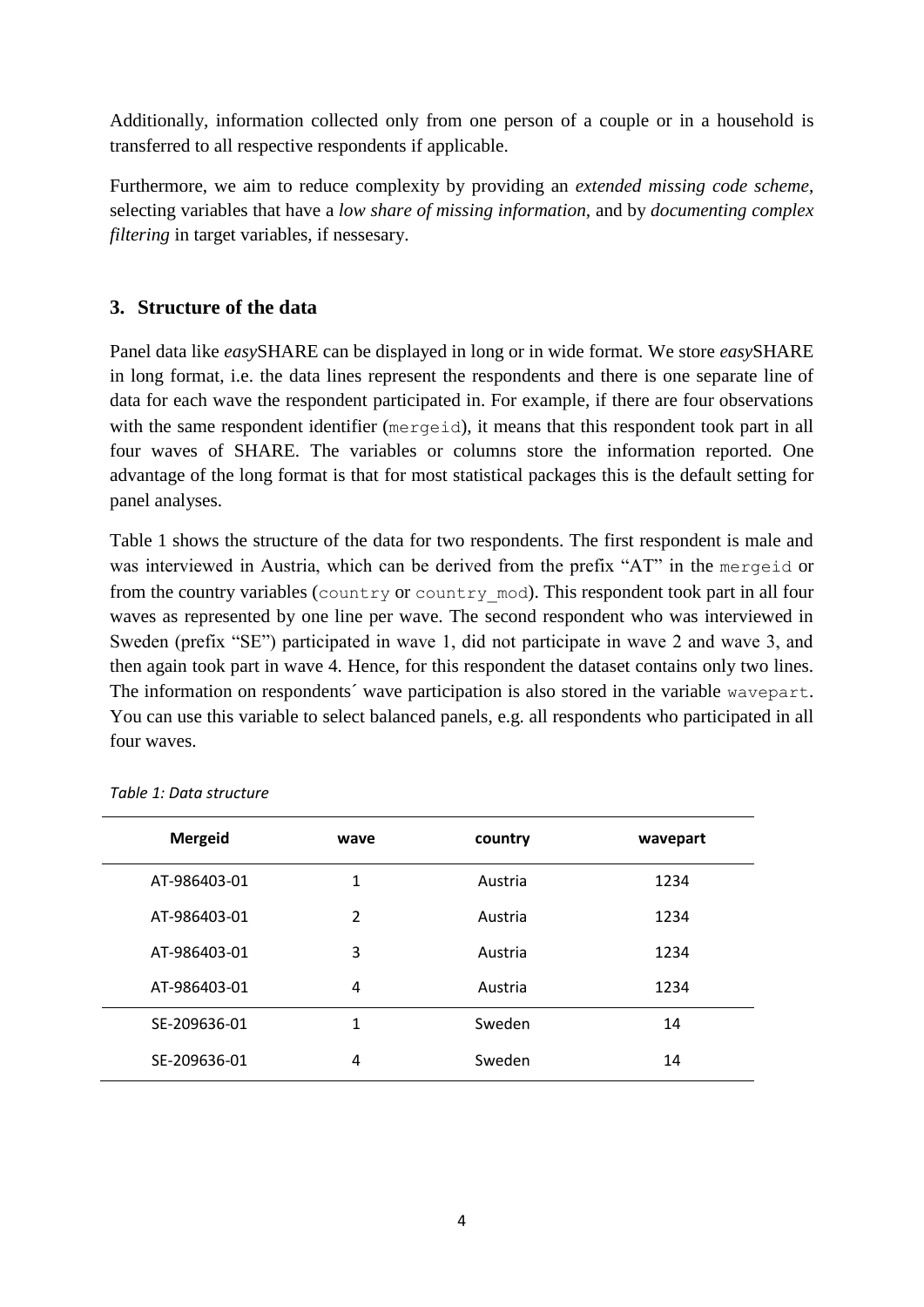Another handy feature of the *easy*SHARE data is that they contain no system-missing values. Compared to the full scientific SHARE release, for the subset of variables selected, we recode the missing values to one of the following (partially new) codes:

- -3: "implausible value/suspected wrong"
- -7: "not yet coded"
- -9: "not applicable; filtered"
- -12: "don't know/refusal"
- -13: "not asked in this wave"
- -14: "not asked in this country"
- -15: "no information"
- -16: "no drop-off (information in drop-off in this wave)"

In very rare cases we set non-system-missing values to -3: "implausible value/suspected wrong". This missing code is applied e.g. when the respondent's body mass index (bmi\_mod) was too low (between 0 and 12) or too high (over 100) to be realistic. A few variables are not yet coded in the data of some countries. For those the missing code -7: "not yet coded" is used. The missing value -9: "not applicable; filtered" is applied in case that a question was not asked to specific respondents due to questionnaire routing. Whenever possible, we add the reason for the filtering to the label. The -9 code is only used for filtering "within the questionnaire", but not for country or wave "filters". For every question that was not asked in all available waves of SHARE, we implement the missing code -13: "not asked in this wave". As the third wave on people's life histories (SHARELIFE) collected very different information compared to the regular waves, many variables are set to the -13 code. If a question was not asked in one of the SHARE countries, we assign the code -14 "not asked in this country".

There is only one combined missing value code -12 for "don't know" and "refusal" in *easy*SHARE. The reason is that when combining two or more variables of the full release of SHARE into a new variable, we cannot distinguish between possibly different missing codes of the original variables. For consistency within *easy*SHARE we use the combined "don't know/refusal" code for all variables. The code -15: "no information" is used for systemmissing values that are not explained by any of the described reasons, for example in cases where respondents may not have completed the whole interview.

For most respondents the interview ends with the self-completion of a paper-and-pencil questionnaire – the so-called drop-off questionnaire. It includes additional questions on issues like mental and physical health, health care and social networks. If respondents did not fill in and send back the drop-off questionnaire or we cannot correctly link the latter, we use the missing code -16: "no drop-off (information in drop-off in this wave)".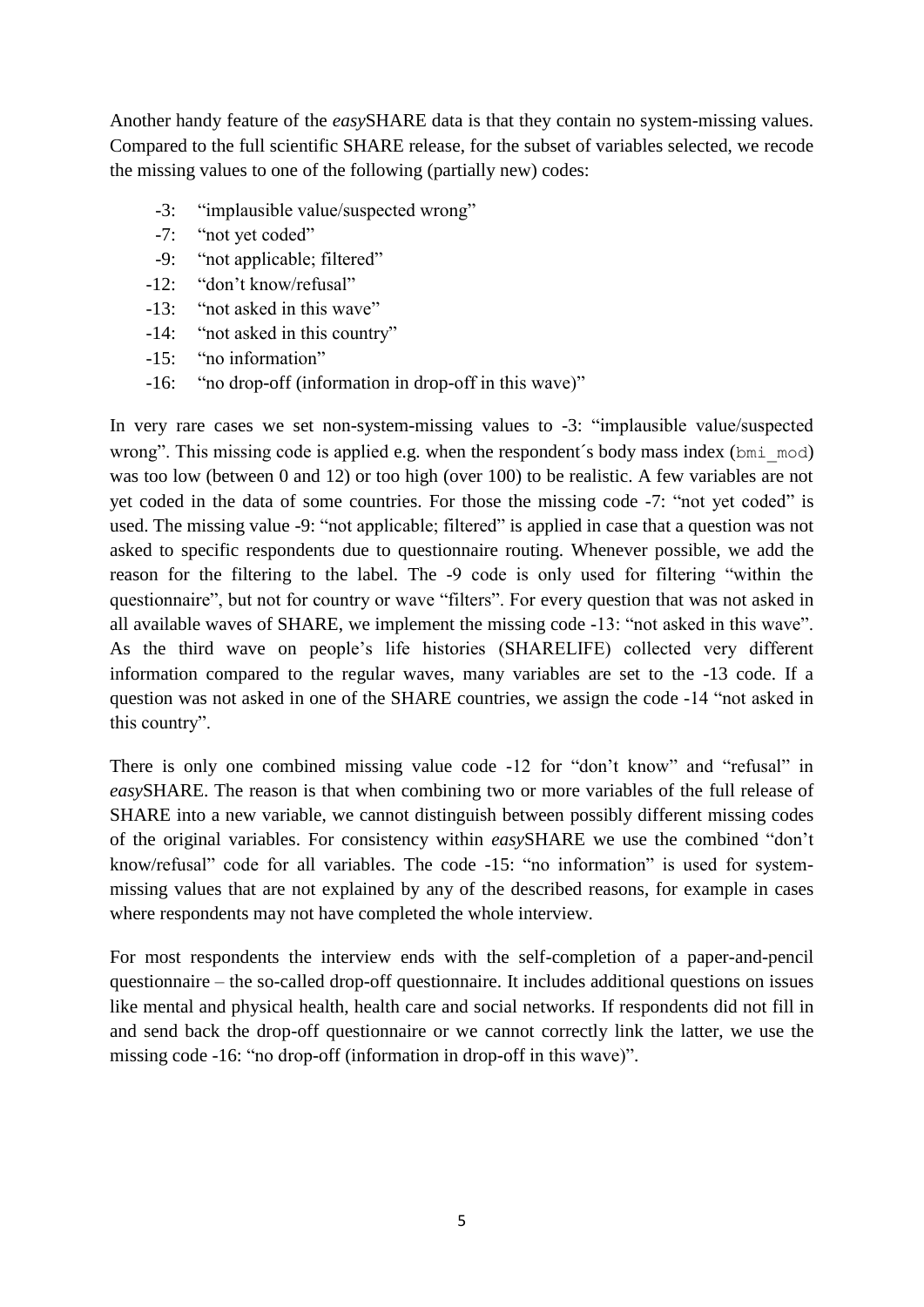## **4. Content of** *easy***SHARE**

The major criterions for including variables in *easy*SHARE are cross-country and cross-wave comparability and comparability with the HRS (see above). Moreover, we try to cover the central topics of SHARE and attend to requests by SHARE users.

We select the following topics for *easy*SHARE:

- 1) **Demographics**: age, gender, country of birth, citizenship, education, religion, marital status, age and gender of partner
- 2) **Household composition**: living with partner in the same household, household size, children living in the household
- 3) **Social support and network**: mother/father alive, number of children, residential proximity of children, number of grandchildren, number of living siblings, social activities, received and given social support
- 4) **Childhood conditions**: number of books at age ten, occupation of main breadwinner at age ten, relative mathematical skills at age ten, relative language skills at age ten
- 5) **Health and health behaviour:** self-perceived health, number of chronic diseases, mental health variables, depression scale EURO-D, CASP-12 index for quality of life and well-being, health care utilization, grip strength, body mass index, smoking and drinking behaviour, vigorous activities/sports
- 6) **Functional limitation indices**: mobility index, large muscle index, activities of daily living index, gross motor skills index, fine motor skills index, instrumental activities of daily living index, cognitive functions
- 7) **Work and money**: current job situation, term of main job, working hours per week, satisfaction with main job, early retirement plans, able to make ends meet, monthly expenditure on food, wave-specific household income percentiles

Some variables in *easy*SHARE are copies of the respective variables included in the main release of SHARE that were only complemented by recoding the system-missing values due to country-/wave-missing patterns and questionnaire filtering. These variables have the same name in *easy*SHARE as in the SHARE main release.

Variables that have been specifically generated for *easy*SHARE receive new variable names. Indices or scores are named according to conventions (i.e. CASP score, IADLA, etc.). If we use generated variables these are named similarly to the variable names in the generated variable modules of the SHARE main release. Variables that have been modified, but do not represent a new concept, have got an additional " mod" suffix.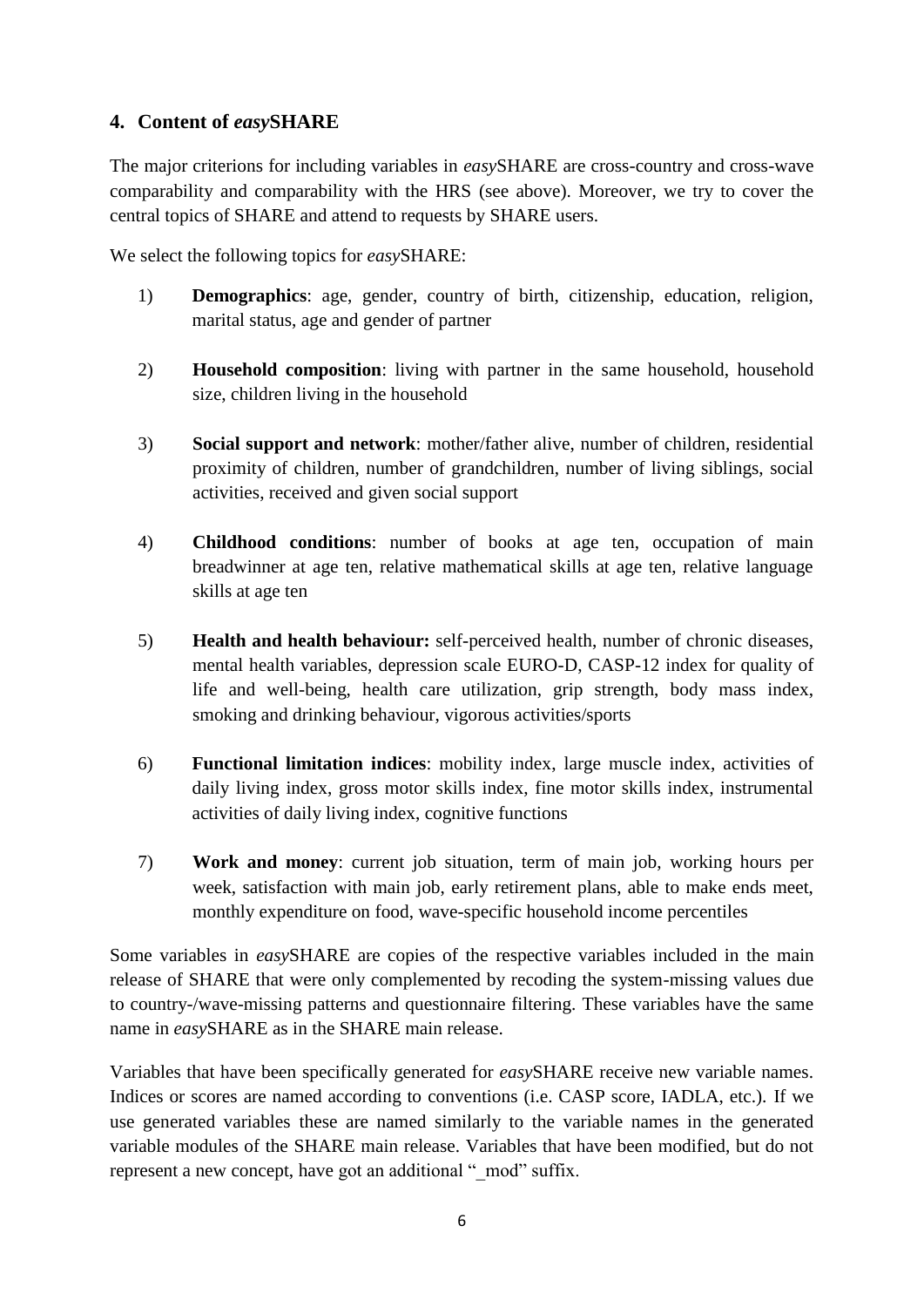#### **5. The Stata program generating** *easy***SHARE**

The Stata program, i.e. Stata "do-file", that generates the *easy*SHARE dataset based on the scientific release files of SHARE is included in full length as an appendix. For the most part, we aim for a comprehensible code that also allows users with little experience to trace the generation of the *easy*SHARE dataset. In some instances, however, we use some of the more advanced data recoding features provided by Stata. This section describes the structure of the program and gives details on the parts that we regard as requiring additional explanation.

In a first step we generate a couple of folders to store the various datasets we use to generate *easy*SHARE. We also copy into a new folder system the datasets of the regular scientific release of SHARE we use for *easy*SHARE. There are two reasons to engage in this time- and disc-space-intensive procedure. First, it is to make sure that we do not accidentally modify the original release files of SHARE. Second, it is to document which version of the release files is used to build the respective version of *easy*SHARE.

*easy*SHARE release 1.0.0 is based on the respective current release of each wave, i.e. release 2.6.0 for wave 1 and wave 2, release 1.0.0 for SHARELIFE and release 1.1.1 for wave 4. Apart from the coverscreen module  $\left(\text{cv}_r\right)$  and the drop-off questionnaire, we use information from the CAPI modules demographics (dn respectively st for SHARELIFE), activities (ac), behavioural risks (br), cognitive functioning (cf), children (ch), consumption (co), the SHARELIFE childhood section (cs), employment (ep), grip strength (gs), health care (hc), physical health (ph), social networks (sn) and social support (sp). From the generated variable modules we include gv\_health, gv\_isced and the imputations module.

We continue with the generation of a wave-specific couple identifier variable (coupleid) that is equal for both partners of a couple and is used to assign information that only one partner in a couple gave on behalf of both and to generate the partner demographic variables. The ID-like coupleid is easier to handle than the set of ego and partner identification variables supplied in the regular SHARE release files (cvid and cvidp). Note that the final *easy*SHARE dataset only stores the observations of *household members who were interviewed* in the respective wave. Hence, and in contrast to the coverscreen module that includes all household members irrespective of interview participation, there is not always a second line with the same coupleid because not all partners were interviewed in each wave.

Hereafter we start to extract variables from the single questionnaire module datasets of each wave. We open each of the datasets and keep only those variables that we want to include in the final *easy*SHARE dataset or that we need to generate other variables. This section is sorted per module and is the longest section of the do-file. If necessary, variables are recoded and some new variables are generated in this step before the reduced module datasets are saved separately. In the next step these reduced datasets are merged per wave so we get one dataset for each of the four waves that stores all variables extracted before. In a next step we make adjustments within the merged wave-specific datasets, like assigning information that was only gathered by one member of a household (or couple) to the other household members (respectively the partner).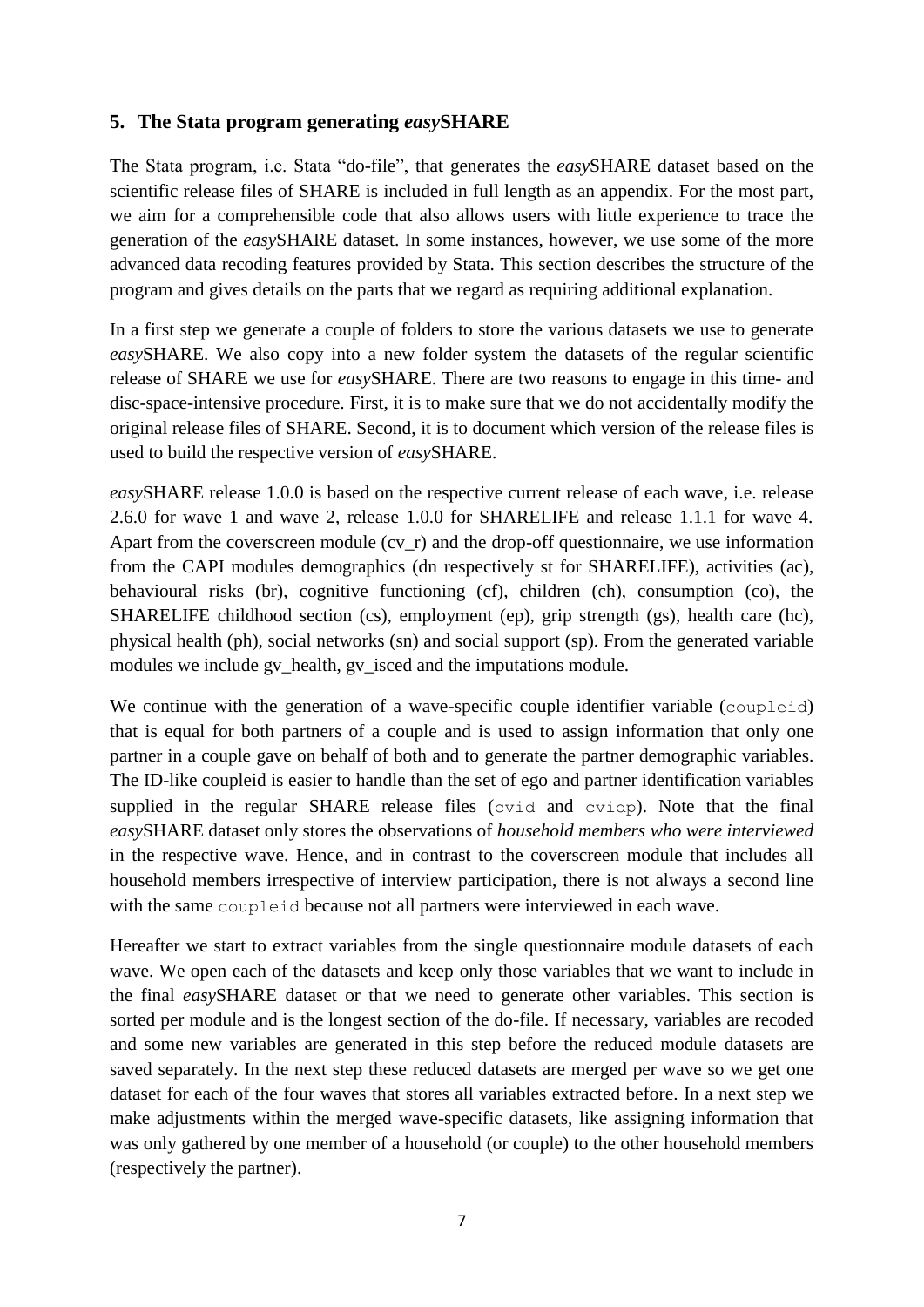Subsequently the waves are appended, thereby generating a panel 'long format dataset'. In this step we also generate a variable that stores the information on the respondents´ wave participation (wavepart; see table 1).

Based on the long format dataset we can check and recode several things, like deviations across waves. To generate an age at interview variable for as many cases as possible, we impute missing information for the date of interview and use all information on the birth year and birth month collected in the up to four interviews. This also implies to first check if the birth year and month and other stable information is consistent over time and to deal with deviating information. We impute missing information for the date of interview by substituting the wave- and country-specific mode<sup>3</sup>. Afterwards we check for deviations across waves for variables in which no deviations should have occured. If gender deviates between waves – which is a very rare case – we set the gender variable female to -3: "implausible value/suspected wrong" for all waves in which the respondent participated. We do the same for the few deviations across waves in the year of birth. If the month of birth deviates, we are less strict. Here we take the mode month of all self-reported month-of-birth values (dn002\_ in the SHARE main release data)<sup>4</sup>. If we have no information on the month of birth, we simply assume that these respondents are born in June. If available, we also replace missing information on gender, year and month of birth by values collected in other waves. Only then do we generate the respondents´ age and age of partner variables. Note that even though we make a couple of replacements in various variables, the resulting age variable can only deviate up to approx. 2 years. This is due to the fact that we never change or impute the year of birth information, and all other changes will introduce a maximum of 11 or 12 months of deviation to the true values. We regard the magnitude of these (potential) "measurement" errors in general as less harmful than a listwise deletion of all cases with the described problems. Whether or not to modify the data in the ways described is, however, mainly a decision that depends on the specific research question.

In the subsequent part of the program we transfer time-constant information collected once, usually in the first interview of a respondent – the so-called baseline interview – to later waves. This is done for isced r that contains the ISCED-97<sup>5</sup> values, years of education (eduyears), country of birth (birth\_country), the respondents´ citizenship and height (ph013\_ in the SHARE main release data). The latter is used to generate the body mass index (bmi). For various reasons, e.g. if the first baseline interview was not completed or interviewers mixed up the respondents, it is possible for us to have the same stable information from more than one interview. In few cases, we then observe the deviating information. As we have no way of determining which of the reports is accurate we ignore all information given.

1

<sup>&</sup>lt;sup>3</sup> If the mode was not unique (equal number of interviews in two different months or years in the respective country) we take the ealier month or year.

<sup>&</sup>lt;sup>4</sup> We again use the minimum month, if the mode was not unique. This occurs often, e.g. when we have two reports that deviate.

<sup>&</sup>lt;sup>5</sup> ISCED stands for International Standard Classification of Education. SHARE assumes that its respondents who are mostly aged 50 or older do not upgrade or change their education level.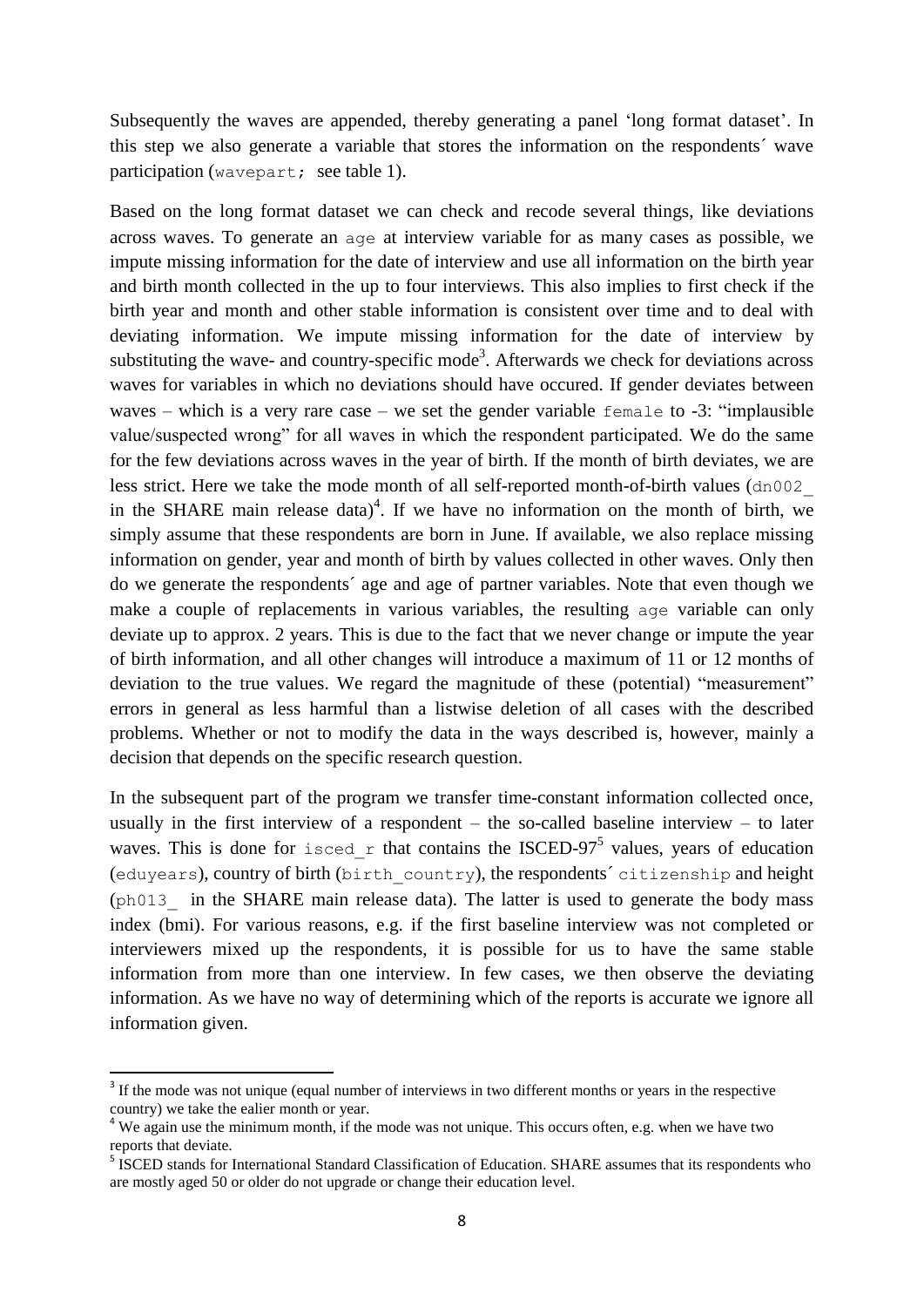Furthermore, some time-variant information in the SHARE main release is asked and stored in ways that call for an easier handling in *easy*SHARE. If, for example, the information on marital status, living siblings and parents, or smoking behaviour did not change, the actual question is not asked in SHARE and hence the target variable is system-missing. Only a screening question that assesses whether the detail has changed since the previous interview stores this information. Therefore, we copy the information from the previous interview to the present one if the respondents indicate that the respective information has not changed. To further reduce the number of missing values in the variables mother alive and father alive we use information that is gathered in the social networks module of wave 4. We assume that parents who are mentioned as part of the respondents' network are alive.

In this step we also generate the bmi variables bmi\_mod and bmi2\_mod. bmi\_mod is calculated after the information on height that is only asked once in the baseline interview has been copied to subsequent waves. In bmi2\_mod we categorise the bmi-values into underweight (bmi up to18.5), normal (bmi between 18.6 and 24.9), overweight (bmi between 25 and 29.9), and obese (bmi 30 and above). Afterwards we add, reassign, and complete labels where necessary. In the next steps the *easy*SHARE missing code scheme is completed. The final procedures include the dropping of the auxiliary variables and re-ordering of the variables. Ultimately, the dataset is compressed and saved in the formats of the two most widespread statistical packages Stata and SPSS.

The above explanations show that in the generation of the *easy*SHARE dataset we make various assumptions and decisions. For many research questions and analyses these assumptions might be adequate. Of course, there are research questions and analyses for which our procedures are not appropriate or not the best solution. All *easy*SHARE users should be aware of this.

#### **6. How to include other variables**

The *easy*SHARE dataset is restricted to specific variables chosen according to the guidelines described above. Of course, there are many other variables in the SHARE data that might be of interest for users. One solution is to modify the *easy*SHARE do-file to extract more variables. The advantage is that the routines for imputing missing information or for solving deviations in stable information can easily be used for additional variables if necessary. Users should be aware that this usually requires changes at multiple points in the do-file. Therefore, in the following we describe a second strategy to extend the *easy*SHARE dataset using the example of respondents´ area of residence that is stored in the gv\_housing module. The variable contains information as to whether respondents live in a big city, suburb, large town, small town or rural area, respectively a village.

If the SHARE main release data are not downloaded yet, users first have to download the gv\_housing modules of waves 1, 2 and 4. The first step of the Stata command below opens the wave-specific gv\_housing modules, generates a wave variable and keeps the variables areabldg, mergeid and wave. In wave 4 the variable name is slightly different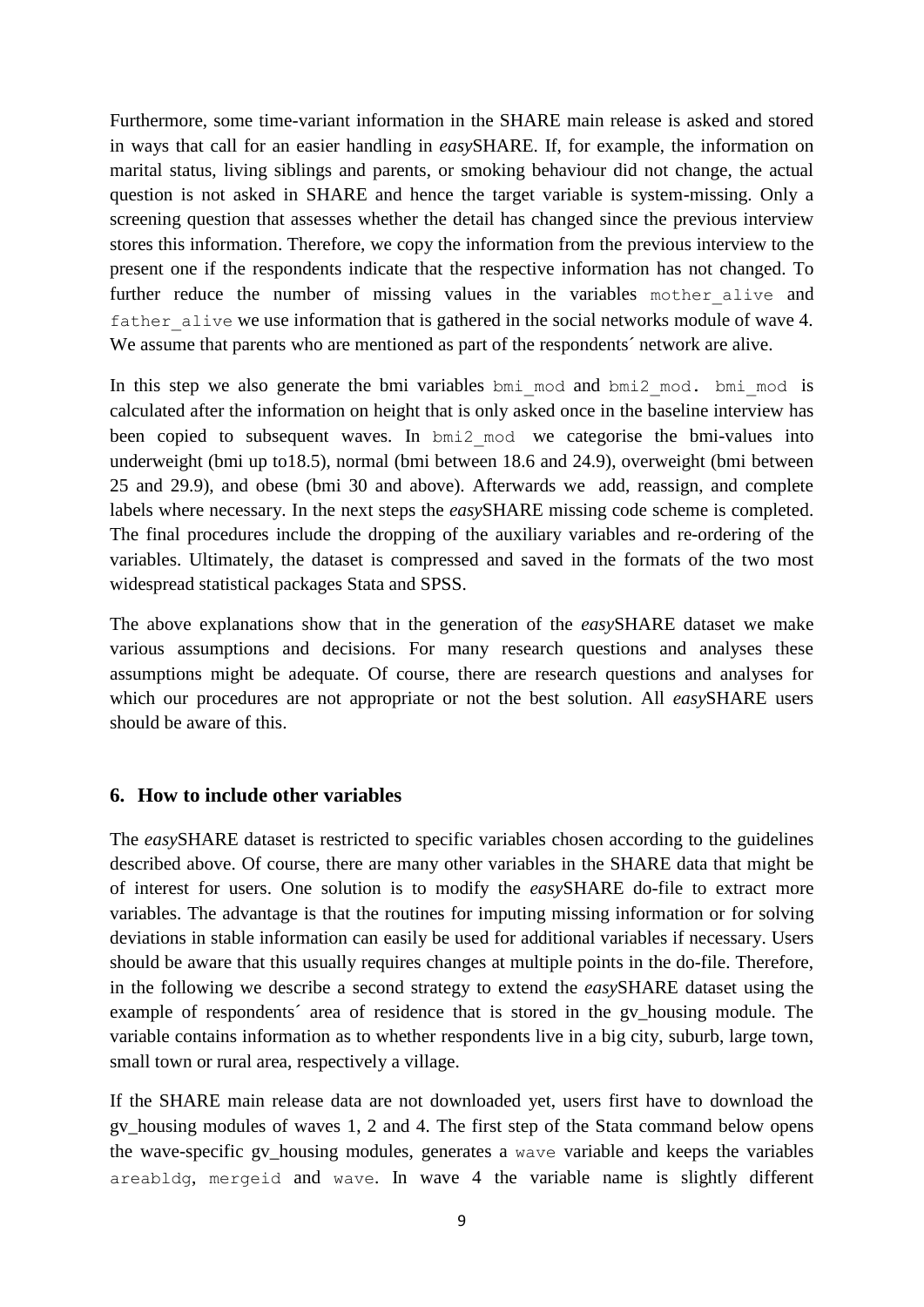(areabldgi) because it is not based on both the housing (ho) and interviewer (iv) module like in previous waves but only on the iv-module. Additionally, in wave 4 the information on area of residence is only provided for the household respondent. Hence, we assign the information to the other household members.

```
use "C:\SHARE\data\sharew1 rel2-6-0 gv housing.dta", clear
gen wave = 1keep mergeid wave areabldg
save "C:\SHARE\data\area w1.dta", replace
use "C:\SHARE\data\sharew2_rel2-6-0_gv_housing.dta", clear
gen wave = 2keep mergeid wave areabldg
save "C:\SHARE\data\area w2.dta", replace
use "C:\SHARE\data\sharew4_rel1-1-1_qv_housing.dta", clear
gen wave = 4gen hhresp help = 1 if areabldgi != .
sort hhid4 hhresp
replace areabldgi = areabldgi[ n-1] if areabldgi == . & hhid4 == hhid4[ n-1]
rename areabldgi areabldg
keep mergeid wave areabldg
save "C:\SHARE\data\area w4.dta", replace
```
Afterwards the stored wave-specific area datasets are appended and this new dataset is saved.

```
use "C:\SHARE\data\area w1.dta", clear
append using "C:\SHARE\data\area w2.dta"
append using "C:\SHARE\data\area_w4.dta"
save "C:\SHARE\data\area appended.dta", replace
```
Then we merge the *easy*SHARE dataset and the appended area datafile using the person identifier mergeid and the wave variable.

```
use "C:\SHARE\data\easySHARE_rel1-0-0.dta", clear
merge 1:1 mergeid wave using "C:\SHARE\data\area appended.dta"
```
In a final step we assign the *easy*SHARE missing code scheme to the newly included variable areabldg and save the extended *easy*SHARE dataset.

```
replace areabldg = -13 if wave == 3
replace areabldg = -12 if areabldg == -1 | areabldg == -2replace areabldg = -15 if areabldg ==.
lab def areabldg -15 "no information" ///
                -13 "not asked in this wave" /// -12 "don´t know / refusal", add
numlabel areabldg, add
save "C:\SHARE\data\easySHARE_area.dta", replace
```
When integrating new variables into the *easy*SHARE dataset, users should be aware of possible deviations across waves like in the example above. Other possible deviations across waves are different question texts or response options.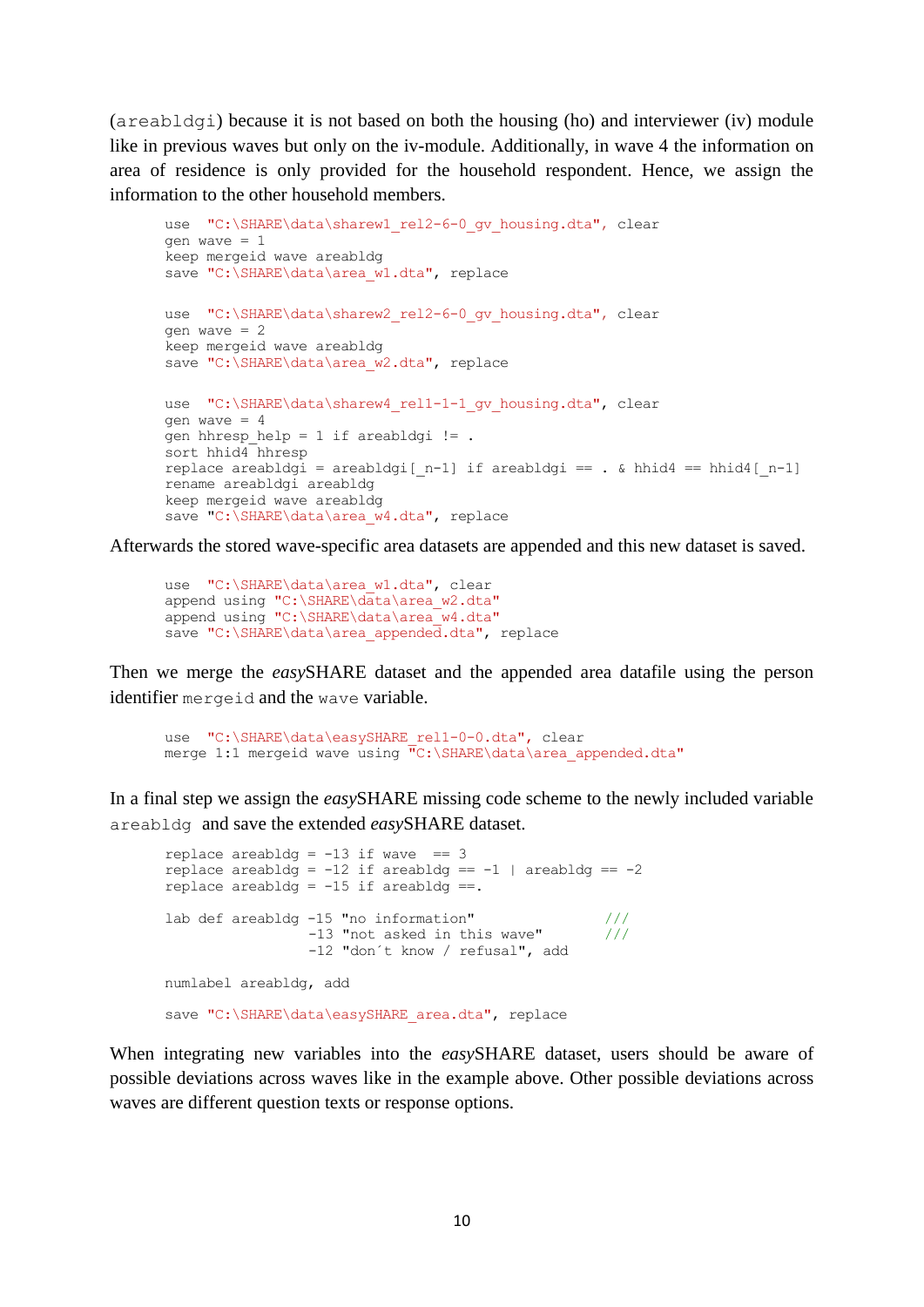#### **7. Summary**

The simplified *easy*SHARE dataset contains all respondents of the four waves of data collection but a restricted subset of variables. It is stored as a panel dataset in long format covering all SHARE countries and hence is tailor-made for teaching longitudinal as well as country-comparative analyses.

This working paper aims to contribute to a better understanding and handling of the *easy*SHARE dataset by explaining the data structure, the content as well as the guidelines that the selection of variables is based on. Additionally, we illustrated the Stata program ("dofile") that we used to generate *easy*SHARE. In the process of generating the dataset we had to make various assumptions and decisions that users should be aware of. For many analyses these assumptions might be adequate. For other research questions our procedures might be less appropriate. In the final section of this paper we showed how users can add other SHARE variables to the *easy*SHARE dataset using the example of respondents´ area of residence.

A full list of all variables included in the dataset is stored in the *easy*SHARE release guide (Hunkler et al. 2013). The release guide describes in detail all variables and all implemented modifications. Additionally, it provides an exemplary analysis using both the statistical packages Stata and SPSS. We recommend that all *easy*SHARE users study the release guide carefully before starting to work with the dataset.

## **References**

- Banks, J., J. Nazroo, and A. Steptoe (Eds.) (2012): The Dynamics of Ageing: Evidence from the English Longitudinal Study of Ageing 2002-10 (Wave 5). London: The Institute for Fiscal Studies.
- Börsch-Supan, A. and H. Jürges (Eds.) (2005): The Survey of Health, Ageing and Retirement in Europe – Methodology. Mannheim: Mannheim Research Institute for the Economics of Aging (MEA).
- Börsch-Supan, A., A. Brugiavini, H. Jürges, J. Mackenbach, J. Siegrist, and G. Weber (2005): Health, ageing and retirement in Europe – First results from the Survey of Health, Ageing and Retirement in Europe. Mannheim: Mannheim Research Institute for the Economics of Aging (MEA).
- Börsch-Supan, A., A. Brugiavini, H. Jürges, A. Kapteyn, J. Mackenbach, J. Siegrist, and G. Weber (2008). First results from the Survey of Health, Ageing and Retirement in Europe (2004-2007). Starting the longitudinal dimension. Mannheim: Mannheim Research Institute for the Economics of Aging (MEA).
- Börsch-Supan, A., M. Brandt, K. Hank, and M. Schröder (Eds.) (2011): The individual and the welfare state. Life histories in Europe. Heidelberg: Springer.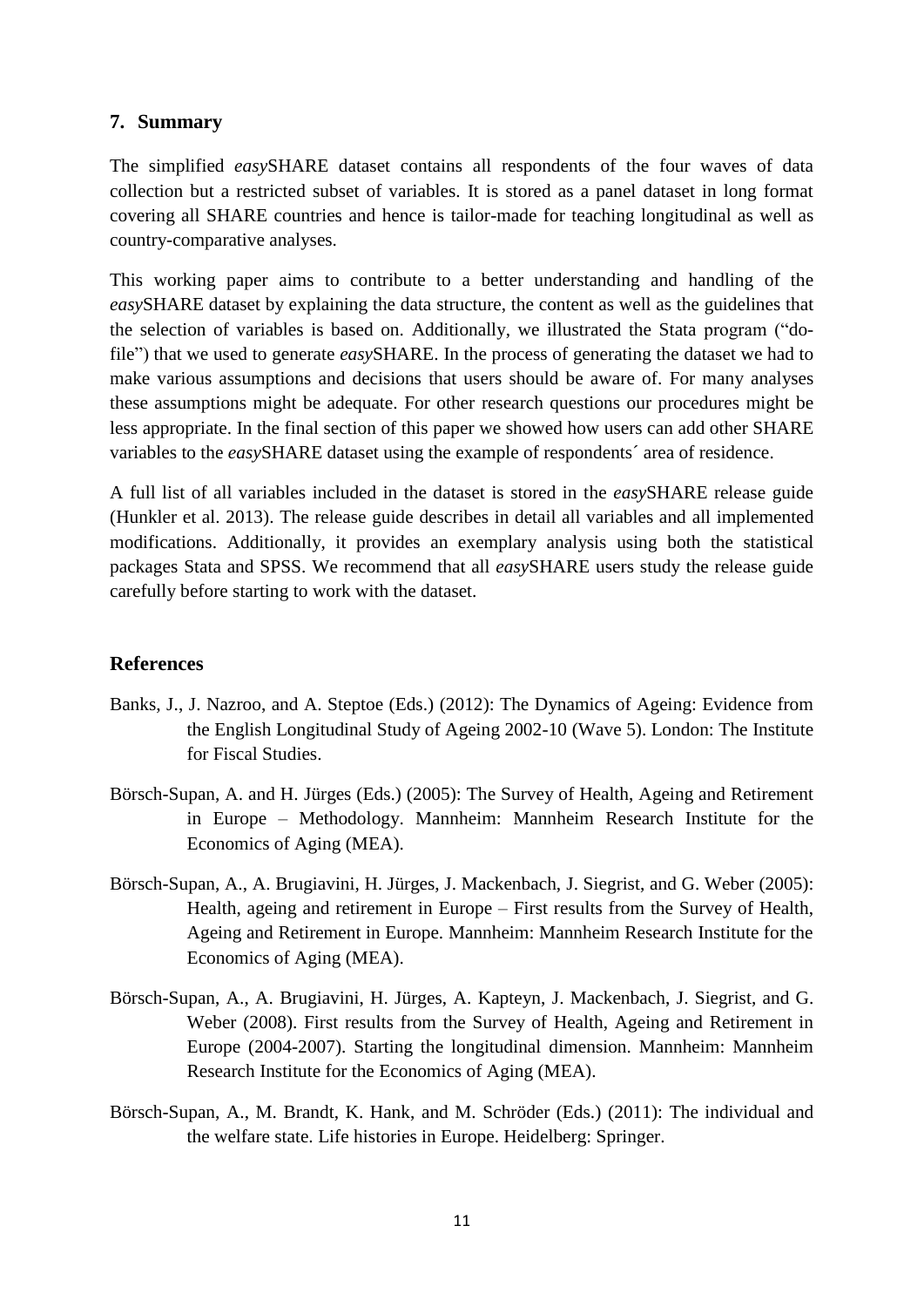- Börsch-Supan, A., M. Brandt, C. Hunkler, T. Kneip, J. Korbmacher, F. Malter, B. Schaan, S. Stuck, and S. Zuber (2013a): "Data Resource Profile: The Survey of Health, Ageing and Retirement in Europe (SHARE)", *International Journal of Epidemiology*, 42, 4: 992-1001.
- Börsch-Supan, A., M. Brandt, and M. Schröder (2013b): SHARELIFE One century of life histories in Europe, *Advances in Life Course Research*, 18, 1: 1-5.
- Börsch-Supan, A., M. Brandt, H. Litwin, and G. Weber (Eds.) (2013c): Active ageing and solidarity between generations in Europe: First results from SHARE after the economic crisis. Berlin: De Gruyter.
- Hunkler, C., S. Gruber, A. Orban, S. Stuck, and M. Brandt (2013): Release Guide to *easy*SHARE Release 1.0.0, Munich: Munich Center for the Economics of Aging (MEA) [http://www.share-project.org/data-access-documentation/easyshare.html.](http://www.share-project.org/data-access-documentation/easyshare.html)
- Malter, F. and A. Börsch-Supan (Eds.) (2013): SHARE Wave 4: Innovations & Methodology. Munich: Munich Center for the Economics of Aging (MEA).
- National Institute on Aging (2007): Growing Older in America: The Health and Retirement Study. Washington, DC: National Institutes of Health.
- Schröder, M. (2011): Retrospective Data Collection in the Survey of Health, Ageing and Retirement in Europe. SHARELIFE Methodology. Mannheim: Mannheim Research Institute for the Economics of Aging (MEA).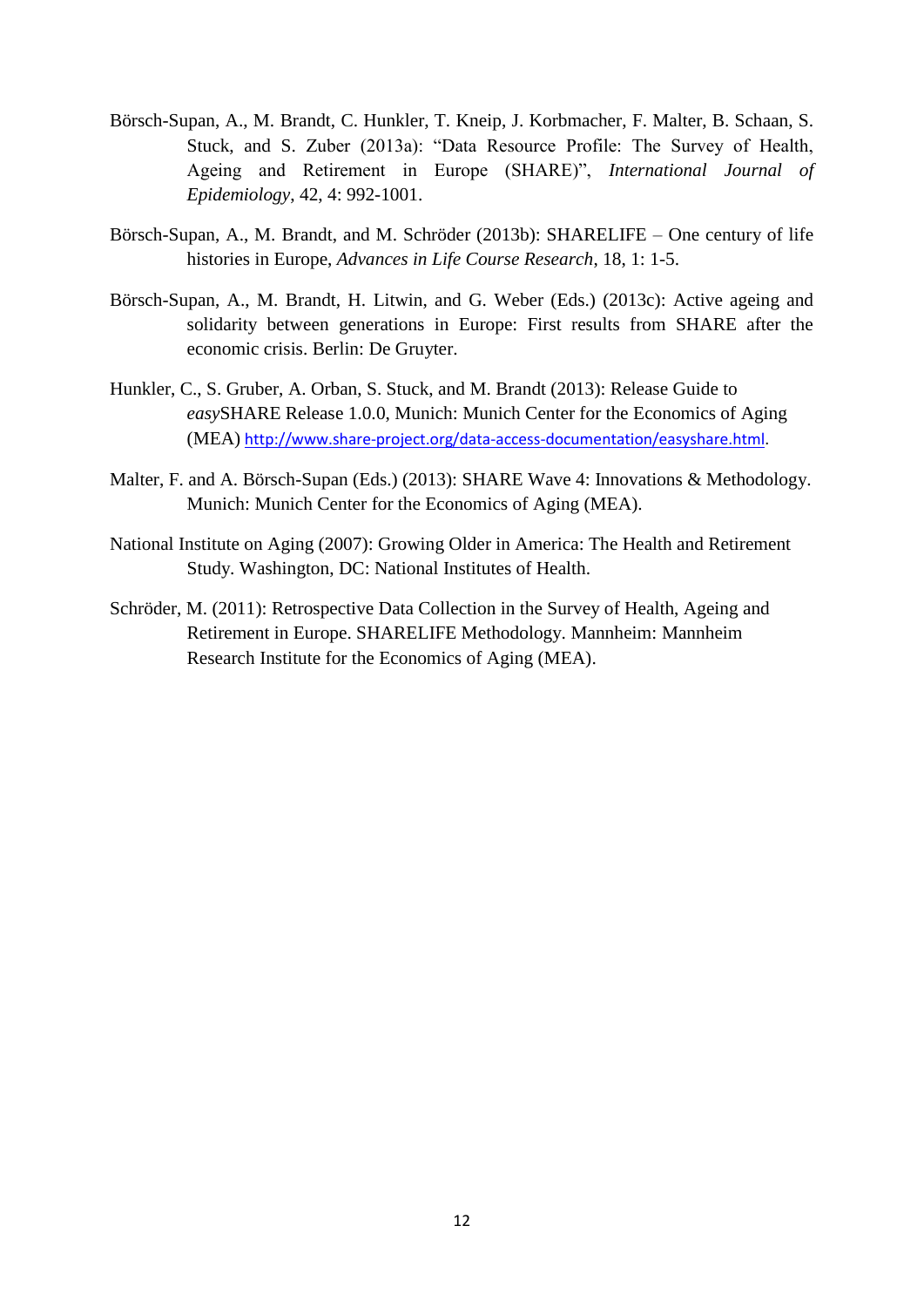#### **Appendix: Stata do-file generating** *easy***SHARE**



- All countries & various modules of SHARE waves 1,2,3,4 -

Authors: Christian Hunkler, Stefan Gruber, Agnes Orban, and Stephanie Stuck. Date: November, 2013

This Stata program generates easySHARE based on the main release of SHARE, it is based on the data of:

 wave 1 release 2.6.0 wave 2 release 2.6.0 wave 3 release 1.0.0 // SHARELIFE wave 4 release 1.1.1

\*\*\*\*\*\*\*\*\*\*\*\*\*\*\*\*\*\*\*\*\*\*\*\*\*\*\*\*\*\*\*\*\*\*\*\*\*\*\*\*\*\*\*\*\*\*\*\*\*\*\*\*\*\*\*\*\*\*\*\*\*\*\*\*\*\*\*\*\*\*\*\*\*\*\*\*\*\*/ \*----[ O v e r v i e w o f C o n t e n t s ]--------------------------------- \*----[ 0. Stata Version & Settings]-------------------------------------------- \*----[ 1. Define paths and open log file]-------------------------------------- \*----[ 2. Define w, m, c\_\* globals]-------------------------------------------- \*----[ 3. Copy Main SHARE Release to easySHARE directory]---------------------- \*----[ 4. Generate CoupleIDs based on cvid/cvidp]------------------------------\*----[ 5. Extract & Recode Variables from cv r]---------------------------------\*----[ 6. Extract & Recode Variables from DN / ST ]----------------------------\*----[ 7. Extract & Recode Variables from AC ]----------------------------------\*----[ 8. Extract & Recode Variables from BR ]----------------------------------\*----[ 9. Extract & Recode Variables from CF]-----------------------------------\*----[10. Extract & Recode Variables from CH ]--------------------------------- \*----[11. Extract & Recode Variables from CO ]----------------------------------<br>\*----[12. Extract & Recode Variables from CS 1----------------------------------\*----[12. Extract & Recode Variables from CS \*----[13. Extract & Recode Variables from EP ]--------------------------------- \*----[14. Extract & Recode Variables from GS ]--------------------------------- \*----[15. Extract & Recode Variables from HC ]--------------------------------- \*----[16. Extract & Recode Variables from PH ]--------------------------------- \*----[17. Extract & Recode Variables from SN ]----------------------------------\*----[18. Extract & Recode Variables from Sp ]----------------------------------\*----[19. Extract & Recode Variables from GV Health]--------------------------\*----[20. Extract & Recode Variables from GV ISCED ]---------------------------\*----[21. Extract & Recode Variables from DROPOFF]---------------------------- \*----[22. Extract & Recode Variables from imputations]------------------------- \*----[23. Merge modules per wave ]--------------------------------------------- \*----[24. Other recodes per wave ]---------------------------------------------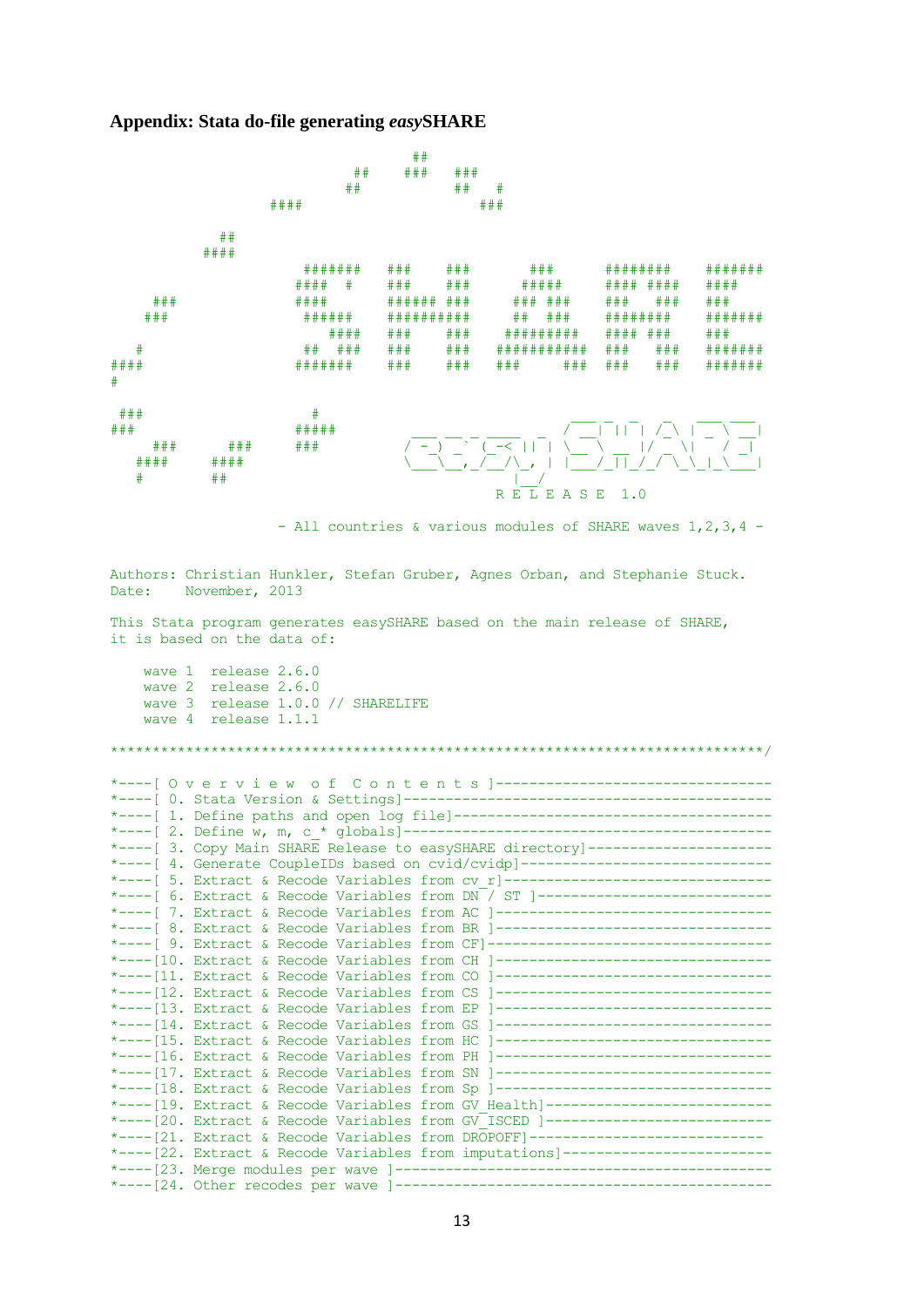\*----[25. Append waves to panel long format & integrate "long" variables]------ \*----[26. Fix date intv., year/month birth, gender, & partnervars & gen age]--- \*----[27. Transfer information collected once (in baseline interviews)]-------- \*----[28. Pass on information to next wave that may have changed/not changed]-- \*----[29. Fix & re-generate variables, labels, etc.]----------------------------\*----[30. Implement/complete wave/country skip patterns]-----------------------\*----[31. Integrate DK/RF and implement no information missing code]----------- \*----[32. Keep, add easy missing codes & labels, order, data labels & save]---- \*\*\*\*\*\*\*\*\*\*\*\*\*\*\*\*\*\*\*\*\*\*\*\*\*\*\*\*\*\*\*\*\*\*\*\*\*\*\*\*\*\*\*\*\*\*\*\*\*\*\*\*\*\*\*\*\*\*\*\*\*\*\*\*\*\*\*\*\*\*\*\*\*\*\*\*\*\*/ \*------------------------------------------------------------------------------ \*------------------------------------------------------------------------------ \*------------------------------------------------------------------------------ \*----[ 0. Stata Version & Settings]------------------------------------------- version 12.1 clear clear matrix set more off \*------------------------------------------------------------------------------ \*------------------------------------------------------------------------------ \*------------------------------------------------------------------------------ \*----[ 1. Define paths and open log file]-------------------------------------- \*>> Define location of waves 1,2 (rel. 2.6.0), wave 3/SHARELIFE (rel. 1.0.0), and wave  $4$  (rel.  $1.1.1$ ) global wave1 "R:\DataCleaning\wave1\data\main\release\_2.6.0\scrambled\_final" global wave2 "R:\DataCleaning\wave2\data\main\release<sup>-2</sup>.6.0\scrambled<sup>-final"</sup> global wave3 "R:\SHARE Docu\ReleasedData\Release  $1.0.\overline{0}$  Sharelife" global wave4 "R:\SHARE<sup>T</sup>Docu\ReleasedData\Release<sup>T</sup>1.1.1<sup>T</sup>Wave 4 2013-03-28" global relw1 "rel2-6-0" global relw2 "rel2-6-0" global relw3 "rel1" global relw4 "rel1-1-1" \*>> Define location of easySHARE directory (here the new dataset is generated) global easy "R:\Research\_projects\easySHARE\Generate\_easySHARE\_Release\_1.0" \*>> Generate data folders within the pre-existing \$easy directory: cd \$easy // change to directory stored above capture mkdir "log" // log folder capture mkdir "data" // data folder capture mkdir "cy" // is folder<br>capture mkdir "data" // data folder<br>capture mkdir "data/release" // to store a copy of the ingoing datasets capture mkdir "data/temp" // to store temporary data versions \*>> Name and open a log file and store in the log directory capture log close local h =  $\sqrt{\frac{1}{2}}$  substr(" `c(current time)'",1,2) // These commands local m =  $\frac{1}{2}$  substr(" c(current time)'", 4,2) // are only to local s = substr("`c(current\_time)'",7,2) // automatically<br>local d = "`c(current\_date)'" // generate the local d = " $c$ (current\_date)'" // generate the<br>local u = " $c$ (username)'" // name of the log file  $local u = "c(username) "$ log using "\$easy/log/EasySHARE\_LOG\_`u'\_\_`d'\_`h'-`m'-`s'.log", replace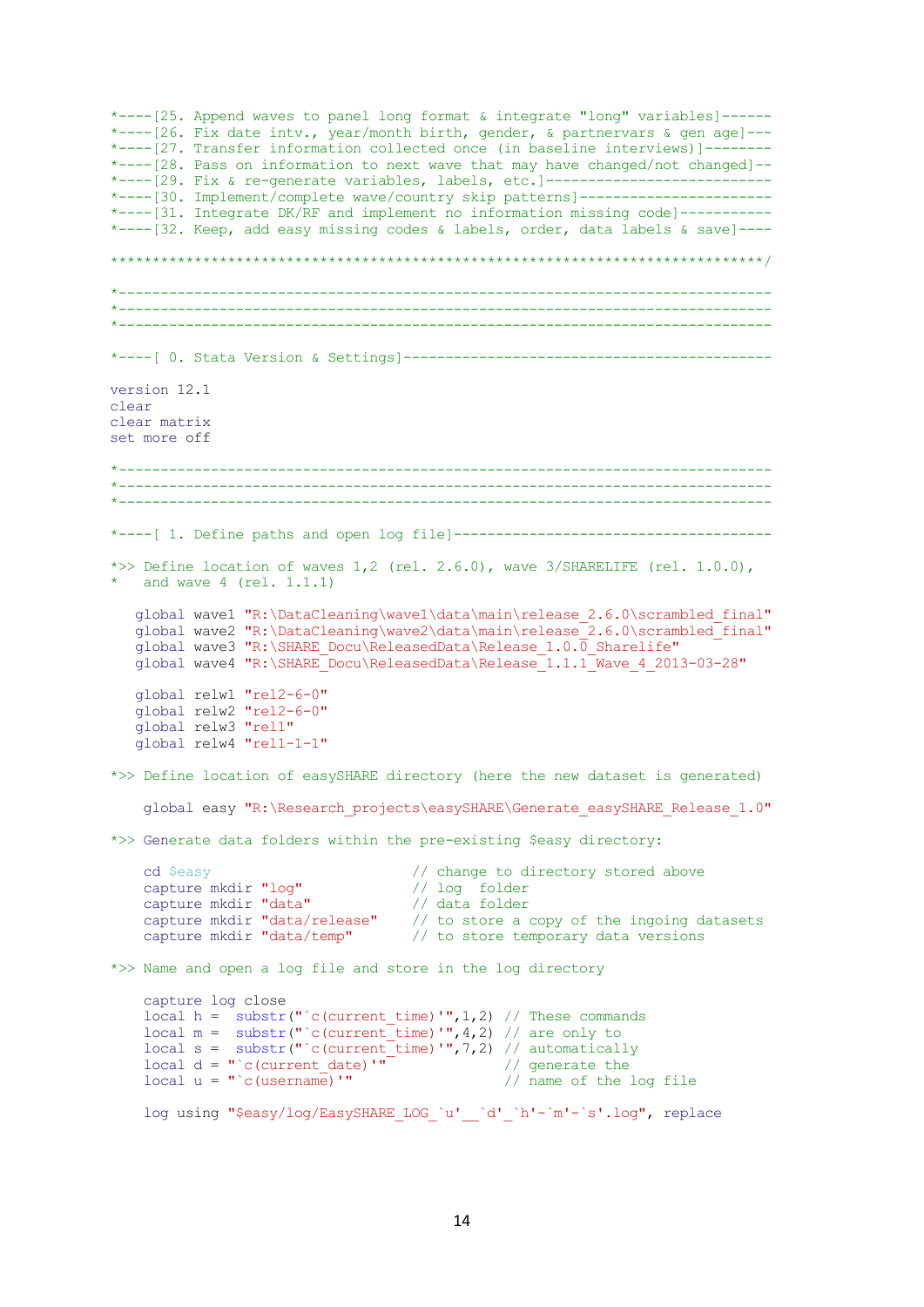\*------------------------------------------------------------------------------ \*------------------------------------------------------------------------------ \*------------------------------------------------------------------------------ \*----[ 2. Define w, m, c\_\* globals]-------------------------------------------- // The following globals are mostly used to copy the main release data into the // easySHARE directory. It is not really necessary to do this from within Stata // using the rather complex loop commands. However, this is how we do it. // In addition, these lists provide a good overview on countries, waves & // modules. \*>> Define what waves and modules to use global w "1 2 3 4" global m "ac as br cv\_h cv\_r cf ch co cs dn ep gs hc hs mh ph dropoff do sn sp st xt gv health gv isced gv isco imputations " \*>> Check global lists - do never change these global c w1 "at be fr be nl ch de dk es fr gr it il nl se " global c\_w2 "at be\_fr be\_nl ch cz de dk es fr gr it il ie nl pl se " global cw3 "at be fr be nl ch cz de dk es fr gr it nl pl se " global c\_w4 "at be\_fr be\_nl ch cz de dk ee es fr hu it nl pl pt se si" global m\_w1 "ac as br cf ch co cv\_h cv\_r dn ep ex ft gs hc hh ho  $iv$  mh sp vi ws gv\_health gv\_isced gv\_isco imputations dropoff" global m\_w2 "ac as br cf ch co cs cv\_h cv\_r dn ep ex ft gs hc hh ho iv mh pf ph sp vi ws xt gv health gv isced imputations dropoff" global m\_w3 "ac cs cv\_r fq fs gs gl hc hs iv ls mn rc re rp  $st$   $\bar{x}t$  global m\_w4 "ac as bi br cf ch co cv\_r dn ep ex ft gs hc hh ho iv li mh pf ph sn sp xt gv\_health gv\_isced imputations dropoff" \*------------------------------------------------------------------------------  $\mathcal{L}^{\mathcal{L}}(\mathcal{L}^{\mathcal{L}})$ \*------------------------------------------------------------------------------ \*----[ 3. Copy Main SHARE Release to easySHARE directory]---------------------- // Here we copy the original datasets into the easySHARE project. This is not // very efficient in terms of storage, but we can always see which data // versions we have used to build easySHARE, even if we accidently delete the // data in folder we copy from. quietly { // quitely loop starts set more off noisily: di as result "[Copy main SHARE release to easySHARE directory]----" foreach w in  $\frac{1}{2}w$  { // wave loop starts noi di as result "Wave: " as txt "`w'" foreach m in \$m { // module loop starts if strpos("\${m\_w`w'}","`m'")  $!=0$  { // check if module available in wave noisily: di as text continue " ... doing: mod `m', w`w'" noisily:  $d\bar{i}$  as text continue " copy "\${wave`w'}\sharew`w'\_\${relw`w'}\_`m'.dta" /// "\$easy\data\release\sharew`w'\_`m'.dta" , replace noisily: di as text " ... DONE :-)" // end of check if module is available in wave else noisily: di as text " NOT: module `m' not in wave `w'" } // module loop end } // wave loop end } // quietly loop end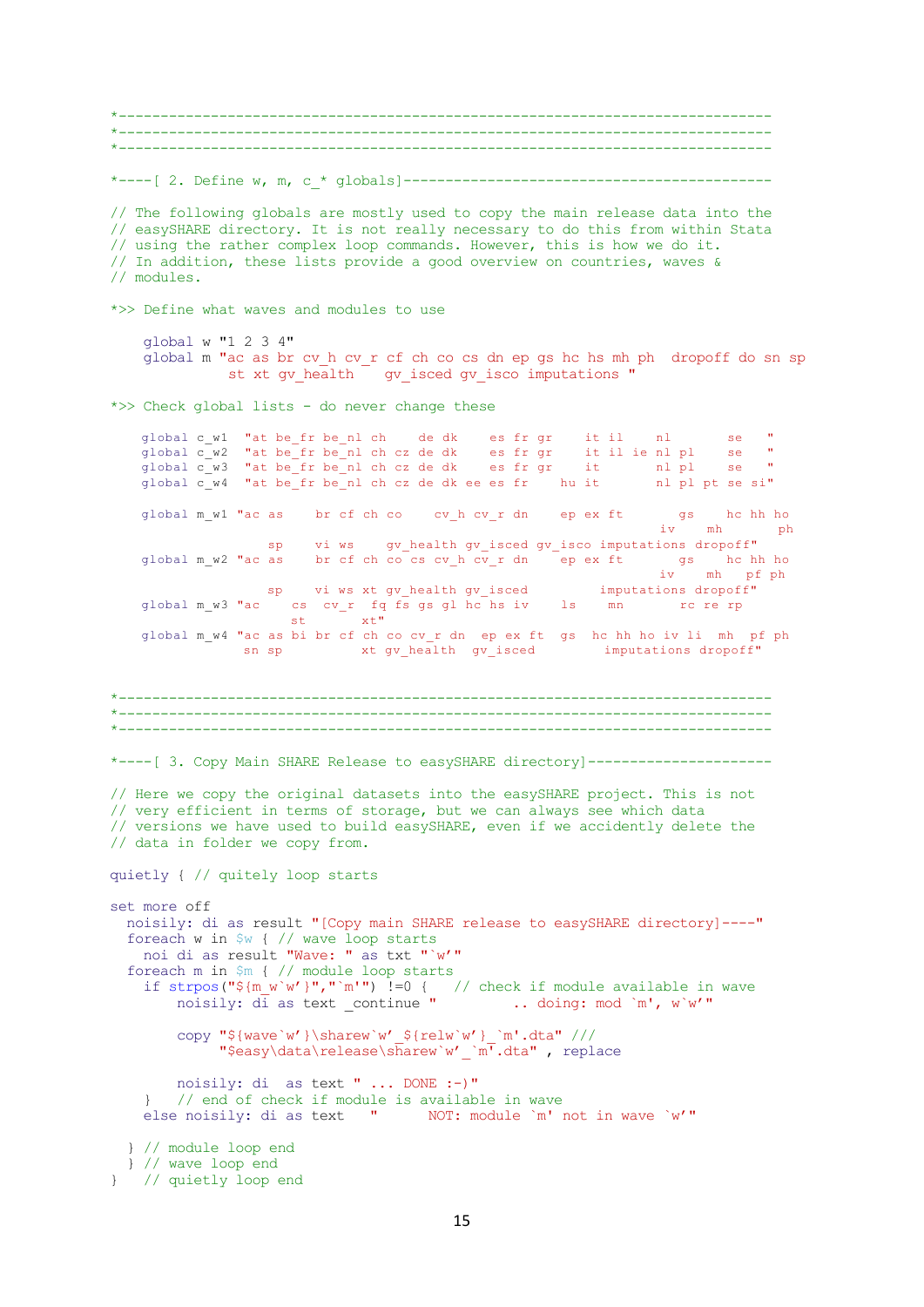```
*------------------------------------------------------------------------------
*------------------------------------------------------------------------------
*------------------------------------------------------------------------------
*----[ 4. Generate CoupleIDs based on cvid/cvidp]------------------------------
// The wave-specific couple-identifiers are used below to store information
// that only the family respondents gave, in the respective line of data of 
// their partners.
// It can also be used for other purposes. However, note that while in the cv_r
// files all household members have a line and hence each coupleID is assigned 
// to two lines, the final easySHARE dataset only stores the observations of 
// responding household members in each wave. Hence, there will not be a 
// second line with the same coupleID for each respondent (because not all 
// partners were interviewed). 
foreach w in \frac{6}{3} { // loop through all available waves to coupleID
   use $easy\data\release\sharew`w' cv r.dta, clear
        sort hhid`w' cvid cvidp
     *>> generate a temporary wave specific coupleID
       sort hhid`w' mergeid cvid cvidp
       bysort hhid`w': gen max = n
       bysort hhid`w': gen temp = n
        sum max
        global max=`r(max)'
        drop max 
     *>> generate coupleID as string version
        gen coupleid`w' = hhid+"-"+string(temp)+"_"
       forvalues i=1(1)\frac{1}{2} (/ loop through all (potential) hh members
           replace coupleid`w' = coupleid`w' [ n-`i'] ///
                       if cvid = cvidp[n-i'] ///
                        & hhid`w' == hhid`w' [\bar{n}-i']replace coupleid`w' = "" if cvidp==.
            lab var coupleid`w' "couple identifier wave `w'"
         } // end of `i' loop - going through the household members
*>> checks the generated coupleid: 
       assert coupleid`w' != "" if cvidp!=.
       assert coupleid`w' == "" if cvidp==.
        if "`w'"!="3" duplicates report coupleid`w' if coupleid`w' != ""
       if "`w'"=="3" duplicates report coupleid`w' if coupleid`w' != "" & ///
                               hhid3!="AT-392101-B" \frac{1}{4} //
                                hhid3!="AT-600652-A" & /// Within 
                                hhid3!="AT-619140-B" & /// these 
 hhid3!="CZ-338422-A" & /// households 
 hhid3!="ES-452543-B" & /// we have 
 hhid3!="ES-456752-B" & /// known 
                                hhid3!="ES-922367-B" & /// errors 
                                hhid3!="FR-282620-B" & /// in the 
                               hhid3!="GR-587441-B" & /// w3 cv r
 hhid3!="GR-738471-A" & /// 
 hhid3!="PL-176894-A" & /// 
                                hhid3!="SE-049893-A" 
       assert r(unique value) * 2 == r(N)save $easy\data\temp\sharew`w' cv r a.dta, replace
} // end of wave loop
```
16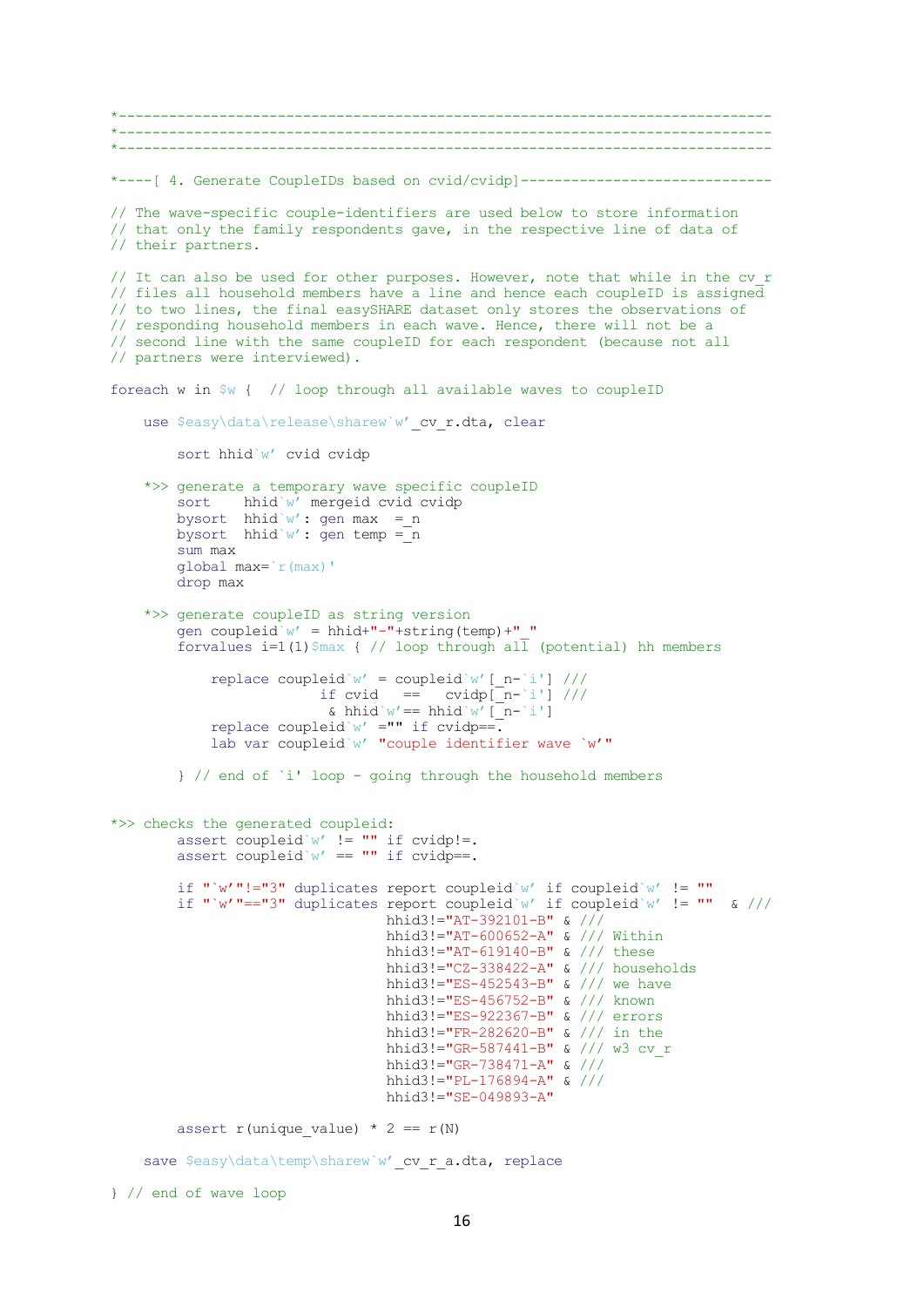```
*------------------------------------------------------------------------------
*------------------------------------------------------------------------------
*------------------------------------------------------------------------------
*----[ 5. Extract & Recode Variables from cv r]---------------------------------
*>> w1: 
use $easy\data\temp\sharew1_cv_r_a.dta, clear
    gen wave=1
   lab var wave "wave"
    lab var hhsize "household size"
    lab var int_year "interview year"
   lab var int_month "interview month"
    recode gender 2=1 1=0, gen(female)
    lab var female "gender: female=1, male=0"
     lab def female 1 "female" 0 "male"
    lab val female female
   recode mstat (1 2 = 1) (3=3), gen(partnerinhh)
    // As long as we have the non-responding partners in the file, we have to 
    // store gender and age of partner of respondents, this is not possible 
    // for a considerable amount of partners, after dropping the lines of those
    // with no interview.
    sort coupleid1
   gen gender partner=.
   replace gender_partner=female[ n-1] if coupleid1==coupleid1[ n-1] ///
                                         & coupleid1!=""
   replace gender partner=female[_n+1] if coupleid1==coupleid1[_n+1] ///
                                         & coupleid1!=""
   replace gender partner=-9 if partnerinhh==3 | partnerinhh==97
   lab var gender partner "gender of partner: female=1, male=0"
   lab val gender partner lblfemale
   lab def \overline{b}lblfemale ///<br>0 "0. male" ///
           0 "0. male"
            1 "1. female" ///
           -9 "filtered: single or no partner in household", add
    sort coupleid1 
     foreach var in yrbirth mobirth {
gen `var' partner = .
replace `var' partner = `var' [ n-1] if coupleid1==coupleid1 [ n-1] /// & coupleid1!=""
       replace `var' partner = `var'[ n+1] if coupleid1==coupleid1[ n+1] ///
                                              & coupleid1!=""
     }
     * re-number coupleID 
    gsort -coupleid1 -temp
    keep if mergeid != "no int w.1"
   gen temp2 = 1 if temp !=1 & coupleid1 != coupleid1 [n-1] ///
                      & coupleid1 !=coupleid1[ n+1] & hhid1:=hhid1[ n+1] ///
                       & hhid1!=hhid1[_n-1] & coupleid1 !=""
    replace temp2 = 1 if temp !=1 & coupleid1 == coupleid1 [n-1] ///
                      \& hhid1!=hhid1[_n+1] \& hhid1!=hhid1[_n-1] ///
                       & coupleid1!=""
   replace temp2 = 1 if temp !=1 & coupleid1 == coupleid1[n-1] ///
                      \& hhid1!=hhid1[ n+1] \& coupleid1 !=""
     sort coupleid1
   by coupleid1: egen temp2 max = max(temp2) if coupleid1 !=""
   replace temp = 1 if temp2 max==1
   gen coupleid new = coupleid1 if temp2 max !=1replace coupleid new = hhid+"-"+string(temp)+" " if temp2 max ==1
   drop coupleid\overline{1} temp temp2 temp2 max
    rename coupleid new coupleid1
```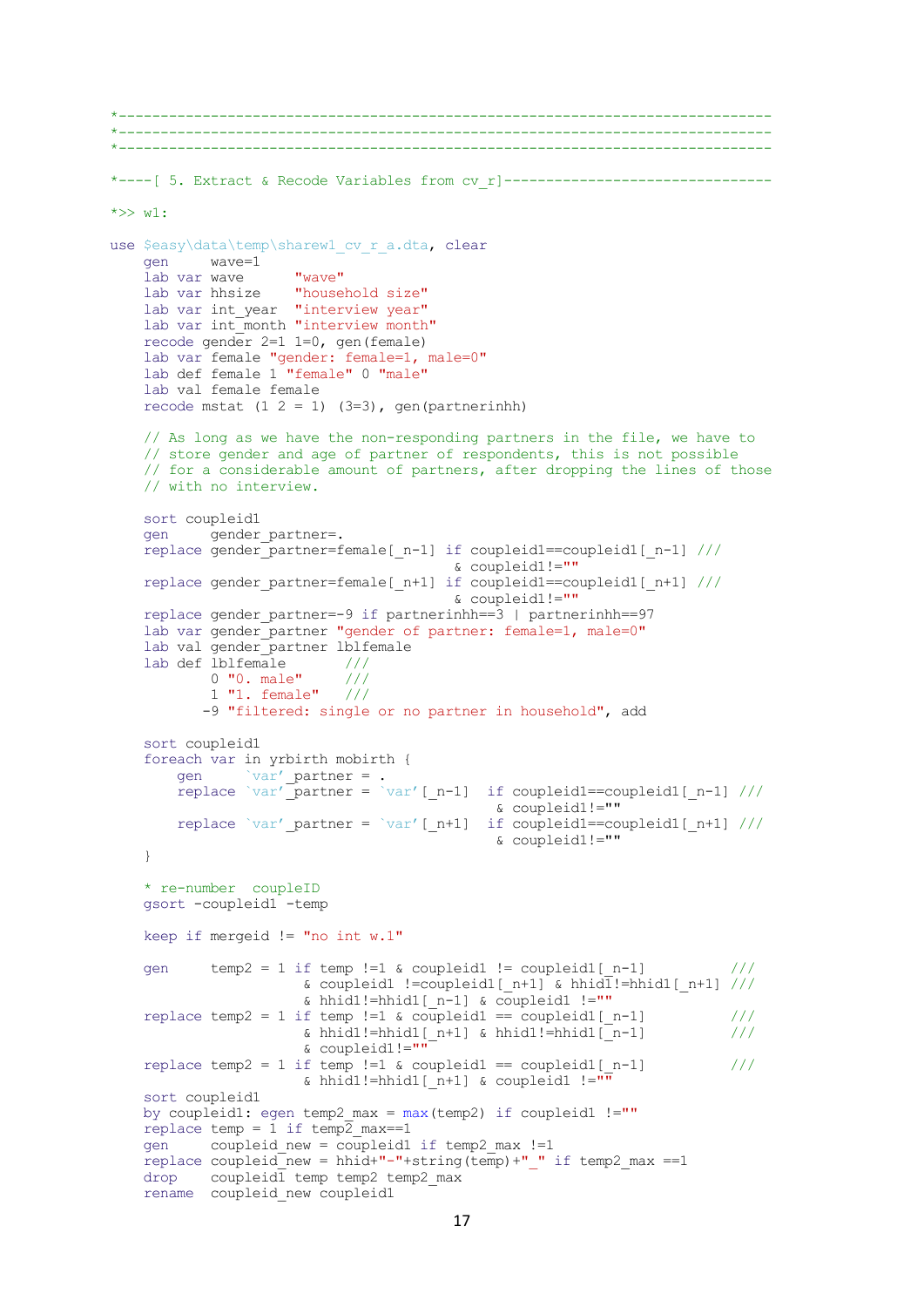```
replace coupleid1 = subinstr(coupleid1, "'', "w1",1)
     * interview of partner available 
    gen int_partner=.
     replace int_partner=-9 if coupleid1==""
   replace int partner=1 //\overline{\text{if}} (coupleid1==coupleid1[_n+1] | coupleid1==coupleid1[_n-1]) ///
                & coupleid1!=""
    replace int_partner=5 ///
 if coupleid1!=coupleid1[_n+1] & coupleid1!=coupleid1[_n-1] ///
 & coupleid1!=""
   lab var int partner "interview of partner available"
   lab val int partner lblinterviewp
 lab def lblinterviewp 1 "1. yes" ///
5 "5. no" ///
                         -9 "filtered: single or no partner in household", add 
     keep mergeid wave coupleid1 hhid1 female partnerinhh hhsize ///
         int year int month dumfamr dumhhr cvid gender partner ///
         yrbirth partner mobirth partner int partner
save $easy\data\temp\sharew1 cv_r_b.dta, replace
\star >> w2:
use $easy\data\temp\sharew2 cv_r_a.dta, clear
    gen wave=2
   lab var wave "wave"<br>lab var hhsize "household size"
 lab var hhsize "household size"
lab var int year w2 "interview year"
   lab var int\overline{m}month w2 "interview month"
   recode gender 2=1<sup>-1=0</sup>, gen(female)
    lab var female "gender: female==1, male==0"
    lab def female 1 "female" 0 "male"
    lab val female female
   recode mstat (1 2 = 1) (3=3), gen(partnerinhh)
    replace partnerinhh = 1 if mstat2==1 & country==25
   replace partnerinhh = 3 if mstat2==3 \text{ & country==25}rename int month w2 int month
   rename int_year w2 int_year
    sort coupleid2
   gen gender partner=.
    replace gender_partner=female[_n-1] if coupleid2==coupleid2[_n-1] ///
                                         & coupleid2!=""
   replace gender partner=female[_n+1] if coupleid2==coupleid2[_n+1] ///
                                         & coupleid2!=""
   replace gender partner=-9 if partnerinhh==3 | partnerinhh==97
   lab var gender_partner "gender of partner"
    lab val gender partner lblfemale
   lab def lblfemale -9 "filtered: single or no partner in hh", add
    sort coupleid2 
     foreach var in yrbirth mobirth {
gen `var' partner = .
replace `var' partner = `var' [ n-1] if coupleid2==coupleid2 [ n-1] ///
 & coupleid2!=""
       replace `var' partner = `var'[_n+1] if coupleid2==coupleid2[_n+1] ///
                                              & coupleid2!=""
     } 
    gsort -coupleid2 -temp
    k^{2} keep if mergeid != "no int w.2"
   qen temp2 = 1 if temp !=1 & coupleid2 != coupleid2 [n-1] ///
                      & coupleid2 !=coupleid2[ n+1] & hhid2!=hhid2[ n+1] ///
                      & hhid2!=hhid2[_n-1] & coupleid2 !=""
   replace temp2 = 1 if temp !=1 & coupleid2 == coupleid2 [n-1] ///
                      & hhid2!=hhid2[n+1] & hhid2!=hhid2[n-1] ///
                      \& coupleid2 !="
```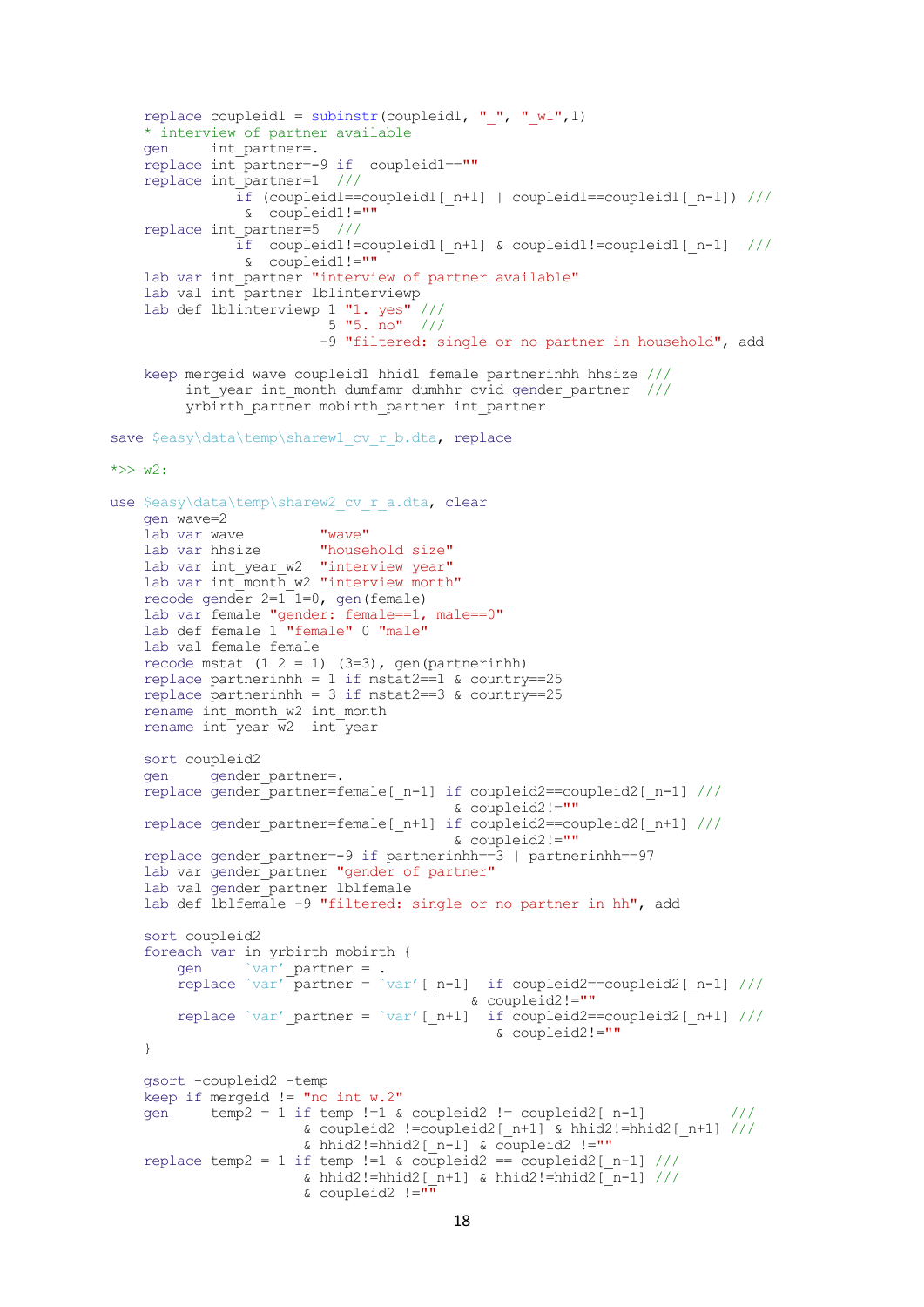```
replace temp2 = 1 if temp !=1 & coupleid2 == coupleid2 [n-1] ///
                      \& hhid2!=hhid2[ n+1] \& coupleid2 !="
    sort coupleid2
   by coupleid2: egen temp2 max = max(temp2) if coupleid2 !=""
   replace temp = 1 if temp2 max==1
   gen coupleid new = coupleid2 if temp2 max !=1replace coupleid new = hhid+"-"+string(temp)+" " if temp2 max ==1
   drop coupleid\overline{2} temp temp2 temp2 max
     rename coupleid_new coupleid2
    replace coupleid2 = subinstr(coupleid2, " ", " w2",1)
    gen int_partner=.
   replace int partner=-9 if coupleid2==""
     replace int_partner=1 ///
            if (coupleid2==coupleid2[_n+1] | coupleid2==coupleid2[_n-1]) ///
             & coupleid2!=""
     replace int_partner=5 ///
            if coupleid2!=coupleid2[_n+1] & coupleid2!=coupleid2[_n-1] ///
             & coupleid2!=""
   lab var int partner "interview of partner available"
   lab val int_partner lblinterviewp
 lab def lblinterviewp 1 "1. yes" ///
5 "5. no" ///
                         -9 "filtered: single or no partner in household", add 
    keep mergeid wave coupleid2 hhid2 female partnerinhh hhsize ///
        int year int month dumfamr dumhhr cvid gender partner ///
        yrbirth partner mobirth partner int partner
save $easy\data\temp\sharew2 cv r b.dta, replace
*>> w3: 
use $easy\data\temp\sharew3 cv r a.dta, clear
    gen wave=3
     lab var wave "wave"
    lab var hhsize "household size"
   lab var int year w3 "interview year"
   lab var int\overline{\mathbb{R}} month w3 "interview month"
   recode gender 2=1<sup>-1=0</sup>, gen(female)
    lab var female "gender: female==1, male==0"
    lab def female 1 "female" 0 "male"
    lab val female female
    rename mstat partnerinhh
   rename int month w3 int month
   rename int_year w3 int_year
    sort coupleid3
   gen gender partner=.
   replace gender_partner=female[ n-1] if coupleid3==coupleid3[ n-1] ///
                                         & coupleid3!=""
   replace gender partner=female[_n+1] if coupleid3==coupleid3[_n+1] ///
                                            & coupleid3!=""
    replace gender_partner=-9 if partnerinhh==3 | partnerinhh==97
    lab var gender partner "gender of partner"
   lab val gender partner lblfemale
    lab def lblfemale -9 "filtered: single or no partner in hh", add
    sort coupleid3 
     foreach var in yrbirth mobirth {
gen `var' partner = .
replace `var' partner = `var' [ n-1] if coupleid3==coupleid3 [ n-1] ///
 & coupleid3!=""
       replace `var' partner = `var'[ n+1] if coupleid3==coupleid3[ n+1] ///
                                              & coupleid3!=""
     }
```

```
19
```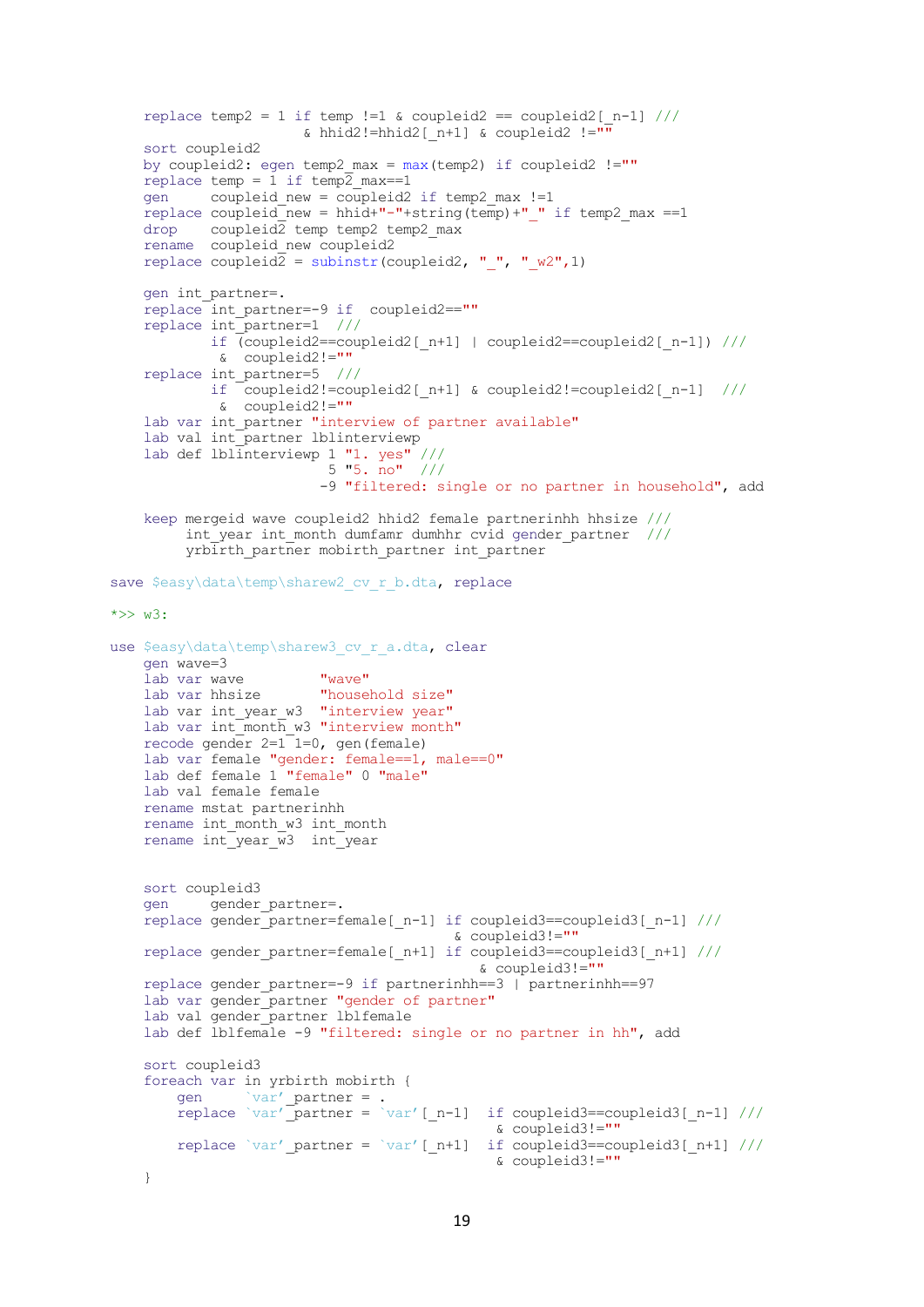```
 gsort -coupleid3 -temp
    keep if mergeid != "no int w.3"
   gen temp2 = 1 if temp !=1 & coupleid3 != coupleid3 [n-1] ///
                       & coupleid3 !=coupleid3[ n+1] & hhid3!=hhid3[ n+1] ///
                       \& hhid3!=hhid3[ n-1] \& coupleid3 !=""
    replace temp2 = 1 if temp !=1 & coupleid3 == coupleid3[ n-1] ///
                     \& hhid3!=hhid3[ n+1] \& hhid3!=hhid3[ n-1] ///
                       & \text{couple} :=""
   replace temp2 = 1 if temp !=1 & coupleid3 == coupleid3[n-1] ///
                       \& hhid3!=hhid3[n+1] & coupleid3 !=""
     sort coupleid3
   by coupleid3: egen temp2 max = max(temp2) if coupleid3 !=""
   replace temp = 1 if temp2 max==1
   gen coupleid new = coupleid3 if temp2 max !=1
    replace coupleid new = hhid+"-"+string(temp)+" " if temp2 max ==1
   drop coupleid3 temp temp2 temp2 max
    rename coupleid new coupleid3
   replace coupleid3 = subinstr(coupleid3, " ", " w3",1)
    gen int_partner=.
   replace int partner=-9 if coupleid3==""
    replace int_partner=1 ///
             if (coupleid3==coupleid3[_n+1] | coupleid3==coupleid3[_n-1]) ///
              & coupleid3!=""
    replace int_partner=5 ///
             if coupleid3!=coupleid3[_n+1] & coupleid3!=coupleid3[_n-1] ///
              & coupleid3!=""
   lab var int partner "interview of partner available"
    lab val int_partner lblinterviewp
 lab def lblinterviewp 1 "1. yes" ///
5 "5. no" ///
                          -9 "filtered: single or no partner in household", add 
   keep if deceased == 0 // we only keep alive respondents for easySHARE,
                         // in w1 & w2 the cv r stores only alive respondents
    keep mergeid wave coupleid3 hhid3 female partnerinhh hhsize ///
         int year int month cvid gender partner ////
         yrbirth partner mobirth partner int partner
save $easy\data\temp\sharew3 cv r b.dta, replace
\star >> w4:
use $easy\data\temp\sharew4 cv r a.dta, clear
    gen wave=4
    lab var wave "wave"
    lab var hhsize "household size"
   lab var int_year w4 "interview year"
   lab var int_{\text{month}} w4 "interview month"
    recode gender 2=1<sup>-1=0</sup>, gen(female)
    lab var female "gender: female=1, male=0"
    lab def female 1 "female" 0 "male"
    lab val female female
   rename int month w4 int month
   rename int\{year} <math>\overline{w4}</math> int\
    sort coupleid4
   gen gender partner=.
   replace gender partner=female[ n-1] if coupleid4==coupleid4[ n-1] ///
                                          & coupleid4!=""
   replace gender partner=female[ n+1] if coupleid4==coupleid4[ n+1] ///
                                          & coupleid4!=""
   replace gender partner=-9 if partnerinhh==3 | partnerinhh==97
   lab var gender partner "gender of partner: female=1, male=0"
    lab val gender partner lblfemale
   lab def lblfemale -9 "filtered: single or no partner in hh", add
```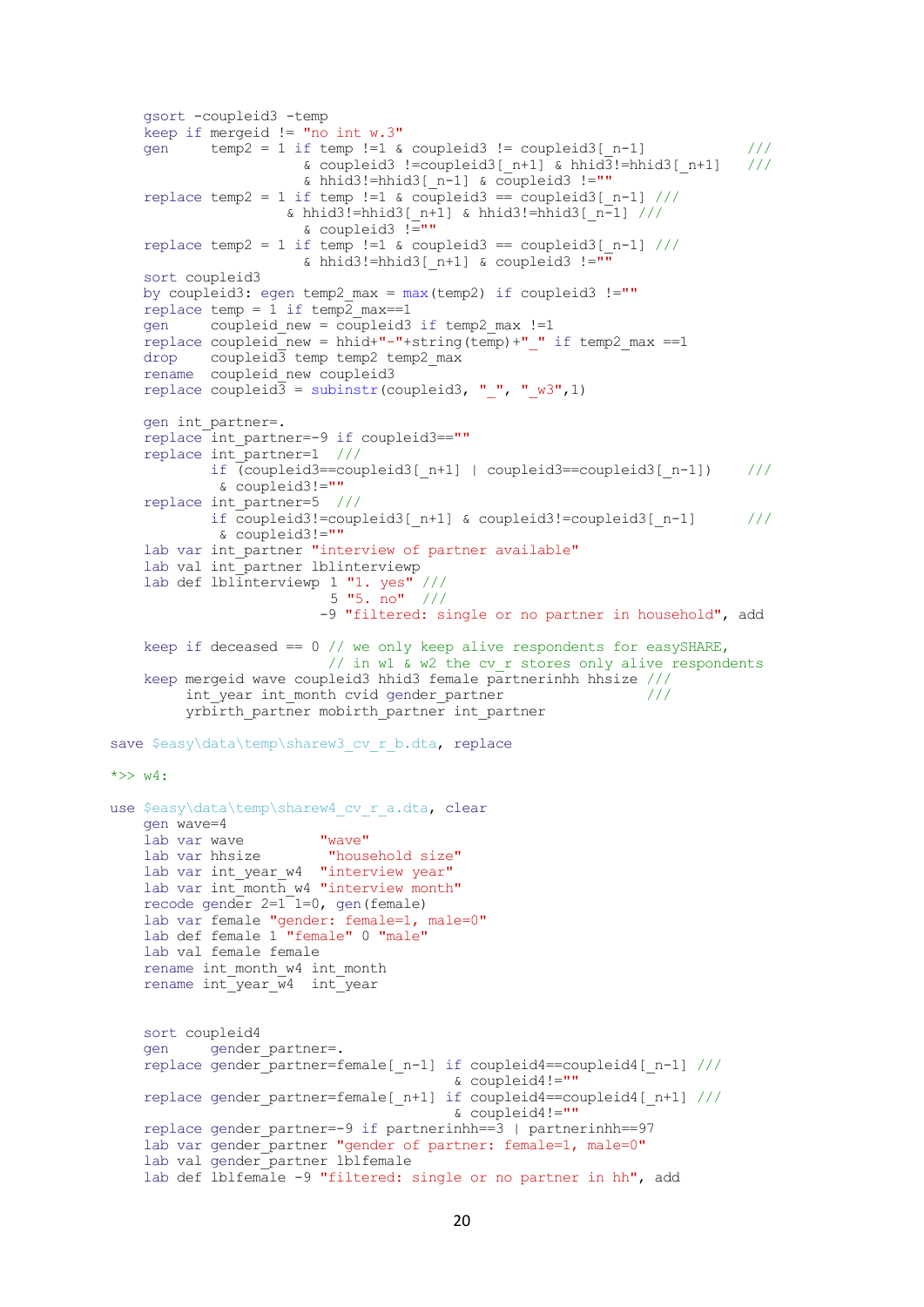```
 sort coupleid4 
    foreach var in yrbirth mobirth {
gen `var' partner = .
replace `var' partner = `var' [ n-1] if coupleid4==coupleid4 [ n-1] ///
 & coupleid4!=""
       replace `var' partner = `var'[_n+1] if coupleid4==coupleid4[_n+1] ///
                                           & coupleid4!=""
    } 
    gsort -coupleid4 -temp
   keep if mergeid != "no int w.4"
   gen temp2 = 1 if temp !=1 & coupleid4 != coupleid4 [n-1] ///
                     & coupleid4 !=coupleid4[_n+1] & hhid4!=hhid4[_n+1] ///
                    & hhid4!=hhid4[n-1] & coupleid4 !=""
   replace temp2 = 1 if temp !=1 & coupleid4 == coupleid4[n-1] ///
& hhid4!=hhid4[n+1] & hhid4!=hhid4[n-1] ///
 & coupleid4 !=""
   replace temp2 = 1 if temp !=1 & coupleid4 == coupleid4[n-1] ///
                     & hhid4!=hhid4[ n+1] & coupleid4 !=""
    sort coupleid4
   by coupleid4: egen temp2 max = max(temp2) if coupleid4 != ""
   replace temp = 1 if temp2 max==1gen coupleid new = coupleid4 if temp2 max !=1replace coupleid new = hhid+"-"+string(temp)+" " if temp2 max ==1
   drop coupleid4 temp temp2 temp2 max
   rename coupleid new coupleid4
   replace coupleid4 = subinstr(coupleid4, " ", " w4", 1)
    gen int_partner=.
    replace int_partner=-9 if coupleid4==""
   replace int partner=1 \frac{1}{2} ///
           if \overline{\text{c}}coupleid4==coupleid4[n+1] | coupleid4==coupleid4[n-1]) ///
             & coupleid4!=""
   replace int partner=5 \frac{1}{2} ///
            if coupleid4!=coupleid4[_n+1] & coupleid4!=coupleid4[_n-1] ///
             & coupleid4!=""
   lab var int partner "interview of partner available"
   lab val int partner lblinterviewp
 lab def lblinterviewp 1 "1. yes" ///
5 "5. no" / // -9 "filtered: single or no partner in household", add 
    keep if deceased == 0 // we only keep alive respondents for easySHARE, 
                       // in w1 & w2 the cv r stores only alive respondents
   keep mergeid wave waveid coupleid4 hhid\overline{4} female ///
            partnerinhh hhsize int_year int_month dumfamr dumhhr cvid ///
           gender partner yrbirth partner mobirth partner int partner
save $easy\data\temp\sharew4 cv_r_b.dta, replace
*------------------------------------------------------------------------------
*------------------------------------------------------------------------------
*------------------------------------------------------------------------------
*----[ 6. Extract & Recode Variables from DN / ST ]----------------------------
*>> w1:
use $easy\data\release\sharew1 dn.dta, clear
   * country_mod - codes adapted to ISO-codes 
   gen \overline{\bigcirc} country mod = .
   replace country mod = 40 if country==11
   replace country_mod = 276 if country==12
   replace country mod = 752 if country==13
```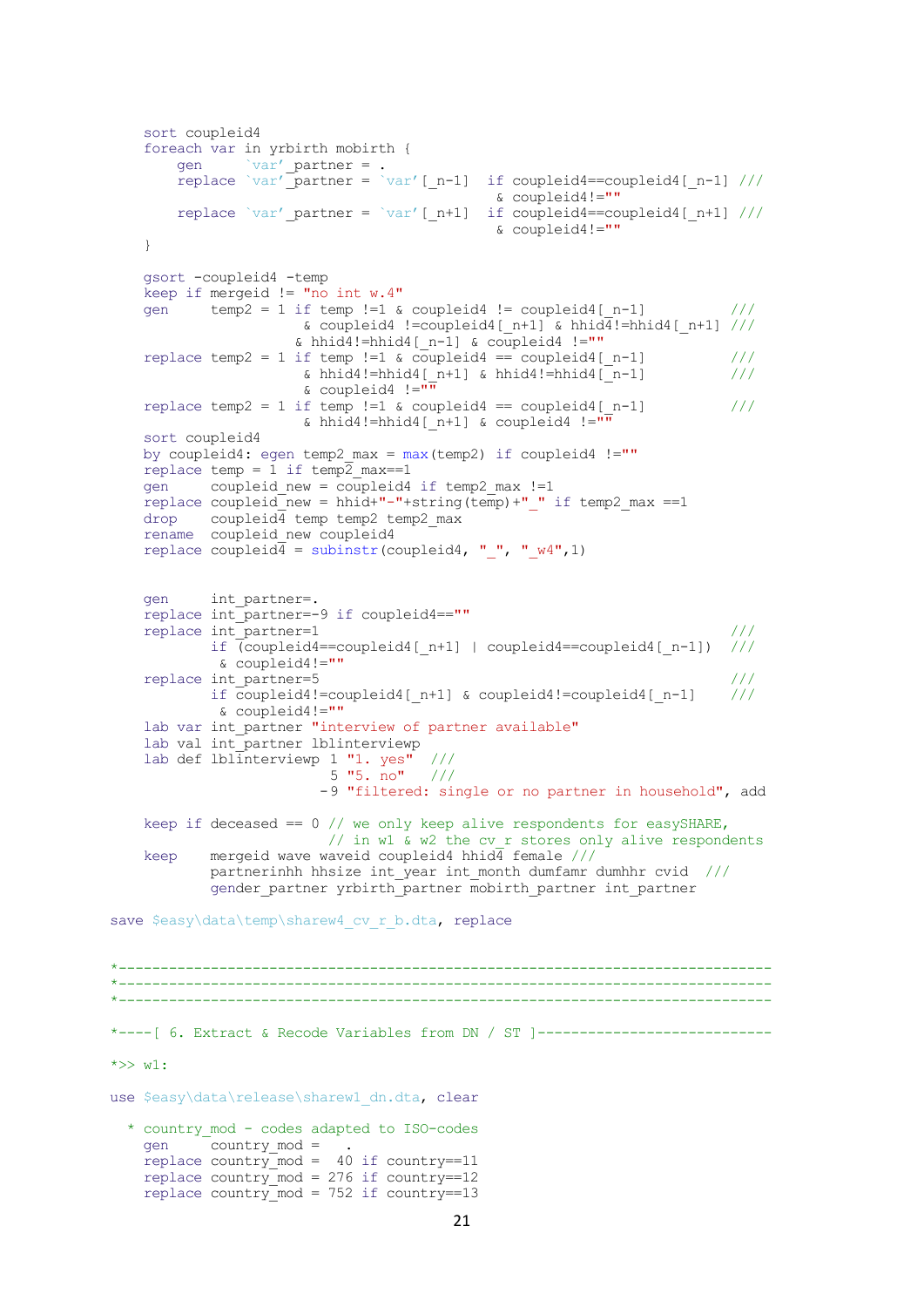```
replace country mod = 528 if country==14
    replace country mod = 724 if country==15
replace country mod = 380 if country==16
replace country mod = 250 if country==17
replace country mod = 208 if country==18
    replace country mod = 300 if country==19
    replace country mod = 756 if country==20
    replace country mod = 56 if country==23
    replace country_mod = 376 if country==25
     lab def country_mod 40 "Austria" 276 "Germany" 752 "Sweden" ///
                       528 "Netherlands" 724 "Spain" 380 "Italy"<br>250 "France" 208 "Denmark" 300 "Greece"
                         250 "France" 208 "Denmark" 300 "Greece" ///
                         756 "Switzerland" 56 "Belgium" 376 "Israel" ///
                                           203 "Czechia" 616 "Poland" 372 "Ireland" ///
                         348 "Hungary" 620 "Portugal" 705 "Slovenia" ///
                         233 "Estonia"
    lab val country mod country mod
    lab var country mod "country identifier (ISO coded)"
   * birth_country - filled for born in country and codes adapted to ISO-codes
    gen \overline{\qquad} birth country = dn005c if dn004==5
    replace birth country = country mod if dn004==1lab var birth country "country of birth (ISO coded)"
     // value labels will be taken from wave 4
   * Citizenship - filled for country citizenship and codes adapted to ISO-codes
    gen citizenship = dn008c replace citizenship = country_mod if dn007==1
     lab var citizenship "citizenship of respondent (ISO coded)"
     // value labels will be taken from wave 4
   * Siblings_alive
    gen siblings alive = dn037 + dn036 if dn036 >=0 & dn037>=0
    replace siblings alive = -9 if dn034 ==5
lab var siblings alive ///
 "number of siblings alive (based on: dn036_,dn037_,dn034_)"
    lab def siblings alive -9 "filtered: no siblings ever", add
    lab val siblings alive siblings alive
  keep mergeid country country mod language dn002 dn003 birth country ///
        citizenship dn014 siblings alive dn026 1 \overline{d}n026 2
save $easy\data\temp\sharew1 dn a.dta, replace
*>> w2:use $easy\data\release\sharew2 dn.dta, clear
   * country_mod - codes adapted to ISO-codes 
     gen country_mod = . 
    replace country\_{mod} = 40 if country=11replace country_mod = 276 if country==12
    replace country\_{mod} = 752 if country=13replace country mod = 528 if country==14
replace country mod = 724 if country==15
    replace country mod = 380 if country==16
    replace country mod = 250 if country==17
    replace country_mod = 208 if country==18
```
replace country mod = 300 if country==19 replace country mod = 756 if country==20 replace country mod =  $56$  if country==23  $replace countrymod = 203 if country==28$ replace country  $mod = 616$  if country==29 replace country  $mod = 372$  if country==30 replace country mod = 376 if country==25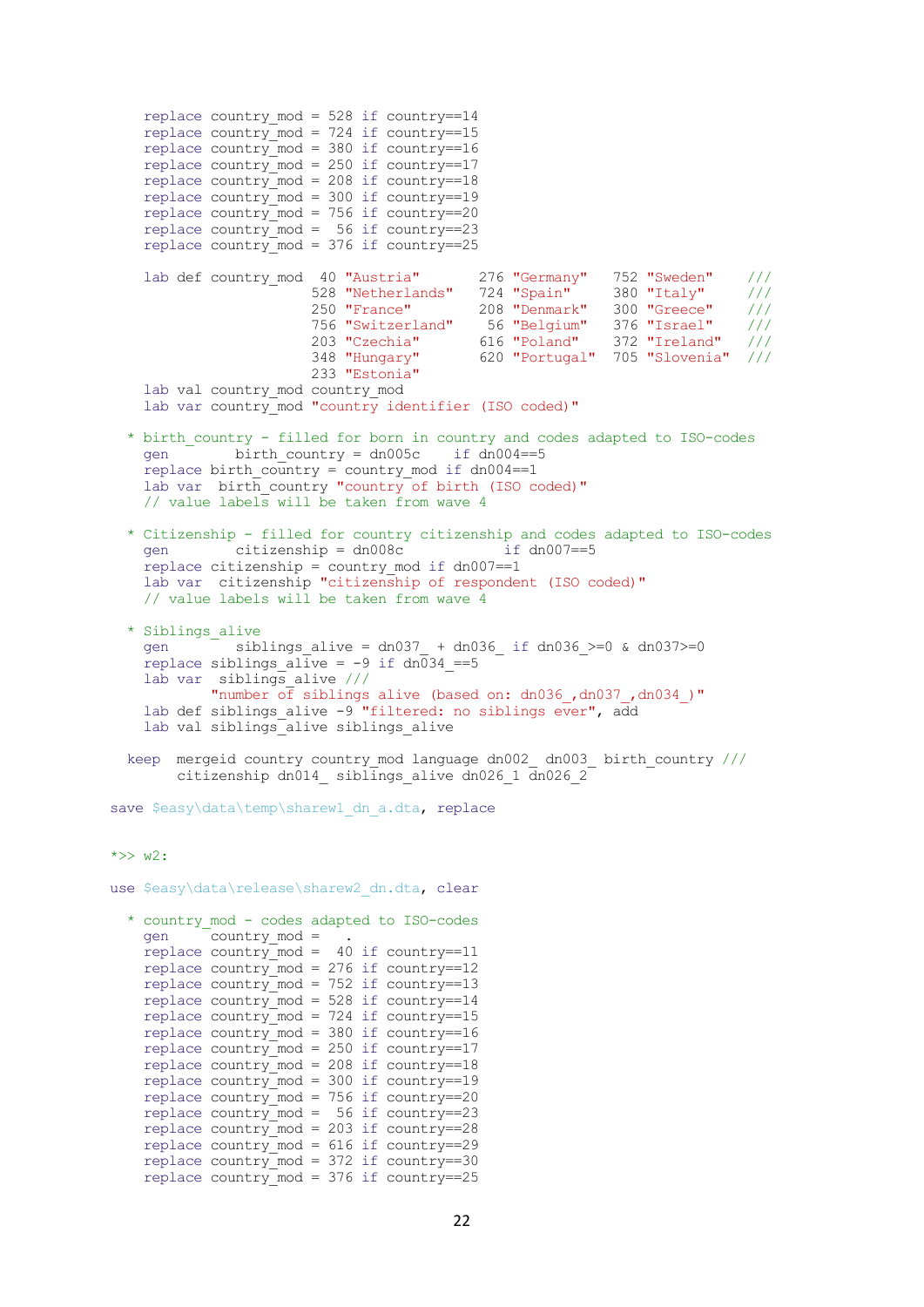lab def country\_mod 40 "Austria" 276 "Germany" 752 "Sweden" /// 528 "Netherlands" 724 "Spain" 380 "Italy" /// 250 "France" 208 "Denmark" 300 "Greece" /// 756 "Switzerland" 56 "Belgium" 376 "Israel" /// 203 "Czechia" 616 "Poland" 372 "Ireland" /// 348 "Hungary" 620 "Portugal" 705 "Slovenia" /// 233 "Estonia" 376 "Israel" lab val country mod country mod lab var country\_mod "country identifier (ISO coded)" \* birth\_country - filled for born in country and codes adapted to ISO-codes gen birth country =  $dn005c$  if  $dn004==5$ replace birth country = country mod if  $dn004==1$ lab var birth country "country of birth (ISO coded)" // value labels will be taken from wave 4 \* Citizenship - filled for country citizenship and codes adapted to ISO-codes gen citizenship = dn008c if dn007==5 replace citizenship = country mod if dn007==1 lab var citizenship "citizenship of respondent (ISO coded)" // value labels will be taken from wave 4 \* Siblings gen siblings\_alive = dn037\_ + dn036\_ if dn036\_>=0 & dn037>=0 replace siblings\_alive =-9 if dn034\_==5 lab var siblings\_alive /// "number of siblings alive (based on: dn036, dn037, dn034)" lab def siblings alive -9 "filtered: no siblings ever", add lab val siblings alive siblings alive \* Years of education: rename dn041\_ eduyears keep mergeid country country mod language dn002 dn003 birth country /// citizenship dn014 siblings alive dn026 1  $\overline{d}$ n026 2 dn044  $\overline{d}$ dn043 eduyears save \$easy\data\temp\sharew2 dn a.dta, replace  $\star >> w3$ : use \$easy\data\release\sharew3 st.dta, clear rename sl\_st006\_ dn002\_ rename sl\_st007\_ dn003\_ \* country\_mod - codes adapted to ISO-codes gen country mod = .  $replace country$  mod = 40 if country==11 replace  $country\_{mod} = 276$  if  $country=12$ replace country\_mod = 752 if country==13 replace country\_mod = 528 if country==14 replace country mod = 724 if country==15 replace country  $mod = 380$  if country==16 replace country\_mod = 250 if country==17 replace country\_mod = 208 if country==18  $replace country_model = 300 if country==19$ replace country mod = 756 if country==20 replace country mod =  $56$  if country==23 replace country  $mod = 203$  if country==28 replace country mod =  $616$  if country==29 replace country mod =  $372$  if country==30 lab def country\_mod 40 "Austria" 276 "Germany" 752 "Sweden" /// 528 "Netherlands" 724 "Spain" 380 "Italy" ///<br>250 "France" 208 "Denmark" 300 "Greece" /// 250 "France" 208 "Denmark" 300 "Greece" /// 756 "Switzerland" 56 "Belgium" 376 "Israel" /// 203 "Czechia" 616 "Poland" 372 "Ireland" /// 348 "Hungary" 620 "Portugal" 705 "Slovenia" /// 233 "Estonia"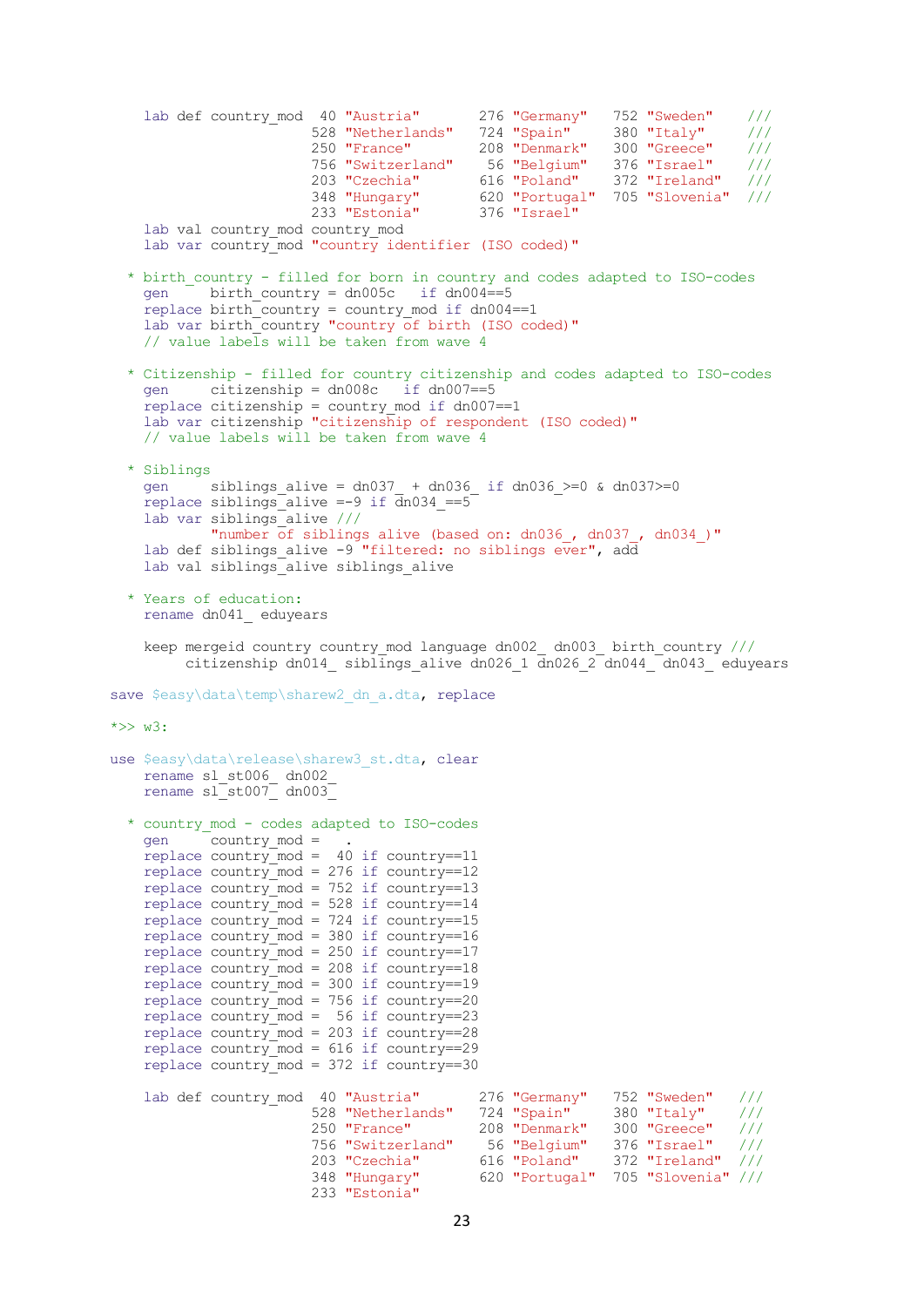```
lab val country mod country mod
   lab var country mod "country identifier (ISO coded)"
    keep mergeid hhid3 country country_mod language dn002_ dn003_ sl_st011_ 
          // sl_st011_ taken to replace missing lines/info in cv_r file
save $easy\data\temp\sharew3 st a.dta, replace
*>> w4:use $easy\data\release\sharew4 dn.dta, clear
   * country_mod - codes adapted to ISO-codes 
    gen country_mod = . 
   replace country\_mod = 40 if country=11replace country mod = 276 if country == 12
    replace country mod = 752 if country==13
   replace country mod = 528 if country==14
   replace country mod = 724 if country==15
   replace country mod = 380 if country==16
   r = r = r replace country mod = 250 if country==17
replace country mod = 208 if country==18
replace country mod = 300 if country==19
 replace country_mod = 756 if country==20
   replace country mod = 56 if country==23
   replace country mod = 203 if country==28
    replace country mod = 616 if country==29
   replace country_mod = 348 if country==32
    replace country_mod = 620 if country==33
    replace country mod = 705 if country==34
   r = r = 35 replace country mod = 233 if country==35
lab def country mod 40 "Austria" 276 "Germany" 752 "Sweden" ///
\overline{528} "Netherlands" \overline{724} "Spain" \overline{380} "Italy" \overline{777} 250 "France" 208 "Denmark" 300 "Greece" ///
 756 "Switzerland" 56 "Belgium" 376 "Israel" ///
 203 "Czechia" 616 "Poland" 372 "Ireland" ///
                        348 "Hungary" 620 "Portugal" 705 "Slovenia" ///
                        233 "Estonia"
   lab val country mod country mod
   lab var country mod "country identifier (ISO coded)"
   * birth_country - filled for born in country and codes adapted to ISO-codes
   gen birth country = dn005c if dn004==5
   replace birth_country = country mod if dn004==1lab var birth_country "country of birth (ISO coded)"
   * Citizenship - filled for country citizenship and codes adapted to ISO-codes
    gen citizenship = dn008c if dn007==5 
    replace citizenship = country mod if dn007==1 lab var citizenship "citizenship of respondent (ISO coded)"
   * Siblings
         siblings alive= dn037 + dn036 if dn036 >=0 & dn037>=0
     replace siblings_alive=-9 if dn034_==5 
    lab var siblings_alive ///
           "number of siblings alive (based on: dn036, dn037, dn034)"
   lab def siblings alive -9 "filtered: no siblings ever", add
   lab val siblings alive siblings alive
    rename dn041_ eduyears
    keep mergeid country country_mod language dn002_ dn003_ birth_country ///
        citizenship dn014 siblings alive dn026 1 \overline{d}n026 2 dn044 \overline{d}dn043 ///
         eduyears dn005c dn008c 
         // dn005c dn008c are kept for their value labels
save $easy\data\temp\sharew4 dn a.dta, replace
```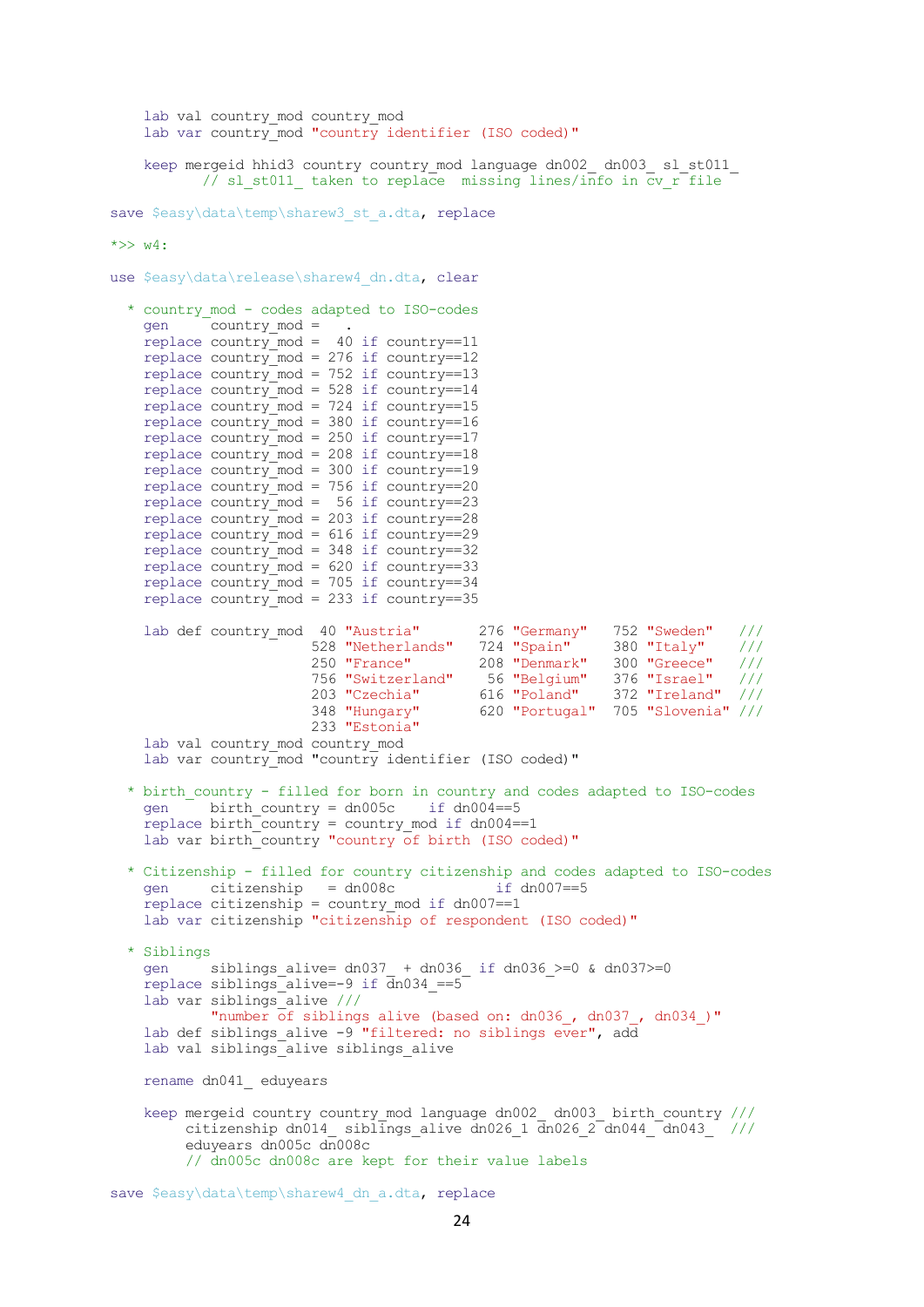\*------------------------------------------------------------------------------ \*------------------------------------------------------------------------------ \*------------------------------------------------------------------------------ \*----[ 7. Extract & Recode Variables from AC ]---------------------------------  $\star >> w1$ : use \$easy\data\release\sharew1 ac.dta, clear keep mergeid ac002d1 ac002d2 ac002d3 ac002d4 ac002d5 ac002d6 ac002d7 /// ac002dno save \$easy\data\temp\sharew1 ac a.dta, replace  $*>> w2$ . use \$easy\data\release\sharew2 ac.dta, clear mvdecode  $ac02* ac03* ac01*$ , mv(-1=.a \ -2=.b) \* CESD Score; Recode feelings dummies for scale construction: 1=yes and 0=no recode ac027\_ 5=0 recode  $ac028$   $5=0$  recode ac029\_ 5=0 recode  $ac031$ <sup> $-$ </sup> 5=0 recode  $\arccos 12 - \arccos 15 = 0$ recode  $ac034$ <sup>-</sup> 5=0 recode  $ac030$ <sup>-</sup> 5=0 recode  $ac032$ <sup>-</sup> 5=0 gen cesd2 = ac027 + ac028 + ac029 + ac031 + ac033 + ac034 + ///  $(\overline{1}-ac030) + (1-ac032)$  lab var cesd2 "CESD score wave 2 (high is depressed)" \* Quality of Life Score (CASP-12) // inverse into \*\_inv (high value / high control etc.) recode ac017\_ (4=1) (3=2) (2=3) (1=4) (else=.), gen(ac017\_inv)<br>recode ac020\_ (4=1) (3=2) (2=3) (1=4) (else=.). gen(ac017\_inv) recode  $ac020^-$  (4=1) (3=2) (2=3) (1=4) (else=.), gen(ac020<sup>-</sup>inv) recode  $ac021$  (4=1) (3=2) (2=3) (1=4) (else=.), gen(ac021\_inv) recode  $ac022$  (4=1) (3=2) (2=3) (1=4) (else=.), gen(ac022<sup>-</sup>inv) recode  $ac023$  (4=1) (3=2) (2=3) (1=4) (else=.), gen(ac023<sup>-</sup>inv) recode  $ac024$  (4=1) (3=2) (2=3) (1=4) (else=.), gen(ac024 inv) recode  $ac025$  (4=1) (3=2) (2=3) (1=4) (else=.), gen(ac025\_inv) // Subscale Control gen  $con= ac014 + ac015 + ac016$ <br>alpha  $ac014 - ac015 - ac016$ alpha  $a$ c014 $a$  // Subscale Autonomy gen aut= ac017 inv + ac018 + ac019 alpha  $a$ c $017$ inv  $a$ c $018$   $a$ c $019$  // Subscale Pleasure gen ple= ac020\_inv + ac021\_inv + ac022\_inv alpha ac020\_inv ac021\_inv ac022\_inv // Subscale Self-Realisation gen sel= ac023\_inv + ac024\_inv + ac025\_inv  $\overline{alpha}$  ac023 $\overline{inv}$  ac024 $\overline{inv}$  ac025 $\overline{inv}$  // CASP gen casp= con + aut + ple + sel lab var casp "CASP quality of life (high is high quality)" mvencode  $ac02* ac03* ac01*$ , mv(.a=-1 \ .b=-2) keep mergeid ac002d1 ac002d2 ac002d3 ac002d4 ac002d5 ac002d6 ac002d7 /// ac002dno cesd2 casp

save \$easy\data\temp\sharew2 ac a.dta, replace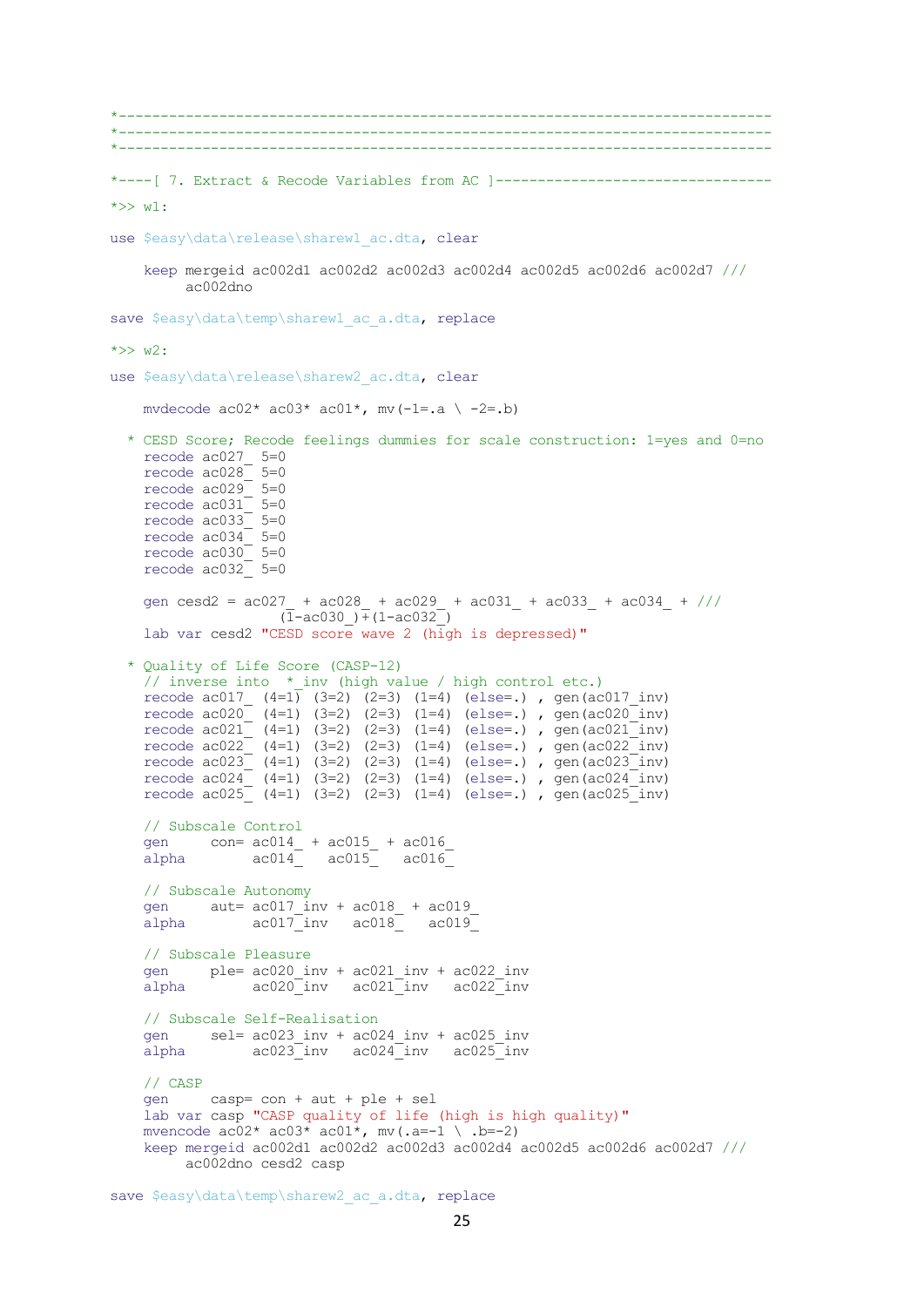```
use $easy\data\release\sharew4 ac.dta, clear
   mvdecode ac02* ac03* ac01*, mv(-1=.a \ -2=.b)
   * Quality of Life Score (CASP-12)
   // inverse into * inv (high value / high control etc.)
recode ac017 (4=1) (3=2) (2=3) (1=4) (else=.) , gen(ac017 inv)
recode ac020 (4=1) (3=2) (2=3) (1=4) (else=.) , gen(ac020 inv)
recode ac021 (4=1) (3=2) (2=3) (1=4) (else=.), gen(ac021 inv)
recode ac022 (4=1) (3=2) (2=3) (1=4) (else=.), gen(ac022_inv)
   recode ac023 (4=1) (3=2) (2=3) (1=4) (else=.), gen(ac023 inv)
recode ac024 (4=1) (3=2) (2=3) (1=4) (else=.), gen(ac024 inv)
recode ac025 (4=1) (3=2) (2=3) (1=4) (else=.), gen(ac025 inv)
    // Subscale Control
   gen con = \alphac014 + \alphac015 + \alphac016<br>alpha \alphac014 \alphac015 \alphac016
   alpha ac014 ac015 ac016 // Subscale Autonomy
 gen aut= ac017_inv + ac018_ + ac019_
alpha ac017 inv ac018 ac019
    // Subscale Pleasure
    gen ple= ac020_inv + ac021_inv + ac022_inv
   alpha ac020inv ac021inv ac022inv
    // Subscale Self-Realisation
   gen sel = ac023\_inv + ac024\_inv + ac025\_invalpha ac023_inv ac024_inv ac025_inv
    gen casp = con + aut + ple + sel
    lab var casp "CASP quality of life (high is high quality)"
   mvencode ac02* ac03* ac01*, mv(.a=-1 \ .b=-2)
    keep mergeid casp
save $easy\data\temp\sharew4 ac a.dta, replace
*------------------------------------------------------------------------------
**------------------------------------------------------------------------------
*----[ 8. Extract & Recode Variables from BR ]---------------------------------
*>> w1.
use $easy\data\release\sharew1 br.dta, clear
   recode br010 (7=1) (6=2) (5=3) (4=4) (3=5) (2=6) (1=7) (-1=-1) (-2=-2) ///
                 (else=.)
    lab def lblalcohol -2 "refusal" -1 "don't know" 1 "not at all" ///
 2 "less than once a month" 3 "once or twice a month" ///
 4 "once or twice a week" 5 "three or four days a week" ///
               6 "five or six days a week" 7 "almost every day"
   lab val br010_ lblalcohol
   rename br010 br010 mod
   keep mergeid br001 br002 br010 mod br015
```

```
save $easy\data\temp\sharew1 br_a.dta, replace
```
 $*>> w4:$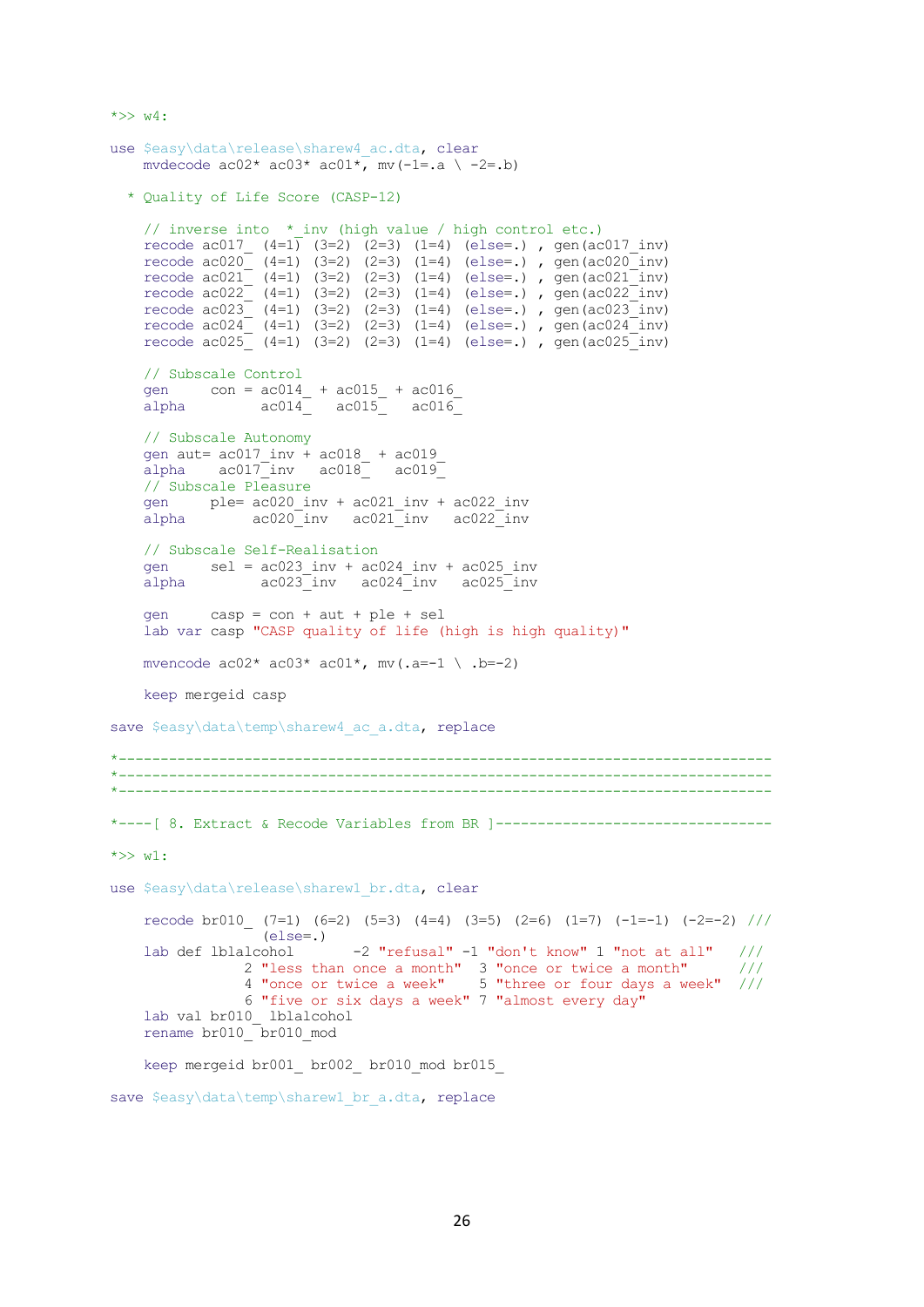```
*>> w2:use $easy\data\release\sharew2 br.dta, clear
    recode bi010 (7=1) (6=2) (5=3) (4=4) (3=5) (2=6) (1=7) (-1=-1) (-2=-2) ///
                   (else=.)
     lab def lblalcohol -2 "refusal" -1 "don't know" 1 "not at all" ///
                 2 "less than once a month" 3 "once or twice a month" ///
                 4 "once or twice a week" 5 "three or four days a week" ///
                 6 "five or six days a week" 7 "almost every day"
    lab val br010_ lblalcohol
     rename br010_ br010_mod
    keep mergeid br001 br002 br010 mod br015
save $easy\data\temp\sharew2 br a.dta, replace
\star >> w4:
use $easy\data\release\sharew4 br.dta, clear
    recode br010 (7=1) (6=2) (5=3) (4=4) (3=5) (2=6) (1=7) (-1=-1) (-2=-2) ///
                  \text{ (else=.)} lab def lblalcohol -2 "refusal" -1 "don't know" 1 "not at all" ///
                 2 "less than once a month" 3 "once or twice a month" ///
                 4 "once or twice a week" 5 "three or four days a week" ///
                 6 "five or six days a week" 7 "almost every day"
 lab val br010_ lblalcohol
rename br010 br010 mod
    keep mergeid br001 br002 br010 mod br015
save $easy\data\temp\sharew4 br a.dta, replace
*------------------------------------------------------------------------------
*------------------------------------------------------------------------------
  *------------------------------------------------------------------------------
*----[ 9. Extract & Recode Variables from CF]----------------------------------
*>> w1:
use $easy\data\release\sharew1 cf.dta, clear
     gen recall_1=cf008tot
     gen recall_2=cf016tot
    lab var recall_1 "recall of words, first trial (based on cf008tot)"
    lab var recall<sup>-2</sup> "recall of words, delayed (based on cf016tot)"
     keep mergeid recall*
save $easy\data\temp\sharew1 cf a.dta, replace
*>> w2: 
use $easy\data\release\sharew2 cf.dta, clear
     gen recall_1=cf008tot
     gen recall_2=cf016tot
    lab var recall 1 "recall of words, first trial (based on cf008tot)"
    lab var recall<sup>-2</sup> "recall of words, delayed (based on cf016tot)"
     keep mergeid recall*
save $easy\data\temp\sharew2 cf a.dta, replace
*>> w4: recall in wave 4 is generated based on gv health-module
use $easy\data\release\sharew4 cf.dta, clear
    keep mergeid
save $easy\data\temp\sharew4 cf a.dta, replace
```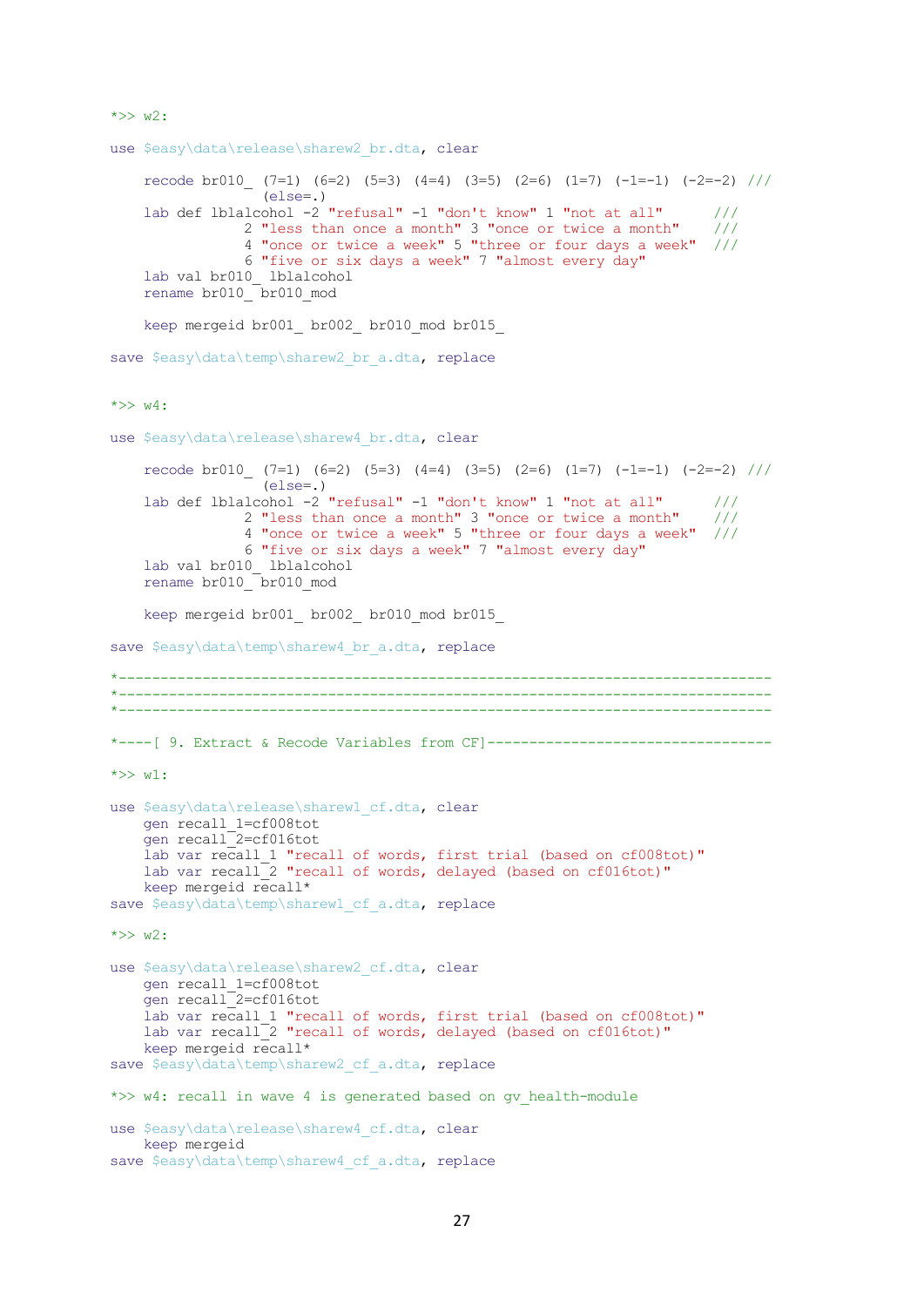```
28
*------------------------------------------------------------------------------
*------------------------------------------------------------------------------
*------------------------------------------------------------------------------
*----[10. Extract & Recode Variables from CH ]---------------------------------
*>> w1: 
use $easy\data\release\sharew1 ch.dta, clear
     gen ch007_hh=0 
    replace c\overline{h}007 hh=1 if ch007 1==1 | ch007 1==2 | ch007 2 ==1 | ch007 2==2 ///
        \lceil \text{ch} \, 007 \, 3 \rceil = 1 \rceil \lceil \text{ch} \, 007 \, 3 \rceil = 2 \rceil \lceil \text{ch} \, 007 \, 4 \rceil = 1 \rceil \lceil \text{ch} \, 007 \rceil = 2 \lceil \text{ch} \, 007 \rceil = 2\vert ch007<sup>-</sup>5 ==1 \vert ch007<sup>-</sup>5 ==2 \vert ch007<sup>-</sup>6 ==1 \vert ch007<sup>-</sup>6 ==2 \vert ch007 7==1 ///
         | ch007_7 ==2 | ch007_8 ==1 | ch007_8 ==2 | ch007_9 ==1 | ch007_9==2 ///
 | ch007_10==1 | ch007_10==2 | ch007_11==1 | ch007_11==2 ///
 | ch007_12==1 | ch007_12==2 | ch007_13==1 | ch007_13==2 ///
 | ch007_14==1 | ch007_14==2 ///
         \vert ch007<sup>-15==1</sup> \vert ch007<sup>-15==2</sup> \vert ch007 16==1 \vert ch007 16==2
replace ch007 hh =. if ch001 ==. | ch001 ==-1 | ch001 ==-2
replace ch007 hh =. if ch007 1 ==. & ch007 2==. & ch007 3==. & ///
ch007_4 ==. & ch007_5 ==. & ch007_6==. & ch007_7==. & ch007_8==. ///
\kappa ch007<sup>-</sup>9 ==. \kappa ch007<sup>-</sup>10==. \kappa ch007<sup>-</sup>11==. \kappa ch007 12==. \frac{1}{2} ///
           \frac{1}{2} ch007<sup>-13</sup> ==. \frac{1}{2} ch007<sup>-14</sup>==. \frac{1}{2} ch007<sup>-15==</sup>. \frac{1}{2} ch007<sup>-16==</sup>.
    replace ch007<sup>hh=-9</sup> if ch001<sup>-==0</sup>
     lab var ch007_hh ///
      "at least one child lives in household/building (based on ch007_1-ch007_16)"
    lab def lblch007 hh -9 "filtered: no children" 0 "no" 1 "yes"
    lab val ch007 hh lblch007 hh
     gen ch007_km=0 
    replace c\overline{h}007 km=1 if ch007 1==3 | ch007 2==3 | ch007 3==3 | ch007 4==3 ///
 | ch007_5==3 | ch007_6==3 ///
 | ch007_7==3 | ch007_8==3 | ch007_9==3 | ch007_10==3 | ch007_11==3 ///
        \frac{10007}{12}==3 | ch007_0==3 | ch007_9==3 | ch007_10==3 | ch007_11==3 ///
        \frac{1}{16} ch007<sup>-14==3</sup> | ch007<sup>-15==3</sup> | ch007 16==3
    replace ch007 km=. if ch001 ==. | ch001 ==-1 | ch001 ==-2replace ch007<sup>-</sup>km=. if ch007<sup>-</sup>1==. & ch007 2==. & ch007 3==. & ch007 4==. ///
& ch007 5==. & ch007 6==. & ch007 7==. & ch007 8==. \frac{1}{1} ///
& ch007<sup>-</sup>9==. & ch007<sup>-</sup>10==. & ch007<sup>-</sup> 11==. & ch007-12==. & ch007-13==. ///
& ch007 14 ==. & ch007 15 ==. & ch007 16 ==.
    replace ch007 km = -9 if ch001 == 0lab var ch007km ///
     "at least one child lives less than 1km away (based on ch007 1-ch007 16)"
    lab def lblch007 km -9 "filtered: no children" 0 "no" 1 "yes"
    lab val ch007 km lblch007 km
    replace ch021 = -9 if ch001 == 0lab def lblch021 -9 "filtered: no children" ///
                              -2 "refusal" -1 "don´t know"
     lab val ch021_ lblch021_
    rename ch021 ch021 mod
 keep mergeid ch001_ ch021_mod ch023_ ch007_hh ch007_km 
save $easy\data\temp\sharew1 ch a.dta, replace
*>> w2:use $easy\data\release\sharew2 ch.dta, clear
     gen ch007_hh=0 
    replace c\overline{h}007 hh=1 if ch007 1==1 | ch007 1==2 | ch007 2==1 | ch007 2==2 ///
        | ch007 3=1 | ch007 3=2 | ch007 4=1 | ch007 4=2 ///
          | ch007_5==1 | ch007_5==2 | ch007_6==1 | ch007_6==2 | ch007_7==1 ///
        | \text{ch}007^-7==2 | \text{ch}007^-8==1 | \text{ch}007^-8==2 | \text{ch}007^-9==1 | \text{ch}007^-9==2 ///
          | ch007_10==1 | ch007_10==2 | ch007_11==1 | ch007_11==2 ///
          | ch007_12==1 | ch007_12==2 | ch007_13==1 | ch007_13==2 ///
```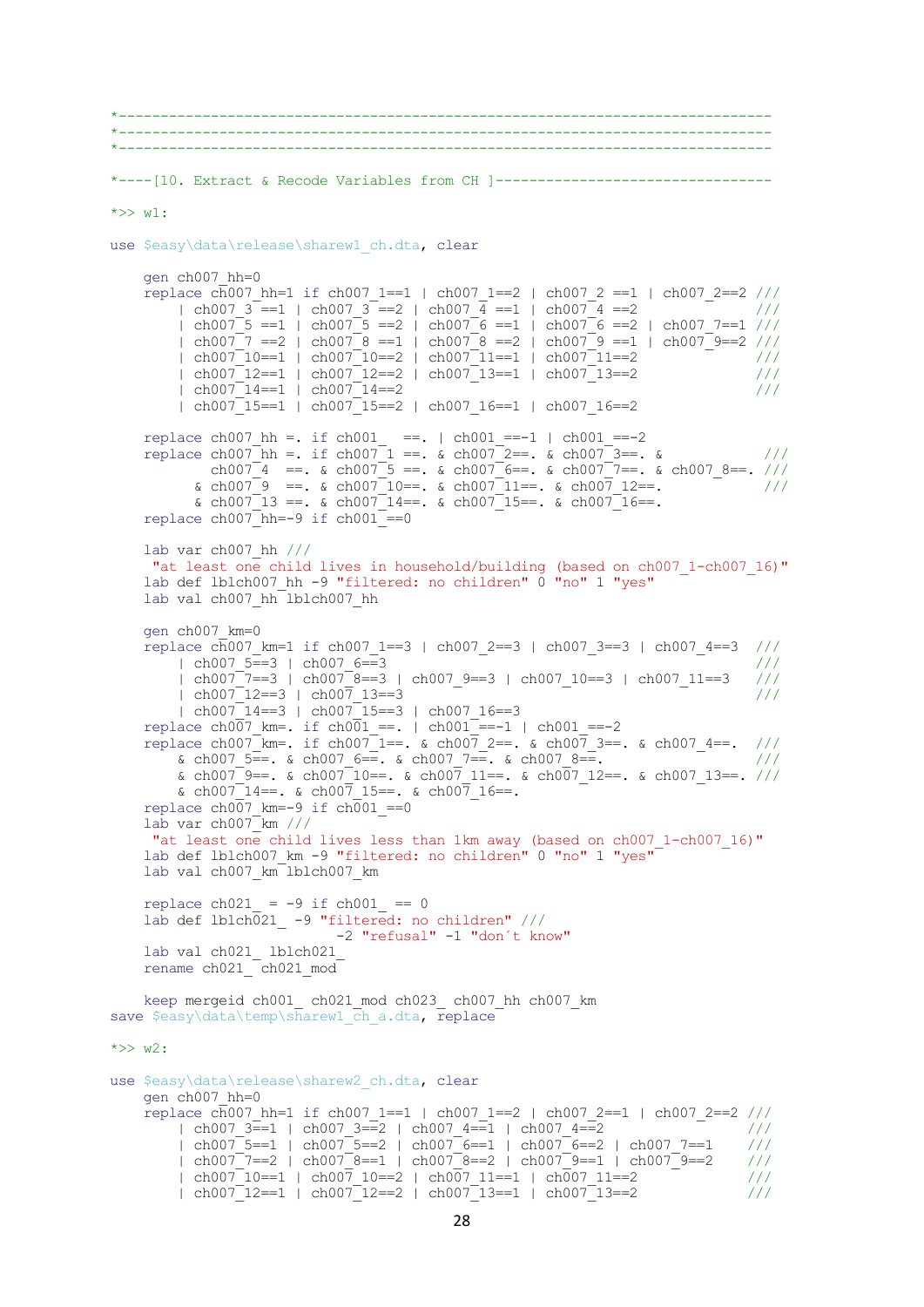```
 | ch007_14==1 | ch007_14==2 ///
         \vert ch007<sup>-15==1</sup> \vert ch007<sup>-15==2</sup> \vert ch007 16==1 \vert ch007 16==2
replace ch007 hh=. if ch001 == 1 | ch001 == -2replace ch007_hh=. if ch007 1==. & ch007 2==. & ch007 3==. ///
         & ch007 4=-. & ch007 5=-. & ch007 6=-. & ch007 7=-. & ch007 8=-. ///
         \kappa ch007<sup>-</sup>9==. \kappa ch007<sup>-</sup>10==. \kappa ch007 11==. \kappa ch007 12==. \kappa ch007 13==. ///
         & ch007\overline{14} ==. & ch007 15 ==. & ch007 16 ==.replace ch007 hh=-9 if ch001 ==0
     lab var ch007_hh ///
      "at least one child lives in household/building (based on ch007 1-ch007 16)"
    lab def lblch007 hh -9 "filtered: no children" 0 "no" 1 "yes"
    lab val ch007 hh lblch007 hh
     gen ch007_km=0 
    replace c\overline{h}007 km=1 if ch007 1==3 | ch007 2==3 | ch007 3==3 ///
\vert ch007 \bar{4} == 3 | ch007 \bar{5} == 3 | ch007 \bar{6} == 3 ///
 | ch007_7==3 | ch007_8==3 | ch007_9==3 | ch007_10==3 ///
         \left(\frac{1}{10007}\right)^{-7} = 3 \left(\frac{1}{10007}\right)^{-8} = 3 \left(\frac{1}{10007}\right)^{-9} = 3 \left(\frac{1}{10007}\right)^{-10} = 3 \left(\frac{1}{10007}\right)^{-10} = 3 \left(\frac{1}{10007}\right)^{-10} = 3 \left(\frac{1}{10007}\right)^{-10} = 3 \left(\frac{1}{10007}\right)^{-10} = 3 \left(\frac{1}{10007}\right)^{-10} = 3 \left(\frac{1}{10007}\right)^{-10} = 3 \left(\\frac{12}{16007} = 14==3 | ch007<sup>-</sup>15==3 | ch007<sup>-16==3</sup>
    replace ch007 km=. if ch001 ==. | ch001 ==-1 | ch001 ==-2replace ch007<sup>-</sup>km=. if ch007<sup>-1==. &</sup> ch007 2==. & ch007 3==. ///
    \overline{\text{c}} ch007_4==. \overline{\text{c}} ch007_5==. \overline{\text{c}} ch007_6==. \overline{\text{c}} ch007_7==. \overline{\text{c}} ch007_8==. ///
\alpha ch007 9==. \alpha ch007 10==. \alpha ch007 11==. \alpha ch007 12==. ///
& ch007<sup>-</sup>13==. & ch007 14==. & ch007 15==. & ch007 16==.
    replace ch007 km=-9 if ch001 == 0lab var ch007 km //"at least one child lives less than 1km away (based on ch007 1-ch007 16)"
    lab def lblch007 km -9 "filtered: no children" 0 "no" 1 "yes"
    lab val ch007 km lblch007 km
    replace ch021 = -9 if ch001 == 0lab def lblch021_ -9 "filtered: no children" ///
                                -2 "refusal" -1 "don´t know"
     lab val ch021_ lblch021_
    rename ch021 ch021 mod
     keep mergeid ch001_ ch021_mod ch023_ ch007_hh ch007_km
save $easy\data\temp\sharew2_ch_a.dta, replace
\star >> w4:
use $easy\data\release\sharew4 ch.dta, clear
     gen ch007_hh=0 
    replace c\overline{h}007 hh=1 if ch007 1==1 | ch007 1==2 | ch007 2==1 ///
         | ch007 2=2 | ch007 3=1 | ch007 3=2 | ch007 4=1 | ch007 4=2 ///
         | ch007<sup>-</sup>5==1 | ch007<sup>-</sup>5==2 | ch007<sup>-</sup>6==1 | ch007<sup>-</sup>6==2 | ch007<sup>----1</sup> ///
         | ch007_7==2 | ch007_8==1 | ch007_8==2 | ch007_9==1 | ch007<sup>-</sup>9==2 ///
 | ch007_10==1 | ch007_10==2 | ch007_11==1 | ch007_11==2 ///
 | ch007_12==1 | ch007_12==2 | ch007_13==1 | ch007_13==2 ///
         \frac{1}{2} ch007<sup>-14==1</sup> eh007<sup>-14==2</sup> <sup>-</sup>
         | ch007<sup>-15==1</sup> | ch007<sup>-15==2</sup> | ch007 16==1 | ch007 16==2
    replace ch007 hh=. if ch001 ==. | ch001 ==-1 | ch001 ==-2
    replace ch007<sup>-</sup>hh=. if ch007<sup>-</sup>1==. & ch007<sup>-</sup>2==. & ch007-3==. ///
& ch007 4\equiv - & ch007 5=\equiv. & ch007 6=\equiv. & ch007 7=\equiv. & ch007 8==. ///
\kappa ch007 9==. \kappa ch007 10==. \kappa ch007 11==. \kappa ch007 12==. ///
& ch007<sup>-</sup>13==. & ch007 14==. & ch007 15==. & ch007 16==.
    replace ch007 hh=-9 if ch001 == 0lab var ch007hh ///
      "at least one child lives in household/building (based on ch007_1-ch007_16)"
    lab def lblch007 hh -9 "filtered: no children" 0 "no" 1 "yes"
    lab val ch007 hh lblch007 hh
     gen ch007_km=0 
    replace c\overline{h}007 km=1 if ch007 1==3 | ch007 2==3 | ch007 3==3 ///
          | ch007_4==3 | ch007_5==3 | ch007_6==3 ///
 | ch007_7==3 | ch007_8==3 | ch007_9==3 | ch007_10==3 ///
```
 $\pm$  ch007<sup>-11==3</sup>  $\pm$  ch007<sup>-12==3</sup>  $\pm$  ch007<sup>-13==3</sup>  $\pm$  ///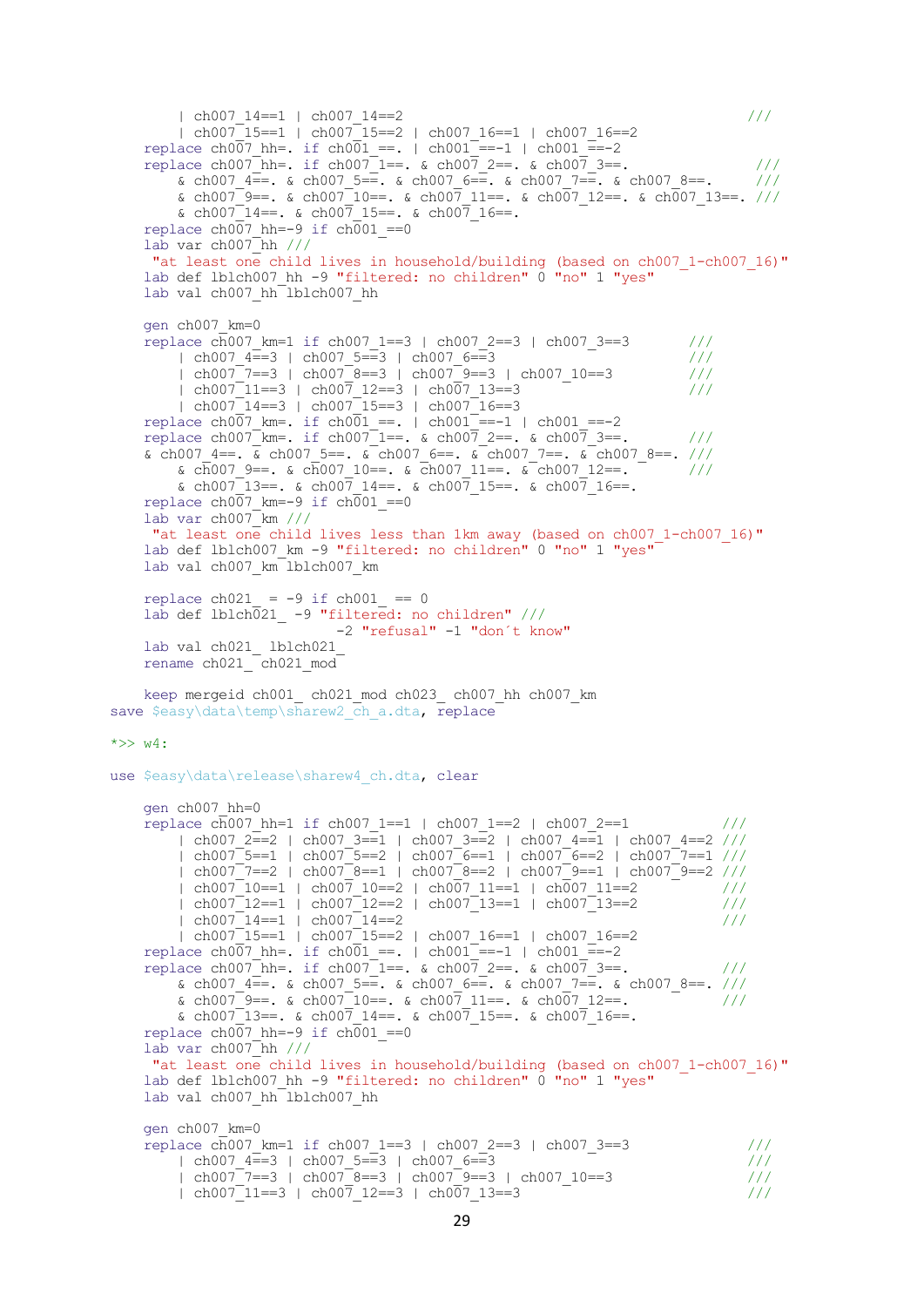```
| ch007 14==3 | ch007 15==3 | ch007 16==3
    replace ch007 km=. if ch001 ==. | ch001 ==-1 | ch001 ==-2replace ch007<sup>-</sup>km=. if ch007<sup>-</sup>1==. & ch007 2==. & ch007 3==. & ch007 4==. ///
& ch007 5=. & ch007 6=. & ch007 7=. & ch007 8=. \sqrt{}/\kappa ch007<sup>-</sup>9==. \kappa ch007<sup>-</sup>10==. \kappa ch007 11==. \kappa ch007 12==. ///
        & ch007<sup>-13==</sup>. & ch007<sup>14==</sup>. & ch007<sup>15==</sup>. & ch007<sup>16==</sup>.
    replace ch007 km=-9 if ch001 == 0lab var ch007km ///
"at least one child lives less than 1km away (based on ch007 1-ch007 16)"
 lab def lblch007_km -9 "filtered: no children" 0 "no" 1 "yes"
    lab val ch007 km lblch007 km
    replace ch021 = -9 if ch001 == 0 lab def lblch021_ -9 "filtered: no children" ///
                           -2 "refusal" -1 "don´t know"
     lab val ch021_ lblch021_
    rename ch021 ch021 mod
    keep mergeid ch001_ ch021_mod ch023_ ch007_hh ch007_km ch524_ ch526*
save $easy\data\temp\sharew4 ch a.dta, replace
*------------------------------------------------------------------------------
*------------------------------------------------------------------------------
   \mathcal{L}^{\mathcal{L}}*----[11. Extract & Recode Variables from CO ]---------------------------------
*>> w1: 
use $easy\data\release\sharew1 co.dta, clear
     keep mergeid co007_
save $easy\data\temp\sharew1 co a.dta, replace
*>> w2:use $easy\data\release\sharew2 co.dta, clear
     keep mergeid co007_
save $easy\data\temp\sharew2 co a.dta, replace
\star >> w4:
use $easy\data\release\sharew4 co.dta, clear
      keep mergeid co007_
save $easy\data\temp\sharew4 co a.dta, replace
*------------------------------------------------------------------------------
*------------------------------------------------------------------------------
*------------------------------------------------------------------------------
*----[12. Extract & Recode Variables from CS ]---------------------------------
*>> w3: 
use $easy\data\release\sharew3 cs.dta, clear
     recode sl_cs010_ 9=-9
    lab def l\overline{\text{blmaths}} -2 "refusal" -1 "don't know" ///
                     -9 "filtered: did not go to school" ///
                      1 "much better" 2 "better" 3 "about the same" ///
                      4 "worse" 5 "much worse"
    lab val sl cs010 lblmaths
    rename sl\overline{c}s010\overline{sl cs010 mod
    recode sl cs010a --9 if sl cs010a ==-9
    lab def l\overline{b}llanguage -2 "refusal" -1 "don't know" ///
 -9 "filtered: did not go to school" ///
 1 "much better" 2 "better" 3 "about the same" ///
```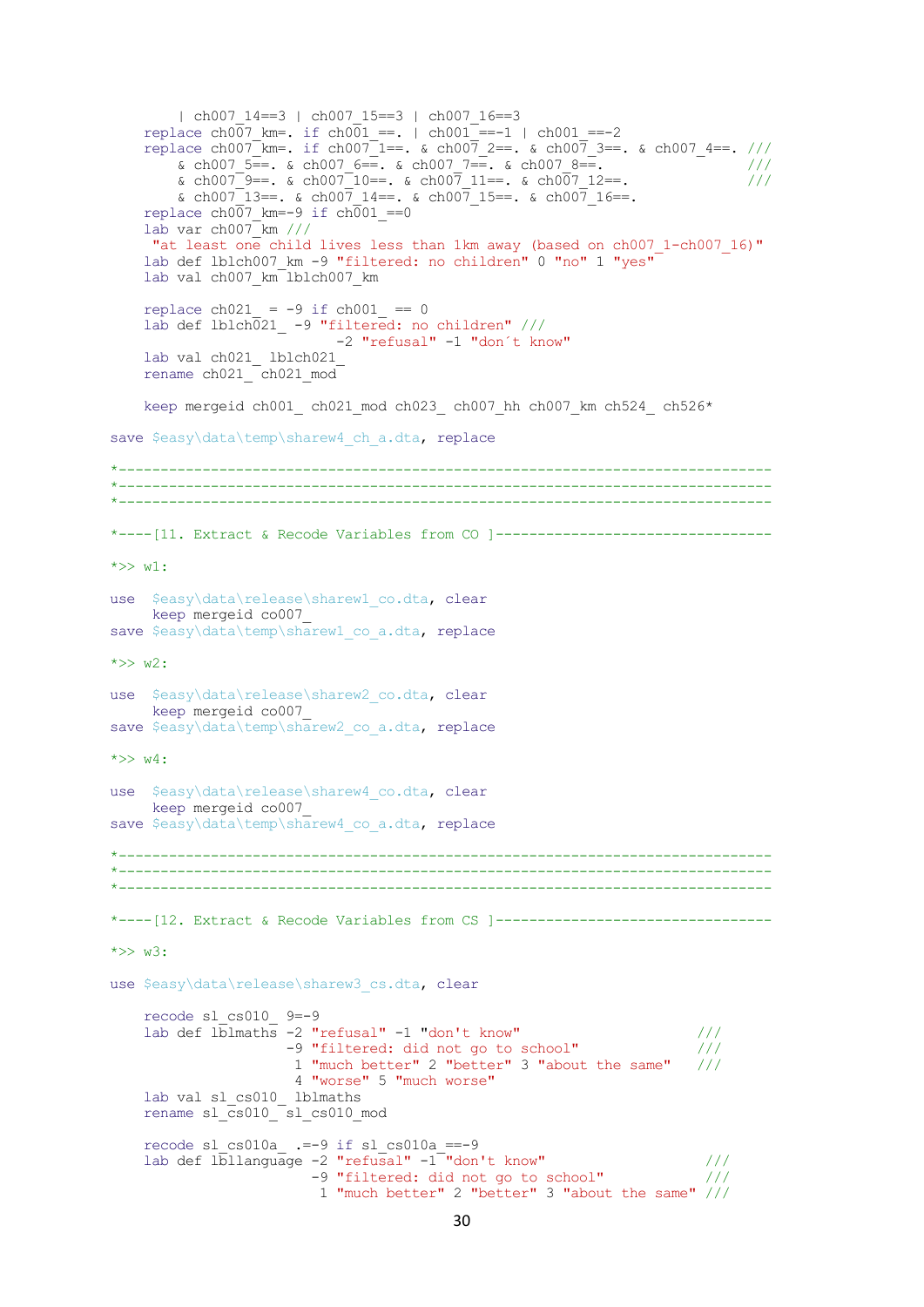```
 4 "worse" 5 "much worse"
   lab val sl cs010a lbllanguage
   rename sl cs010a sl cs010a mod
    keep mergeid sl_cs008_ sl_cs009_ sl_cs010_mod sl_cs010a_mod
save $easy\data\temp\sharew3 cs a.dta, replace
    *------------------------------------------------------------------------------
   *------------------------------------------------------------------------------
*------------------------------------------------------------------------------
*----[13. Extract & Recode Variables from EP ]---------------------------------
*>> w1.
use $easy\data\release\sharew1 ep.dta, clear
 lab def lblep005_ -2 "refusal" -1 "don't know" 1 "retired" ///
 2 "employed or self-employed" 3 "unemployed" ///
                      4 "permanently sick or disabled" 5 "homemaker" ///
                    97 "other"
    lab val ep005_ lblep005_
   replace ep009 1=-9 if ep005 !=2 & ep005 >0 & ep005 !=.
   lab def lblep\overline{009} 1 -9 "filtered: not worked" -2 "refusal" ///
 -1 "don't know" 1 "employee" ///
 2 "civil servant" 3 "self-employed"
    lab val ep009_1 lblep009_1
   rename ep009\overline{1} ep009
    replace ep011_1=-9 if ep009_==3 | ep009_==-9 
       // -9 for "not worked" added
   lab def lblep011 1 -9 "filtered: not worked or self-employed" ///
                      -2 "refusal" -1 "don't know" 1 "short-term" ///
                       2 "permanent"
   lab val ep011 1 lblep011 1
   rename ep011\overline{1} ep011 mod
    replace ep013_1=-9 if ep002_==5 & ep003_==5 & ep005_!=2 & ep005_>0
   lab def lblep\overline{0}13 1 -9 "filtered: not worked" -2 "refusal" ///
                      -1 "don't know"
   lab val ep013_1 lblep013_1
   rename ep013\overline{1} ep013\overline{1} mod
   replace ep026 =-9 if ep003 ==5 & ep005 !=2 & ep005 >0
   lab def lblep026_ -9 "filtered: not worked" -2 "refusal" ///
-1 "don't know" 1 "strongly agree" ///
 2 "agree" 3 "disagree" ///
                      4 "strongly disagree"
    lab val ep026_ lblep026_
   rename ep026 ep026 mod
    replace ep036_=-9 if ep005_ !=. & (ep005_>2 | ep005_==1) 
lab def lblep036 -9 "filtered: not worked" -2 "refusal" ///
 -1 "don't know" 1 "yes" 5 "no"
    lab val ep036_ lblep036_
   rename ep036 ep036_mod
    keep mergeid ep005_ ep009_ ep011_mod ep013_mod ep026_mod ep036_mod
```

```
save $easy\data\temp\sharew1 ep_a.dta, replace
```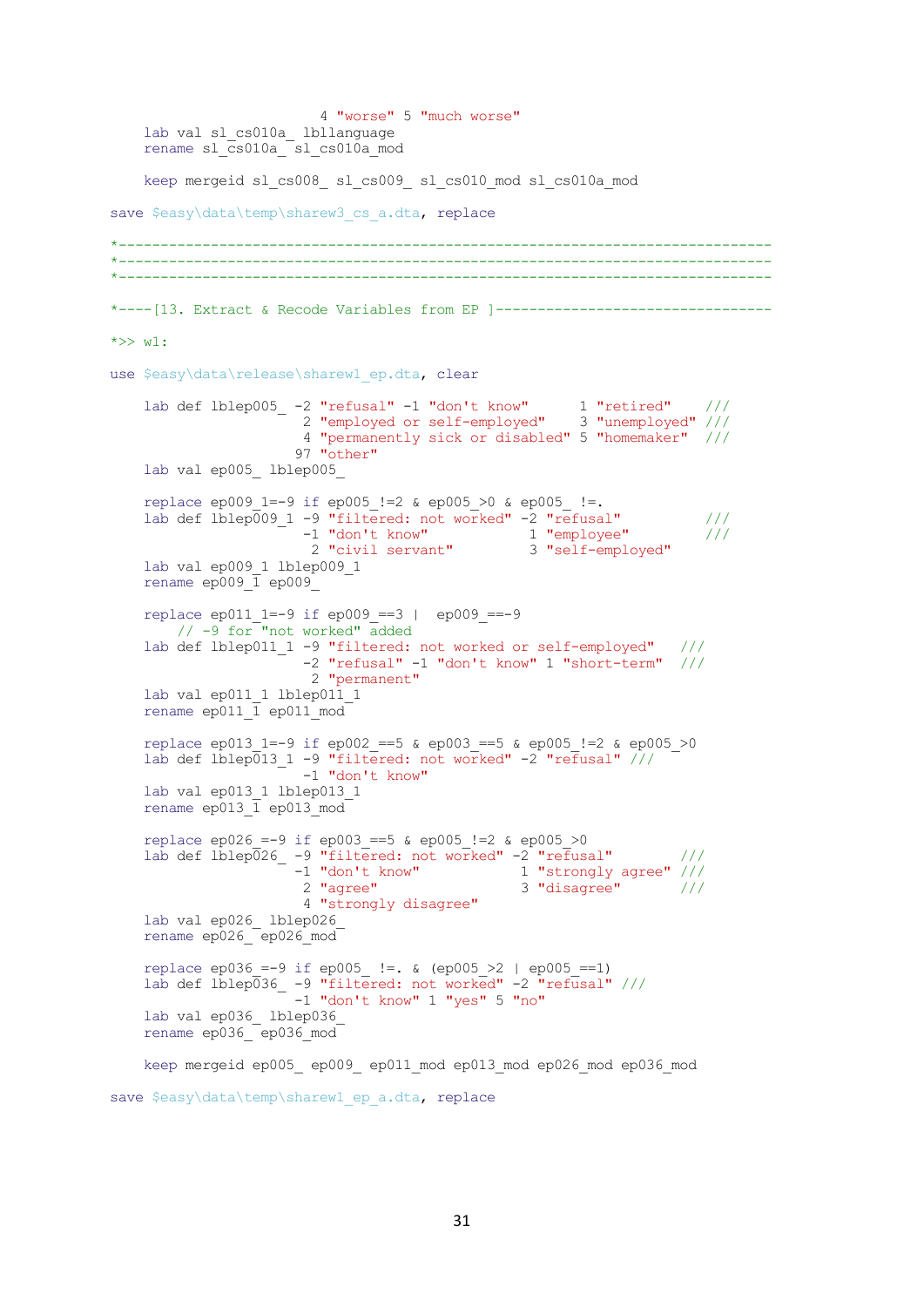```
*>> w2:
```

```
use $easy\data\release\sharew2 ep.dta, clear
 lab def lblep005_ -2 "refusal" -1 "don't know" 1 "retired" ///
 2 "employed or self-employed" 3 "unemployed" ///
                      4 "permanently sick or disabled" 5 "homemaker" ///
                     97 "other"
    lab val ep005_ lblep005_
    replace ep009 =-9 if ep005 !=2 & ep005 >0 & ep005 !=.
    lab def lblep\overline{0}09 -9 "filtered: not worked" -2 "refusal" ///<br>-1 "don't know" 1 "employee" ///
-1 "don't know" 1 "employee" /// 2 "civil servant" 3 "self-employed"
    lab val ep009_ lblep009_
    replace ep011 =-9 if ep009 ==3 | ep009 ==-9
   lab def lblep011 -9 "filtered: not worked or self-employed" ///
                      -2 "refusal" -1 "don't know" 1 "short-term" ///
                      2 "permanent"
    lab val ep011_ lblep011_
   rename ep011 ep011 mod
    replace ep013 =-9 if ep005 !=2 & ep005 >0 & ep005 !=.
   lab def lblep\overline{0}13 -9 "filtered: not worked" -2 "refusal" ///
                     -1 "don't know"
    lab val ep013_ lblep013_
    rename ep013_ ep013_mod
    replace ep026 =-9 if ep005 !=2 & ep005 >0 & ep005 !=.
   lab def lblep\overline{0}26 -9 "filtered: not worked" -2 "refusal" ///
-1 "don't know" 1 "strongly agree" \frac{1}{2} ///
 2 "agree" 3 "disagree" 4 "strongly disagree"
    lab val ep026_ lblep026_
   rename ep026 ep026 mod
     replace ep036_=-9 if ep005_ !=. & (ep005_>2 | ep005_==1) 
   lab def lblep036_ -9 "filtered: not worked" -2 "refusal" ///
                      -1 "don't know" 1 "yes" 5 "no"
    lab val ep036_ lblep036_
   rename ep036 ep036 mod
    keep mergeid ep005_ ep009_ ep011_mod ep013_mod ep026_mod ep036_mod
save $easy\data\temp\sharew2 ep a.dta, replace
*>> w4:
use $easy\data\release\sharew4 ep.dta, clear
 lab def lblep005_ -2 "refusal" -1 "don't know" 1 "retired" ///
 2 "employed or self-employed" 3 "unemployed" ///
                      4 "permanently sick or disabled" 5 "homemaker" ///
                     97 "other"
    lab val ep005_ lblep005_ 
   replace ep009 =-9 if ep005 !=2 & ep005 >0 & ep005 !=.
   lab def lblep009 -9 "filtered: not worked" -2 "refusal" ///
                     -1 "don't know" 1 "employee" ///<br>2 "civil servant" 3 "self-employed"
                     2 "civil servant"
    lab val ep009_ lblep009_
    replace ep011 =-9 if ep009 ==3 | ep009 ==-9
   lab def lblep011_ -9 "filtered: not worked or self-employed" ///
                      -2 "refusal" -1 "don't know" 1 "short-term" ///
                      2 "permanent"
    lab val ep011_ lblep011_
    rename ep011 ep011 mod
```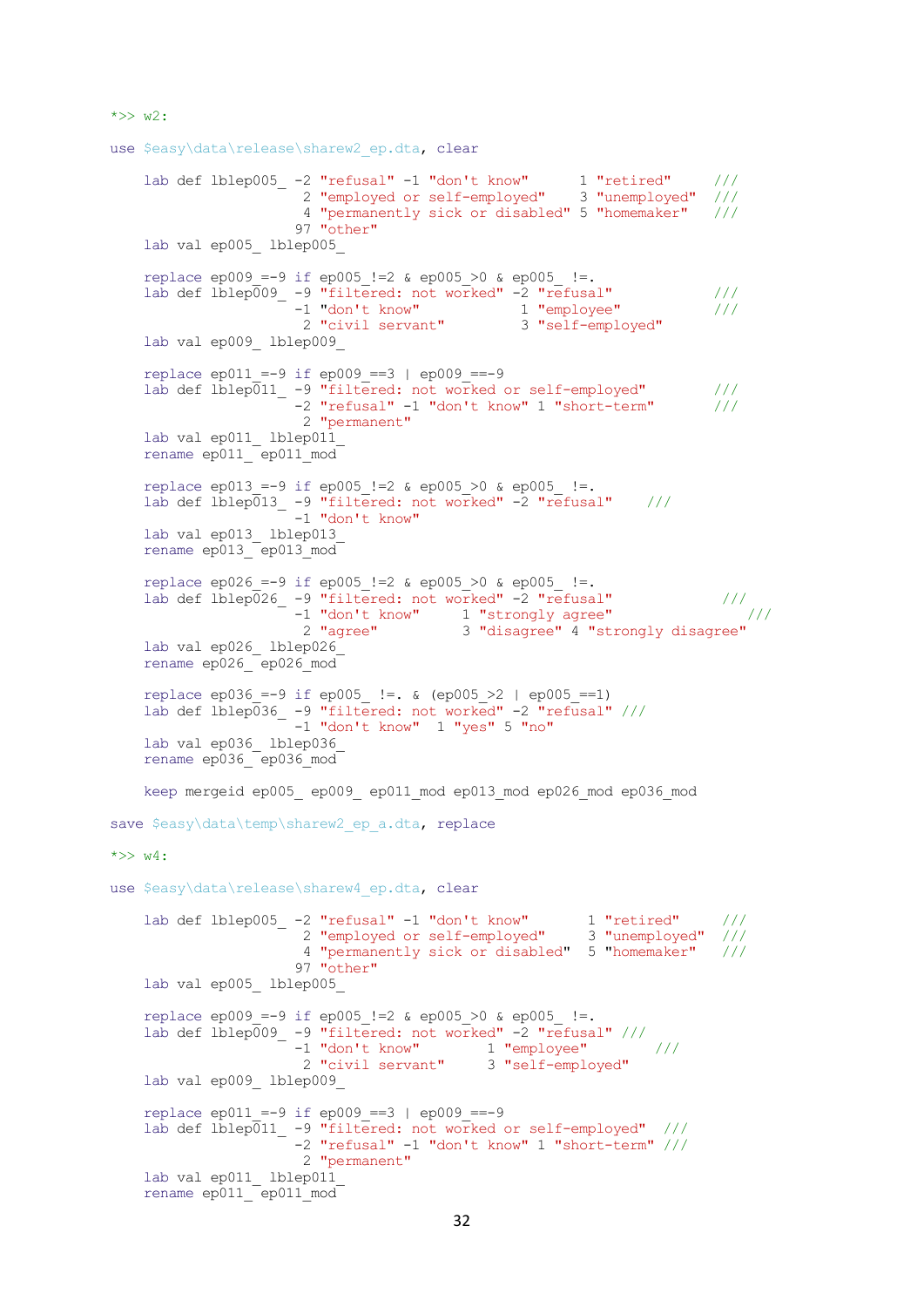```
replace ep013 =-9 if ep005 !=2 & ep005 >0 & ep005 !=.
lab def lblep013 -9 "filtered: not worked" -2 "refusal" ///
-1 "don't know"
   lab val ep013 lblep013
   rename ep013<sup>-</sup>ep013_mod<sup>-</sup>
   replace ep026 =-9 if ep005 !=2 & ep005 >0 & ep005 !=.
   lab def lblep\overline{0}26 -9 "filtered: not worked" -2 "refusal" ///
                      -1 "don't know" 1 "strongly agree" ///
                       2 "agree" 3 "disagree" 4 "strongly disagree"
    lab val ep026_ lblep026_
    rename ep026_ ep026_mod
    replace ep036_=-9 if ep005_ !=. & (ep005_>2 | ep005_==1) 
   lab def lblep036_ -9 "filtered: not worked" -2 "refusal" ///
                      -1 "don't know" 1 "yes" 5 "no"
    lab val ep036_ lblep036_
   rename ep036 ep036 mod
   keep mergeid ep005 ep009 ep011 mod ep013 mod ep026 mod ep036 mod
save $easy\data\temp\sharew4 ep a.dta, replace
*------------------------------------------------------------------------------
**------------------------------------------------------------------------------
*----[14. Extract & Recode Variables from GS ]--------------------------------- 
// In wave 3/SHARELIFE grip strength has been measured, but the main 
// release of SHARE does not yet include a generated health module 
// providing the maxgrip variable. Therefore we generate it here for wave 3.
// For the other waves we use the variable included in the gv health module.
use $easy\data\release\sharew3 qs.dta, clear
*>> recode left and right vars 
    generate left1 = sl_gs006_
   replace left1 = \overline{\text{if}} \overline{\text{[s]}} gs006 \leq 0 | sl gs006 > = 100)
 generate left2 = sl_gs007_
replace left2 = . if \sqrt{3} (slgs007 <= 0 | slgs007 >= 100)
    generate right1 = sl_gs008_
   replace right1 = \overline{\text{if}} (sl gs008 <= 0 | sl gs008 >= 100)
    generate right2 = sl_gs009_
   replace right2 = . if (sl gs009 \leq 0 | sl gs009 \geq 100)
    // Counting no. of right hand grip strength measures
   egen nright = robs(right1 right2) // Counting no. of left hand grip strength measures
    egen nleft = robs(left1 left2)
*>> generating maxgrip: 
    // if difference between the two measurements on one hand is < 20 
    // only if two valid measurements on the measuring hand 
generate goodR = 1 if (nright == 2 \text{ & abs (right1 - right2) < 20})
generate goodL = 1 if (nleft == 2 \& abs(left1 - left2 ) < 20)
    egen maxgrip = rmax(left1 left2 right1 right2) if (goodR==1 & goodL==1)
replace maxgrip = max(left1, left2) if (goodR == . & goodL == 1)
replace maxgrip = max(right1, right2) if (goodR == 1 \& goodL == .)
```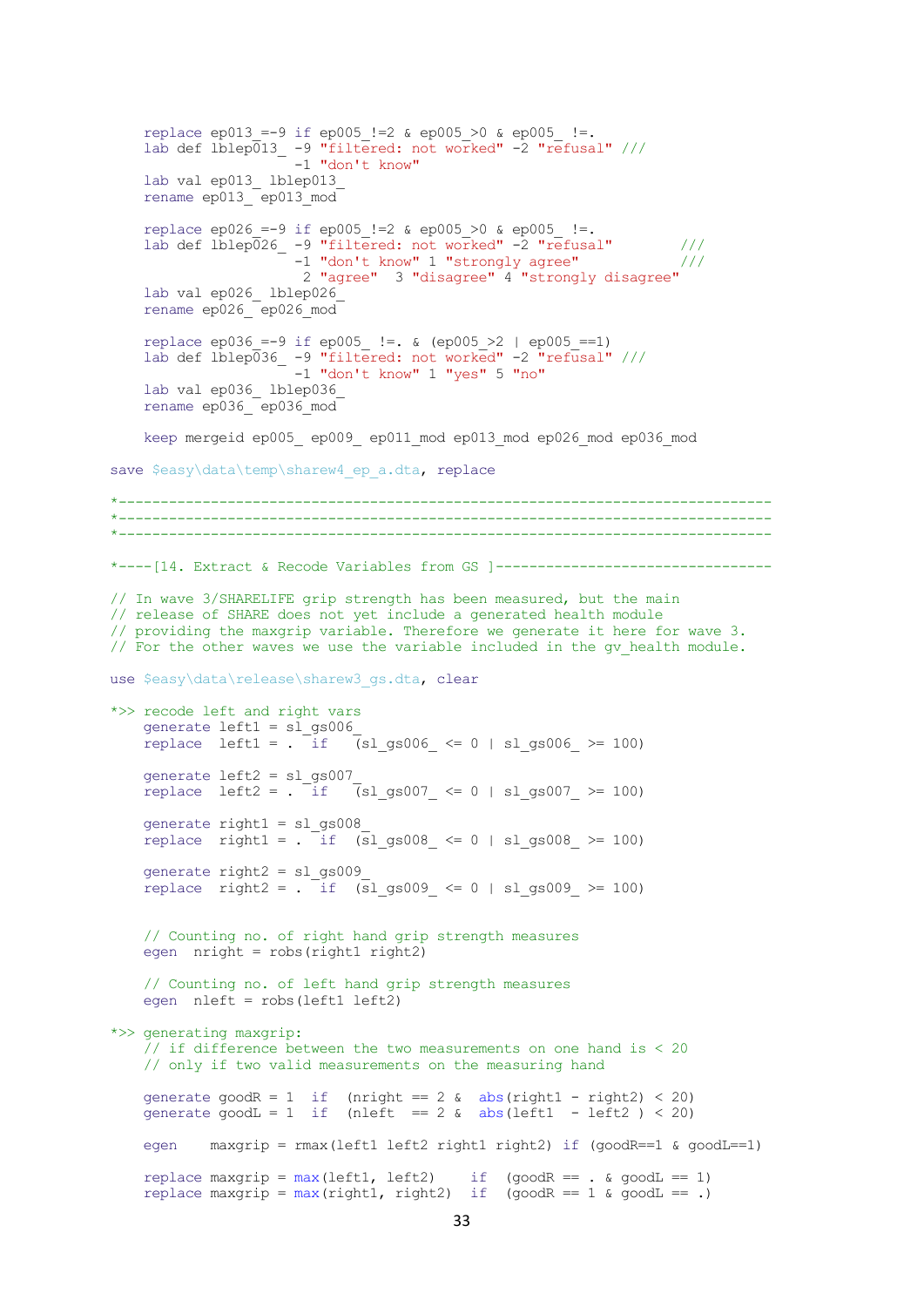```
lab var maxgrip "max. of grip strength measures"
     keep mergeid maxgrip
save $easy\data\temp\sharew3 gs a.dta, replace
*------------------------------------------------------------------------------
   *------------------------------------------------------------------------------
**----[15. Extract & Recode Variables from HC ]----------------------------------
*>> w1: 
use $easy\data\release\sharew1 hc.dta, clear
     gen hc032c=.
    replace hc032c=1 if hc032d1==1 | hc032d2==1 | hc032d3==1<br>replace hc032c=0 if hc032dno==1
    replace hc032c=0 replace hc032c=-1 if hc032d1==-1 & hc032d2==-1 & hc032d3==-1
 replace hc032c=-2 if hc032d1==-2 & hc032d2==-2 & hc032d3==-2
 replace hc032c=-9 if hc029==3
     replace hc032c=-14 if country==19
     lab var hc032c ///
      "utilization of home care last 12 months (based on hc032*, hc029)"
     lab def lblhc032c -9 "filtered: permanently in nursing home" ///
                       -2 "refusal" -1 "don't know" 0 "no" 1 "yes" 
     lab val hc032c lblhc032c
    replace hc038 = -14 if country==11 | country==12
    lab def yesno<sup>-14</sup> "not asked in this country", add
     rename hc038_ hc038_mod
    keep mergeid hc002 hc012 hc029 hc032c hc038 mod
save $easy\data\temp\sharew1 hc a.dta, replace
\star >> w2:
use $easy\data\release\sharew2 hc.dta, clear
     gen hc032c=.
     replace hc032c=1 if hc032d1==1 | hc032d2==1 | hc032d3==1
     replace hc032c=0 if hc032dno==1
     replace hc032c=-9 if hc029==3
     replace hc032c=-2 if hc032d1==-2 & hc032d2==-2 & hc032d3==-2
     replace hc032c=-1 if hc032d1==-1 & hc032d2==-1 & hc032d3==-1
     replace hc032c=-14 if country ==29
     lab var hc032c ///
      "utilization of home care last 12 months (based on hc032*, hc029)"
    lab def lblhc032c -14 "not asked in this country" /// -9 "filtered: permanently in nursing home" ///
                        -2 "refusal" -1 "don't know" 0 "no" 1 "yes" 
     lab val hc032c lblhc032c
    replace hc038 = -14 if country==11 | country==12
    lab def yesno<sup>--14</sup> "not asked in this country", add
     rename hc038_ hc038_mod
     keep mergeid hc002_ hc012_ hc029_ hc032c hc038_mod 
save $easy\data\temp\sharew2 hc a.dta, replace
```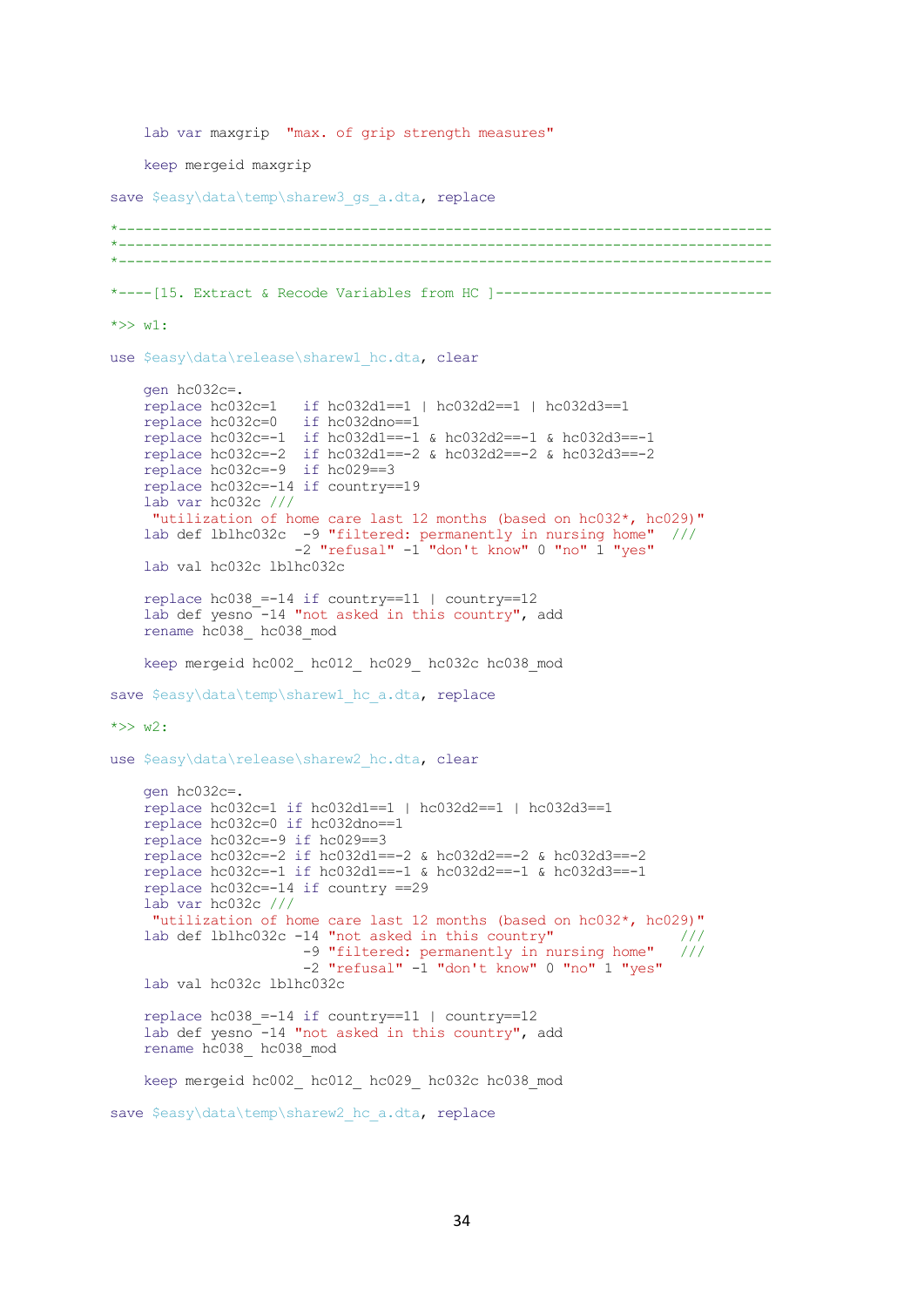```
*>> w4: hc032c and hc038 not included in w4 
use $easy\data\release\sharew4 hc.dta, clear
     gen hc032c=-13
     lab var hc032c ///
      "utilization of home care last 12 months (based on hc032*, hc029)"
     lab def lblhc032c -13 "not asked in this wave"
     lab val hc032c lblhc032c
     gen hc038_=-13
    lab var hc038 "received care from private providers"
    lab def lblhc\overline{0}38 -13 "not asked in this wave"
     lab val hc038_ lblhc038_
     rename hc038_ hc038_mod
    keep mergeid hc002_ hc012_ hc029_ hc032c hc038_mod
save $easy\data\temp\sharew4 hc a.dta, replace
    *------------------------------------------------------------------------------
*------------------------------------------------------------------------------
*------------------------------------------------------------------------------
*----[16. Extract & Recode Variables from PH ]---------------------------------
*>> w1: 
use $easy\data\release\sharew1 ph.dta, clear
    mvdecode ph048* ph049* ph006d? ph006d?, mv(-1=.a \setminus -2=.b)gen \text{mobilityind} = \text{ph048d1} + \text{ph049d2} + \text{ph048d4} + \text{ph048d5} lab var mobilityind "mobility index (high: has difficulties)"
     gen lgmuscle = ph048d2 + ph048d3 + ph048d6 + ph048d8
     lab var lgmuscle "large muscle index (high: has difficulties)"
     gen adlwa = ph049d1 + ph049d3 + ph049d4
     lab var adlwa ///
      "activities of daily living w&h index (high: has difficulties)"
     gen adla = ph049d1 + ph049d3 + ph049d4 + ph049d2 + ph049d5
     lab var adla "activities of daily living index (high: has difficulties)"
     gen grossmotor = ph048d1 + ph049d2 + ph048d5 + ph049d3
     lab var grossmotor "gross motor skills index (high: has difficulties)"
    gen finemotor = ph048d10 + ph049d4 + ph049d1 lab var finemotor "fine motor skills index (high: has difficulties)"
     gen iadla = ph049d10 + ph049d11 + ph049d13
     lab var iadla ///
      "instrumental activities of daily living index (high: has difficulties)"
     gen iadlza= ph049d10 + ph049d11 + ph049d13 + ph049d9 + ph049d8
     lab var iadlza ///
      "instrumental activities of daily living index 2 (high: has difficulties)"
egen chronic mod = rowtotal(ph006d1 ph006d2 ph006d3 ph006d4 ///
 ph006d5 ph006d6 ph006d8 ph006d10 ///
                                    ph006d11 ph006d12 ph006d13 ph006d14) 
    lab var chronic mod "number of chronic diseases (easySHARE version)"
     mvencode ph048* ph049* ph006d? ph006d??, mv(.a=-1 \ .b=-2)
    replace mobilityind = -12 if ph048d1 == -1 | ph048d1 == -2 ///
                                 | ph049d2==-1 | ph049d2==-2
```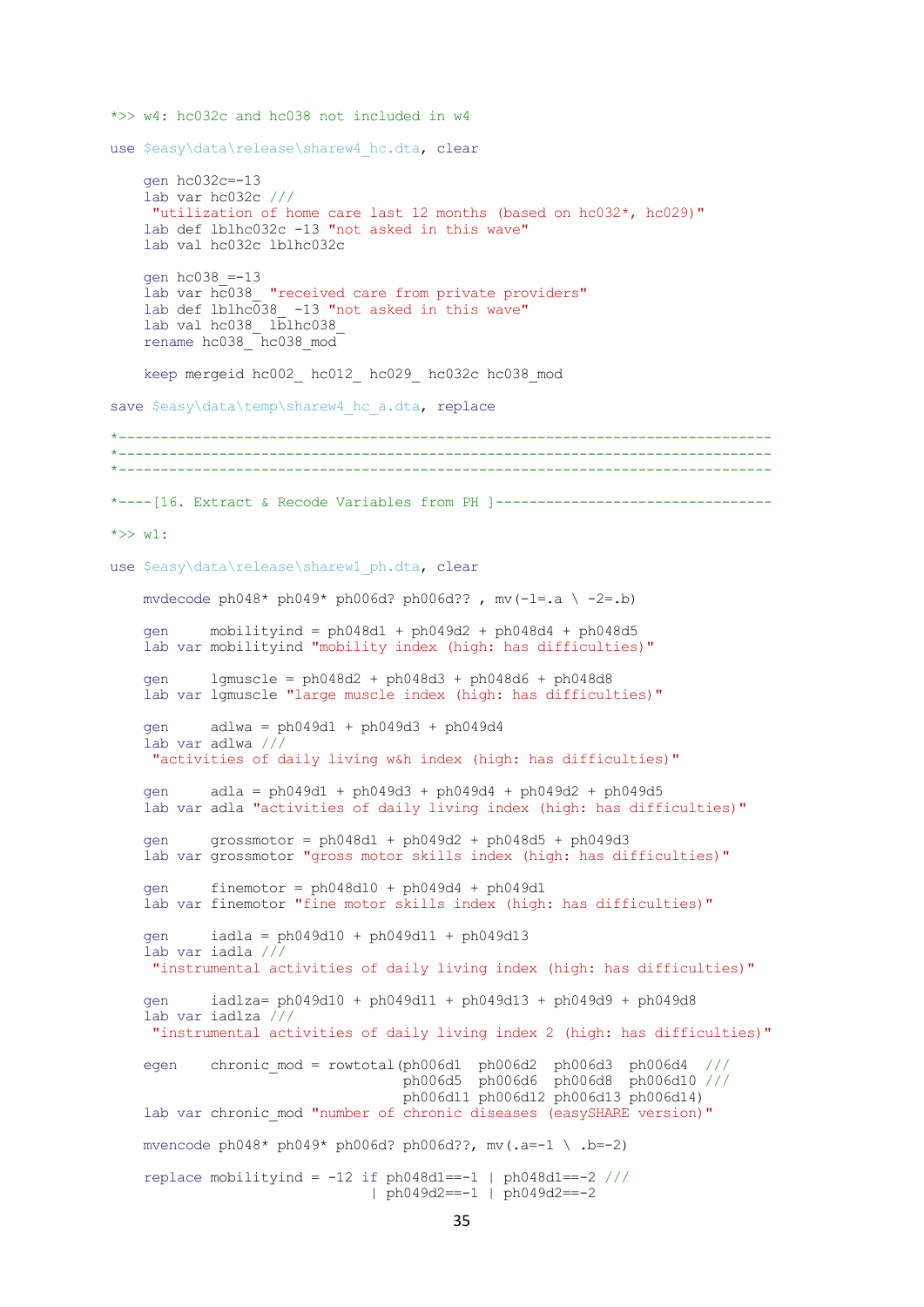```
replace lgmuscle = -12 if ph048d1 == -1 | ph048d1 == -2 replace adlwa = -12 if ph049d1==-1 | ph049d1==-2
 replace adla = -12 if ph049d1==-1 | ph049d1==-2
 replace grossmotor = -12 if ph048d1==-1 | ph048d1==-2 ///
 | ph049d2==-1 | ph049d2==-2
   replace finemotor = -12 if ph048d1 == -1 | ph048d1 == -2 ///
                              | ph049d2==-1 | ph049d2==-2
   replace iadla = -12 if ph049d1 == -1 | ph049d1 == -2 replace iadlza = -12 if ph049d1==-1 | ph049d1==-2
replace chronic mod = -12 if ph006d1==-1 | ph006d1==-2replace chronic mod = . if ph006d1 == .
    keep mergeid mobilityind lgmuscle adlwa adla grossmotor finemotor iadla ///
         iadlza ph012 ph013 chronic_mod
save $easy\data\temp\sharew1 ph_a.dta, replace
\star >> w2:
use $easy\data\release\sharew2 ph.dta, clear
   mvdecode ph048* ph049* ph006d? ph006d??, mv(-1=.a \ -2=.b)
   gen \text{mobilityind} = \text{ph048d1} + \text{ph049d2} + \text{ph048d4} + \text{ph048d5} lab var mobilityind "mobility Index (high: has difficulties)"
    gen lgmuscle = ph048d2 + ph048d3 + ph048d6 + ph048d8
    lab var lgmuscle "large Muscle Index (high: has difficulties)"
    gen adlwa = ph049d1 + ph049d3 + ph049d4 
    lab var adlwa ///
     "actvities of Daily Living W&H Index (high: has difficulties)"
    gen adla= ph049d1 + ph049d3 + ph049d4 + ph049d2 + ph049d5
    lab var adla "actvities of Daily Living Index (high: has difficulties)"
    gen grossmotor = ph048d1 + ph049d2 + ph048d5 + ph049d3
    lab var grossmotor "gross Motor Skills Index (high: has difficulties)"
   gen finemotor = ph048d10 + ph049d4 + ph049d1 lab var finemotor "fine Motor Skills Index (high: has difficulties)"
    gen iadla = ph049d10 + ph049d11 + ph049d13 
    lab var iadla ///
     "instrumental activities of Daily Living Index (high: has difficulties)"
    gen iadlza = ph049d10 + ph049d11 + ph049d13 + ph049d9 + ph049d8 
    lab var iadlza ///
     "instrumental activities of Daily Living Index 2 (high: has difficulties)"
egen chronic mod = rowtotal(ph006d1 ph006d2 ph006d3 ph006d4 ///
 ph006d5 ph006d6 ph006d8 ph006d10 ///
                                  ph006d11 ph006d12 ph006d13 ph006d14) 
   lab var chronic mod "number of chronic diseases (easySHARE version)"
    mvencode ph048* ph049* ph006d? ph006d??, mv(.a=-1 \ .b=-2)
   replace mobilityind = -12 if ph048d1==-1 | ph048d1==-2 ///
                               | ph049d2==-1 | ph049d2==-2
   replace lgmuscle = -12 if ph048d1 == -1 | ph048d1 == -2replace adlwa = -12 if ph049d1 == -1 ph049d1 == -2 replace adla = -12 if ph049d1==-1 | ph049d1==-2
 replace grossmotor = -12 if ph048d1==-1 | ph048d1==-2 ///
                               | ph049d2==-1 | ph049d2==-2
   replace finemotor = -12 if ph048d1 == -1 | ph048d1 == -2 ///
                              | ph049d2==-1 | ph049d2==-2
 replace iadla = -12 if ph049d1==-1 | ph049d1==-2
 replace iadlza = -12 if ph049d1==-1 | ph049d1==-2
    replace chronic mod = -12 if ph006d1==-1 | ph006d1==-2
```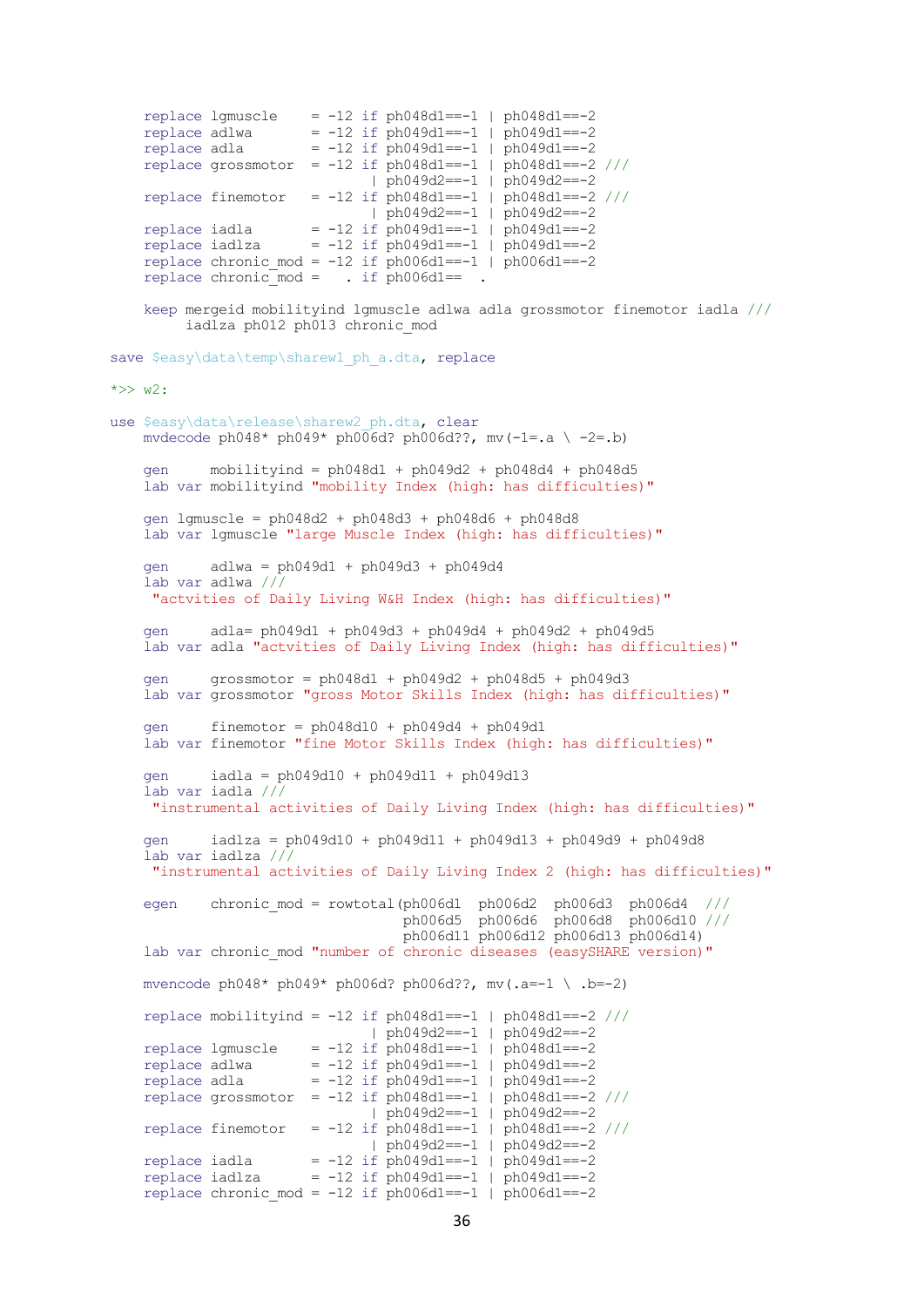```
replace chronic mod = \cdot if ph006d1== \cdot // egen ignores sysmis
    keep mergeid mobilityind lgmuscle adlwa adla grossmotor finemotor iadla ///
         iadlza ph012 ph013 chronic_mod
save $easy\data\temp\sharew2 ph_a.dta, replace
\star >> w4:
use $easy\data\release\sharew4 ph.dta, clear
   mvdecode ph048* ph049*, mv(-1=.a \setminus -2=.b) gen mobilityind = ph048d1 + ph049d2 + ph048d4 + ph048d5
    lab var mobilityind "mobility Index (high: has difficulties)"
     gen lgmuscle = ph048d2 + ph048d3 + ph048d6 + ph048d8
    lab var lgmuscle "large Muscle Index (high: has difficulties)"
    gen adlwa = ph049d1 + ph049d3 + ph049d4 
    lab var adlwa ///
     "activities of Daily Living W&H Index (high: has difficulties)"
     gen adla = ph049d1 + ph049d3 + ph049d4 + ph049d2 + ph049d5
    lab var adla "activities of Daily Living Index (high: has difficulties)"
    gen grossmotor = ph048d1 + ph049d2 + ph048d5 + ph049d3
    lab var grossmotor "gross Motor Skills Index (high: has difficulties)"
 gen finemotor = ph048d10 + ph049d4 + ph049d1
 lab var finemotor "fine Motor Skills Index (high: has difficulties)"
    gen iadla= ph049d10 + ph049d11 + ph049d13
    lab var iadla ///
     "instrumental acivities of Daily Living Index (high: has difficulties)"
    gen iadlza= ph049d10 + ph049d11 + ph049d13 + ph049d9 + ph049d8
    lab var iadlza ///
     "instrumental activities of Daily Living Index 2 (high: has difficulties)"
egen chronic mod = rowtotal(ph006d1 ph006d2 ph006d3 ph006d4 ///
 ph006d5 ph006d6 ph006d8 ph006d10 ///
                                  ph006d11 ph006d12 ph006d13 ph006d14) 
   lab var chronic mod "number of chronic diseases (easySHARE version)"
   mvencode ph048* ph049* ph048* ph049*, mv(.a=-1 \ .b=-2)
    replace mobilityind = -12 if ph048d1==-1 | ph048d1==-2 ///
                               | ph049d2==-1 | ph049d2==-2
   replace lgmuscle = -12 if ph048d1==-1 | ph048d1==-2replace adlwa = -12 if ph049d1 == -1 | ph049d1 == -2replace adda = -12 \text{ if } ph049d1 == -1 \mid ph049d1 == -2replace grossmotor = -12 if ph048d1 == -1 | ph048d1 == -2 ///
 | ph049d2==-1 | ph049d2==-2
 replace finemotor = -12 if ph048d1==-1 | ph048d1==-2 ///
                              \frac{1}{\pi} ph049d2==-1 | ph049d2==-2
   replace iadla = -12 if ph049d1 == -1 ph049d1 == -2replace = -12 if ph049d1 == -1 ph049d1 == -2replace chronic mod = -12 if ph006d1==-1 | ph006d1==-2replace chronic mod = . if ph006d1== . // egen ignores sysmis
    keep mergeid mobilityind lgmuscle adlwa adla grossmotor finemotor iadla ///
```

```
 iadlza ph012 ph013 chronic_mod
```

```
save $easy\data\temp\sharew4 ph_a.dta, replace
```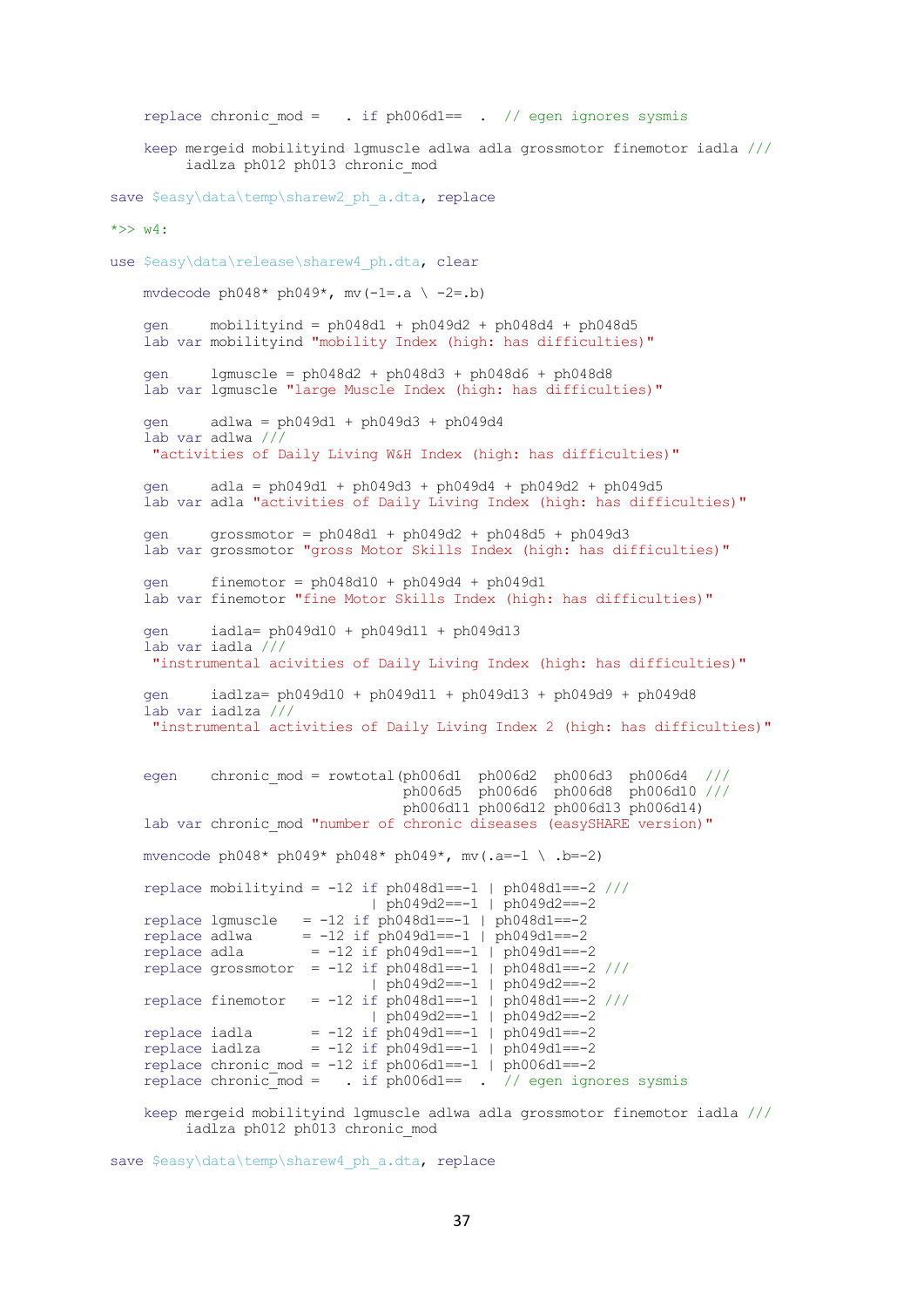\*------------------------------------------------------------------------------ \*------------------------------------------------------------------------------ \*------------------------------------------------------------------------------ \*----[17. Extract & Recode Variables from SN]----------------------------------  $*>> w4:$ use \$easy\data\release\sharew4\_sn.dta, clear keep mergeid sn005\_\* save \$easy\data\temp\sharew4 sn a.dta, replace \*------------------------------------------------------------------------------ \*------------------------------------------------------------------------------ \*------------------------------------------------------------------------------ \*----[18. Extract & Recode Variables from SP]----------------------------------  $*>> w1$ : use \$easy\data\release\sharew1 sp.dta, clear keep mergeid sp002\_ sp003\_1 sp003\_2 sp003\_3 sp008\_ sp009\_1 sp009\_2 sp009\_3 save \$easy\data\temp\sharew1 sp\_a.dta, replace  $\star >> w2$ : use \$easy\data\release\sharew2 sp.dta, clear keep mergeid sp002\_ sp003\_1 sp003\_2 sp003\_3 sp008\_ sp009\_1 sp009\_2 sp009\_3 save \$easy\data\temp\sharew2\_sp\_a.dta, replace  $\star >> w4$ : use \$easy\data\release\sharew4 sp.dta, clear foreach var in sp003\_1sp sp003\_2sp sp003\_3sp sp009\_1sp sp009\_2sp sp009\_3sp { replace `var' =  $-7$  // different value labels in wave 4 } rename sp003\_1sp sp003\_1 rename sp003\_2sp sp003\_2 rename sp003\_3sp sp003\_3 rename sp009\_1sp sp009\_1 rename sp009\_2sp sp009\_2 rename sp009\_3sp sp009\_3 keep mergeid sp002\_ sp003\_1 sp003\_2 sp003\_3 sp008\_ sp009\_1 sp009\_2 sp009\_3 save \$easy\data\temp\sharew4 sp a.dta, replace \*------------------------------------------------------------------------------ \*------------------------------------------------------------------------------ \*------------------------------------------------------------------------------ \*----[19. Extract & Recode Variables from GV Health]--------------------------- $*>> w1$ : use \$easy\data\release\sharew1 qv health.dta, clear keep mergeid sphus euro\* orienti numeracy maxgrip save \$easy\data\temp\sharew1 gv health a.dta, replace \*>> w2: use \$easy\data\release\sharew2 gv health.dta, clear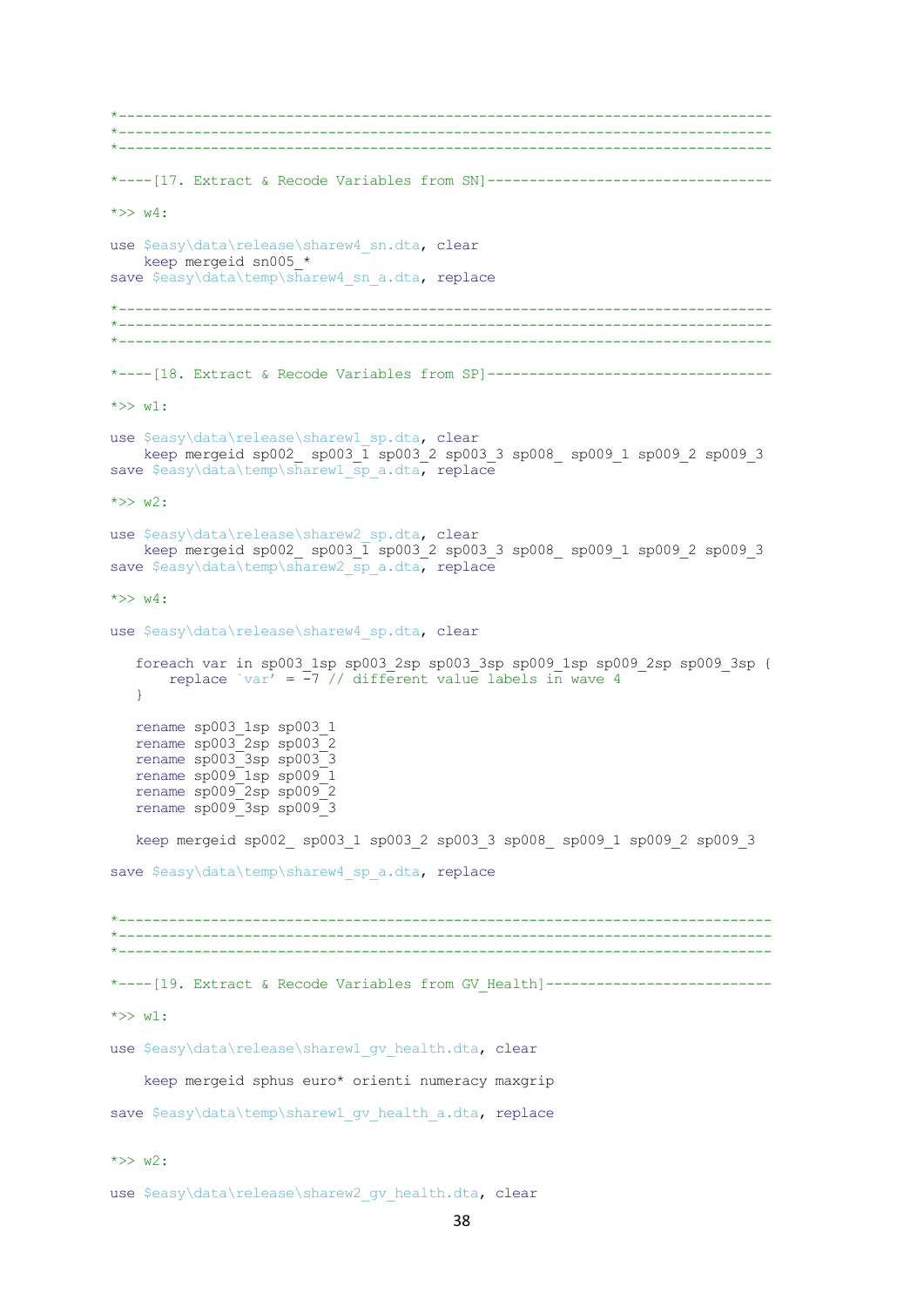```
 keep mergeid sphus euro* orienti numeracy maxgrip 
save $easy\data\temp\sharew2 gv health a.dta, replace
*>> w3: 
use $easy\data\release\sharew3 hs.dta, clear
     rename sl_ph003_ sphus
   keep mergeid sphus
save $easy\data\temp\sharew3 hs a.dta, replace
\star >> w4:
use $easy\data\release\sharew4 gv health.dta, clear
    gen recall_1=cf008tot
    gen recall_2=cf016tot
   lab var recall 1 "recall of words, first trial (based on cf008tot)"
    lab var recall<sup>2</sup> "recall of words, delayed (based on cf016tot)"
     keep mergeid sphus euro* maxgrip orienti numeracy recall*
save $easy\data\temp\sharew4 qv health a.dta, replace
*------------------------------------------------------------------------------
   *------------------------------------------------------------------------------
**----[20. Extract & Recode Variables from GV_ISCED ]---------------------------
// We do not use the eduyear variable asked in wave 1, because it is coded
// based on the ISCED classification and hence something very different 
// in comparison to the self-reported years of education collected in waves 
// 2 and 4.
\star >> w1:
use $easy\data\release\sharew1 gv_isced.dta, clear
    keep mergeid isced_r 
save $easy\data\temp\sharew1 gv_isced_a.dta, replace
*>> w2: -> replace missings after appending the waves 
use $easy\data\release\sharew2 gv isced.dta, clear
    keep mergeid isced_r 
save $easy\data\temp\sharew2 gv isced a.dta, replace
*>> w4: - replace missings after appending the waves
use $easy\data\release\sharew4 gv_isced.dta, clear
```

```
 keep mergeid isced_r 
save $easy\data\temp\sharew4 gv isced a.dta, replace
```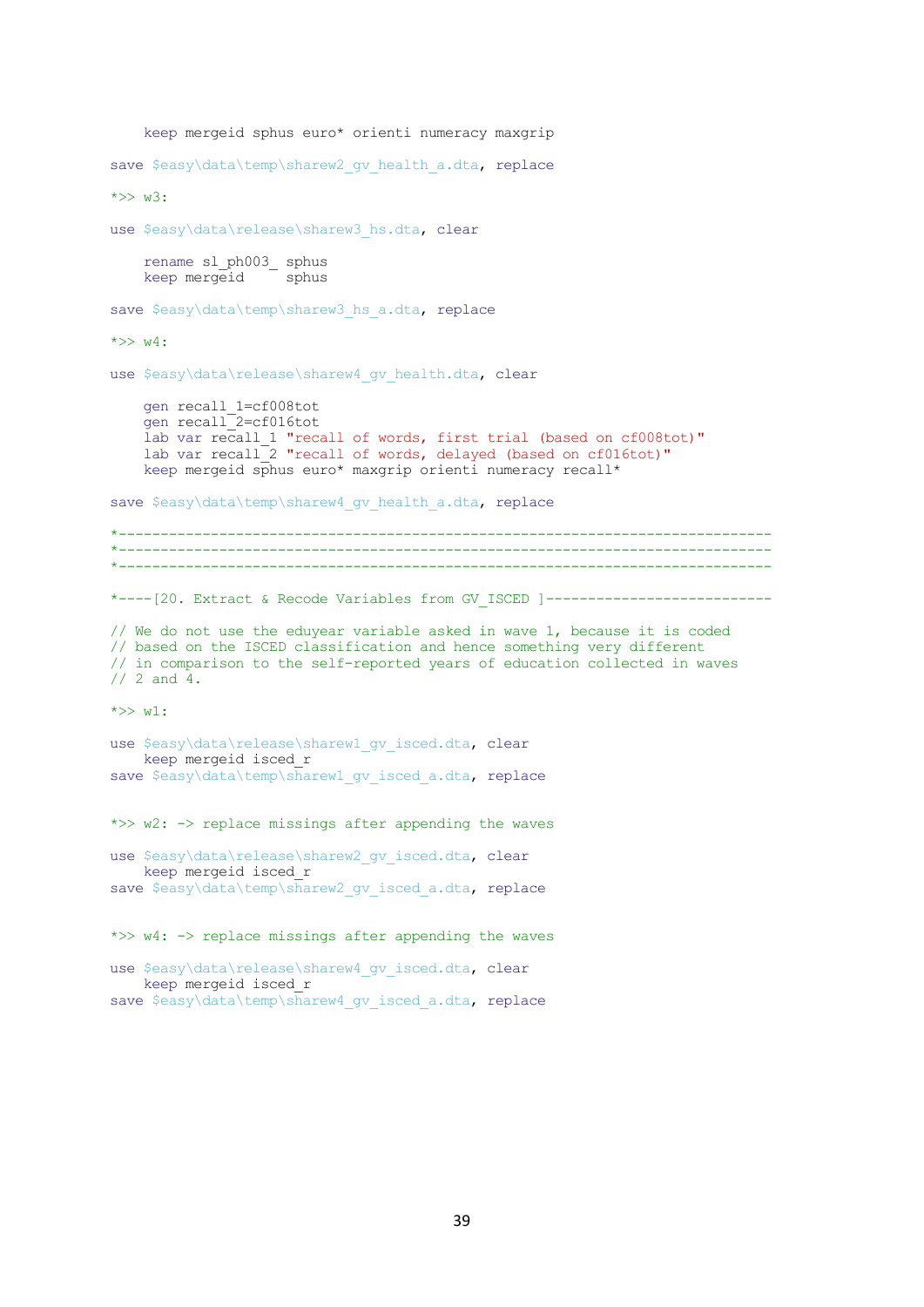```
*------------------------------------------------------------------------------
*------------------------------------------------------------------------------
*------------------------------------------------------------------------------
*----[21. Extract & Recode Variables from DROPOFF]-----------------------------
*>> w1: 
use $easy\data\release\sharew1_dropoff.dta, clear
    mvdecode q4 \times q2 \times, mv(-5=0) * CESD1 Score
     gen q4_a_inv=.
     replace q4_a_inv=1 if q4_a==4
    replace q4a<sup>-a</sup>-inv=2 if q4<sup>-a==3</sup>
replace q4a inv=3 if q4a==2
replace q4 a inv=4 if q4 a==1
     gen q4_b_inv=.
    replace q4 b inv=1 if q4 b==4
    replace q^4 b inv=2 if q^4 b==3
replace q4 b inv=3 if q4 b==2
replace q4 b inv=4 if q4 b==1
     gen q4_c_inv=.
    replace q^T c inv=1 if q^4 c==4
    replace q^4 c inv=2 if q^4 c==3
    replace q4<sup>-c-</sup>inv=3 if q4<sup>-c==2</sup>
    replace q4<sup>-c-</sup>inv=4 if q4<sup>-c==1</sup>
     gen q4_e_inv=.
    replace q4 e inv=1 if q4 e==4
    replace q4 e inv=2 if q4 e==3
    replace q4 e inv=3 if q4 e==2
    replace q4e^{-}inv=4 if q4e^{-}=1 gen q4_h_inv=.
    replace q4<sup>h</sup> inv=1 if q4 h==4
    replace q4 h inv=2 if q4 h==3
    replace q^Th inv=3 if q^Th==2
    replace q^4 h inv=4 if q^4 h==1
 gen q4_j_inv=.
replace q4 j inv=1 if q4 j==4replace q4j-j_inv=2 if q4j==3
    replace q4<sup>-j</sup> inv=3 if q4<sup>-j==2</sup>
    replace q4 j inv=4 if q4 j==1
gen cesd1 = (q4 \text{ a inv} + q4 \text{ b inv} + q4 \text{ c inv} + q4 \text{ e inv} + q4 \text{ h inv} ///
- + q4^{-}j<sup>-</sup>inv + q4^{-}d + q4^{-}g + q^{-} + q^{+}q^{-} + q^{+}q^{-} + q^{+}q^{-} + q^{+}q^{-} + q^{+}q^{-} + q^{+}q^{-} + q^{+}q^{-} + q^{+}q^{-} + q^{+}q^{-} + q^{+}q^{-} + q^{+}q^{-} + q^{+}q^{-} + q^{+}q^{-} + q^{+}q^{-} + q^{lab var cesd1 "CESD scale wave 1 (high is depressed)"
 * Quality of Life Score(CASP-12) 
 gen q2_d_inv=.
 replace q2_d_inv=1 if q2_d==4
replace q^2d inv=2 if q^2d==3
    replace q^2d inv=3 if q^2d==2
    replace q2d inv=4 if q2d == 1 gen q2_g_inv=.
replace q2\overline{q} inv=1 if q2\overline{q}==4
    replace q2q inv=2 if q2q=3replace q2q inv=3 if q2q=2replace q2q inv=4 if q2q=1 gen q2_h_inv=.
    replace q^2 h inv=1 if q^2 h==4
```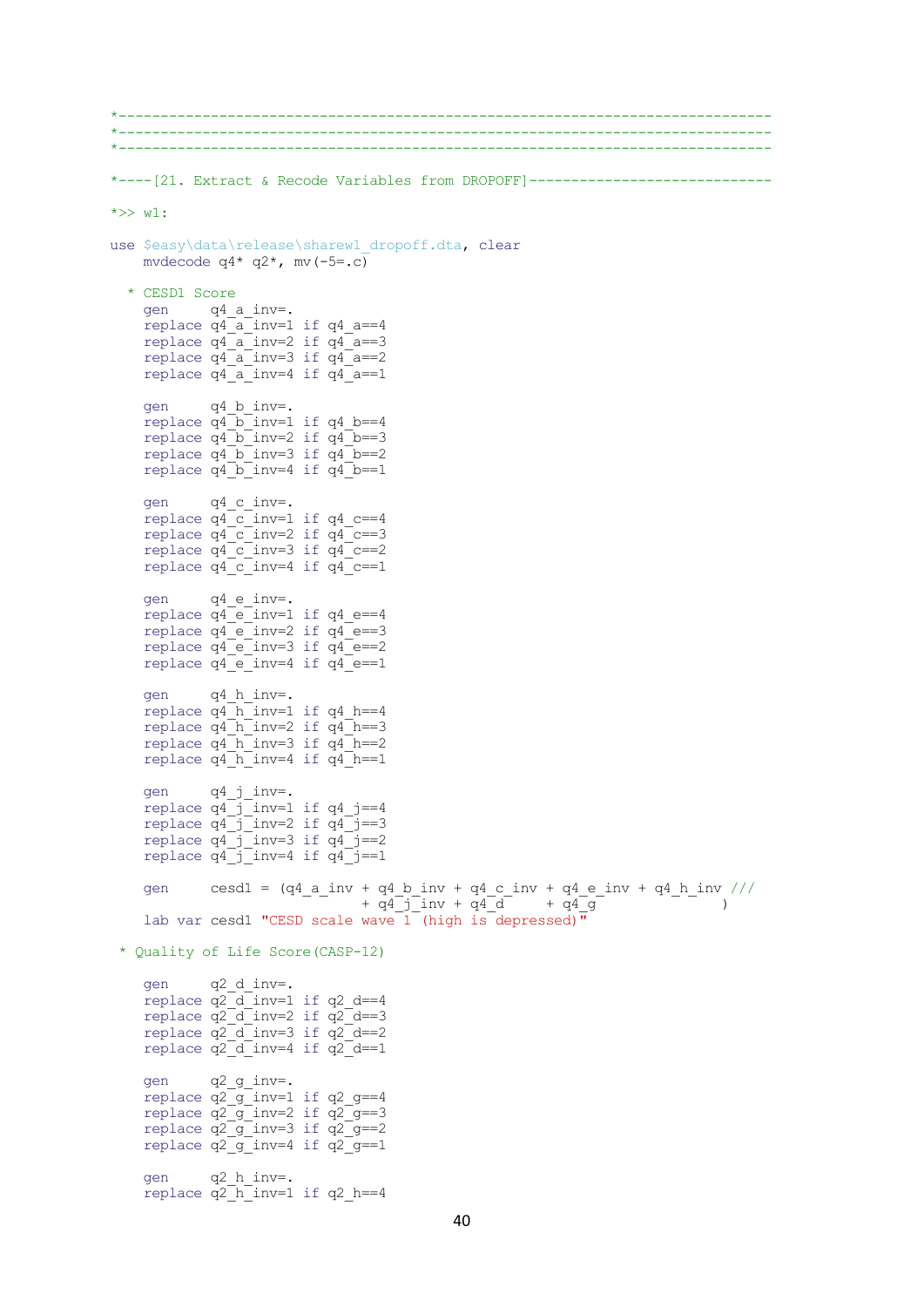```
replace q2 h inv=2 if q2 h==3
    replace q^2 h inv=3 if q^2 h==2
    replace q^2h inv=4 if q^2h==1
     gen q2_i_inv=.
    replace q^2 i inv=1 if q^2 i==4
    replace q2<sup>-1</sup> inv=2 if q2<sup>-1</sup>==3
    replace q2<sup>-i-inv=3</sup> if q2<sup>-i==2</sup>
    replace q2<sup>-i</sup>-inv=4 if q2<sup>-i==1</sup>
 gen q2_j_inv=.
replace q2 j inv=1 if q2 j==4
replace q2 j inv=2 if q2 j==3
replace q2 j inv=3 if q2 j==2
replace q2 j inv=4 if q2 j==1
 gen q2_k_inv=.
replace q2 k inv=1 if q2 k==4
replace q^2 k inv=2 if q^2 k==3
replace q2 k inv=3 if q2 k==2
    replace q^2\overline{k} inv=4 if q^2\overline{k}==1
 gen q2_l_inv=.
replace q2 l inv=1 if q2 l==4
replace q2 l inv=2 if q2 l==3
    replace q2<sup>-1</sup> inv=3 if q2<sup>-1==2</sup>
    replace q^2<sup>l</sup>inv=4 if q^2<sup>l==1</sup>
     // Subscale Control
 gen con= q2_a + q2_b + q2_c
 alpha q2_a q2_b q2_c
     // Subscale Autonomy
    gen aut= q2 d inv + q2 e + q2 f
    alpha q2\bar{d} inv q2e\bar{q}2f // Subscale Pleasure
     gen ple= q2_g_inv + q2_h_inv + q2_i_inv
    alpha q2q^2g_inv q2<sub>n</sub> inv q2<sup>i</sup> inv
     // Subscale Self-Realisation
 gen sel= q2_j_inv + q2_k_inv + q2_l_inv
alpha q2<sup>-</sup>j<sup>-</sup>inv q2<sup>-k-</sup>inv q2<sup>-1-</sup>inv
     gen casp = con + aut + ple + sel
     lab var casp "CASP quality of life (high is high quality)"
    mvencode q4* q2*, mv(.c=-5)
     keep mergeid cesd1 casp q34_re 
save $easy\data\temp\sharew1 dropoff a.dta, replace
*------------------------------------------------------------------------------
 *------------------------------------------------------------------------------
*----[22. Extract & Recode Variables from imputations]-------------------------
*>> w1:
use $easy\data\release\sharew1 imputations.dta, clear
    drop if mergeid=="no int \overline{w}.<sup>1"</sup> // imputations for partners without interview
     keep if implicat==1
   * Converting nominal euros into real amounts in prices obtaining in
```

```
 * Germany in 2005
```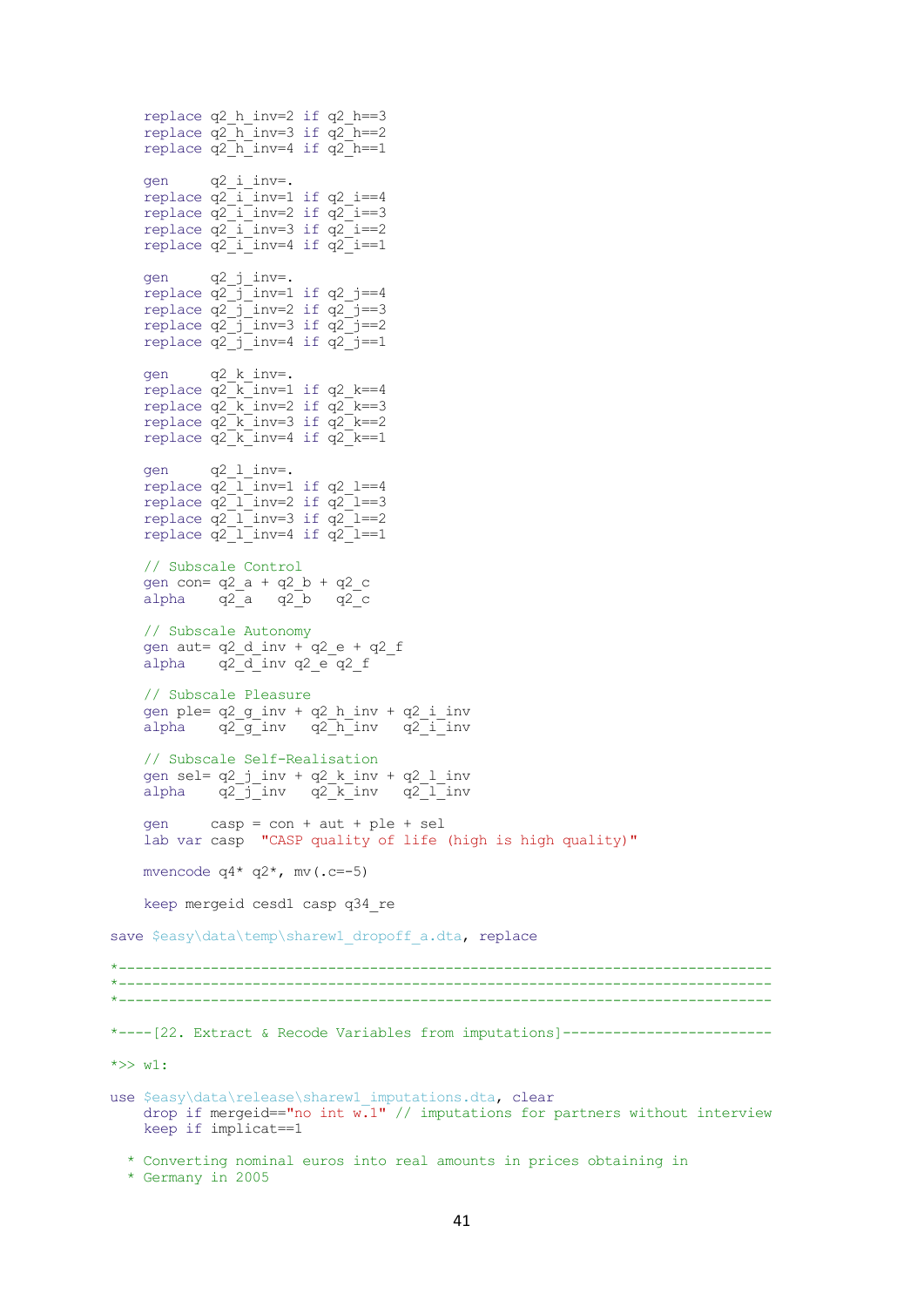```
 * fahcv: expenditure on food at home last 12 months
    gen fahcv_mod=fahcv/pppx2004 if int_year==2004
   replace fahcv mod=fahcv/pppx2005 if int year==2005
   lab var fahcv mod "hhd monthly expenditure on food at home"
   lab val fahcv mod fahcv mod
  * fohcv: expenditure on food outside the home last 12 months 
   gen fohcv mod=fohcv/pppx2004 if int year==2004
    replace fohcv_mod=fohcv/pppx2005 if int_year==2005
   lab var fohcv mod "hhd monthly expenditure on food outside home"
   lab val fohcv mod fohcv mod
  * Income 
  * hgtincv: household total gross income in 2003 
    // in w1 all values going into hgtincv were asked for 2003
    // even for interview in 2005; this changed for w2 onwards
    gen hgtincv_p=hgtincv/pppx2003 
  * country-specific income percentiles
    foreach c in 11 12 13 14 15 16 17 18 19 20 23 {
    pctile p10 `c' = hgtincv p if country==`c', nq(10)
     return list 
    gen income pct w1 `c'=.
    replace income_pct_w1_`c'=1 if hgtincv_p<=r(r1) \frac{1}{2} ///
                                 \& country==\c{c'}replace income pct w1 `c'=2 if hgtincv p<=r(r2) & hgtincv p>r(r1) ///
                                & country = c' replace income_pct_w1_`c'=3 if hgtincv_p<=r(r3) & hgtincv_p>r(r2) ///
                                 \& country==`c'
    replace income pct w1 `c'=4 if hgtincv p<=r(r4) & hgtincv p>r(r3) ///
                                 & country==`c'
    replace income_pct_w1_`c'=5 if hgtincv_p<=r(r5) & hgtincv p>r(r4) ///
                                 & country==`c'
    replace income pct w1 `c'=6 if hgtincv p<=r(r6) & hgtincv p>r(r5) ///
                                  & country==`c'
    replace income pct w1 `c'=7 if hgtincv p<=r(r7) & hgtincv p>r(r6) ///
                                 \& country==\c{c'}replace income pct w1 `c'=8 if hgtincv p<=r(r8) & hgtincv p>r(r7) ///
                                 & country==`c'
    replace income pct w1 `c'=9 if hgtincv p\leq=r(r9) & hgtincv p>r(r8) ///
                                 \& country==`c'
    replace income pct w1 `c'=10 if hgtincv p>r(r9) & hgtincv p<. ///
                                  & country==`c'
    lab val income pct w1 c' income pct c' }
    *one variable including all countries
   gen income pct w1 =.
   foreach c \overline{1}n 1\overline{1} 12 13 14 15 16 17 18 19 20 23 {
       replace income pct w1 = 1 if income pct w1 c' == 1replace income pct w1 = 2 if income pct w1 c'== 2
replace income pct w1 = 3 if income pct w1 c'== 3
replace income pct w1 = 4 if income pct w1 c' == 4replace income_pct_w1 = 5 if income_pct_w1_ c'== 5
replace income pct w1 = 6 if income pct w1 c' == 6replace income pct w1 = 7 if income pct w1 c'== 7
replace income_pct_w1 = 8 if income_pct_w1_ c'== 8
replace income pct w1 = 9 if income pct w1 c' == 9replace income pct(w1 = 10 if income pct(w1)^{c'}=10 }
   lab var income pct w1 "hhd income percentiles wave 1"
   lab val income_pct_w1 income pct w1
   keep mergeid fahcv mod fohcv mod income pct w1
```
save \$easy\data\temp\sharew1 imputations a.dta, replace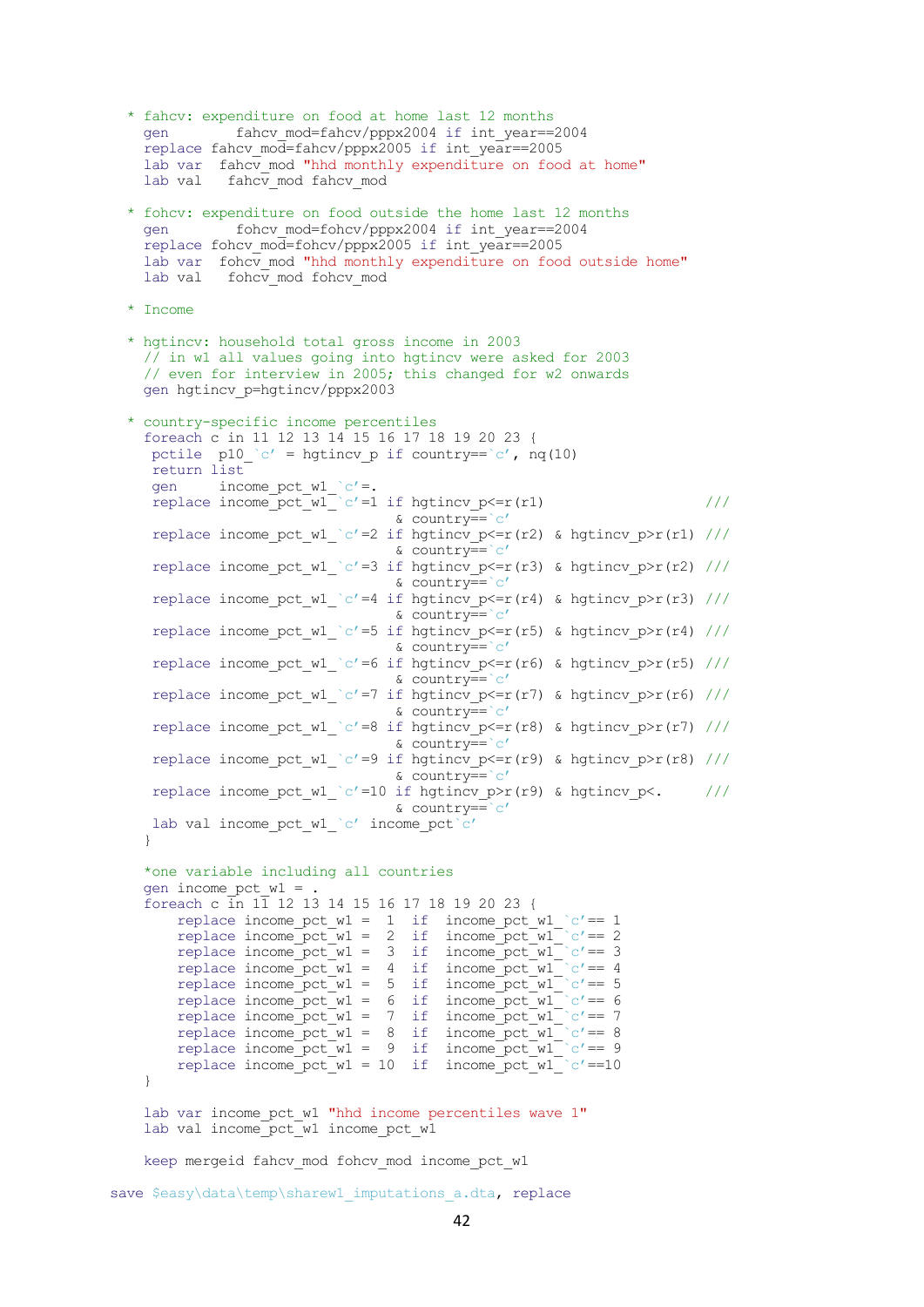```
use $easy\data\release\sharew2 imputations.dta, clear
    drop if mergeid =="no int \overline{w}. 2"
     keep if implicat==1
   * Converting nominal euros into real amounts in prices obtaining ///
   * in Germany in 2005
   * fahcv: expenditure on food at home last 12 months
    gen fahcv mod=fahcv/pppx2006 if int year==2006
    replace fahcv<sup>mod=fahcv/pppx2007</sup> if int<sup>year==2007</sup>
     replace fahcv_mod=fahcv/pppx2008 if int_year==2008
     replace fahcv_mod=fahcv/pppx2009 if int_year==2009
    replace fahcv<sup>_mod=fahcv/pppx2010 if int_year==2010</sup>
     lab var fahcv_mod "hhd monthly expenditure on food at home"
    lab val fahcv mod fahcv mod
   * fohcv: expenditure on food outside the home last 12 months 
     gen fohcv_mod=fohcv/pppx2006 if int_year==2006
    replace fohcv<sup>-mod=fohcv/pppx2007</sup> if int<sup>-</sup>year==2007
 replace fohcv_mod=fohcv/pppx2008 if int_year==2008
 replace fohcv_mod=fohcv/pppx2009 if int_year==2009
 replace fohcv_mod=fohcv/pppx2010 if int_year==2010
    lab var fohcv mod "hhd monthly expenditure on food outside home"
    lab val fohcv mod fohcv mod
   * Income
   * hgtincv: household total net income (previous year)
     gen hgtincv_p=hgtincv/pppx2005 if int_year==2006
     replace hgtincv_p=hgtincv/pppx2006 if int_year==2007
     replace hgtincv_p=hgtincv/pppx2007 if int_year==2008
     replace hgtincv_p=hgtincv/pppx2008 if int_year==2009
     replace hgtincv_p=hgtincv/pppx2009 if int_year==2010
   * country-specific income percentiles
     foreach c in 11 12 13 14 15 16 17 18 19 20 23 25 28 29 {
        pctile p10 c' = hgtincv p if country==c', nq(10)
         return list 
gen income pct w2 c'=.
replace income_pct_w2_ c'= 1 if hgtincv p<=r(r1) \frac{1}{2} ///
                                        & country==`c'
        replace income pct w2 `c'= 2 if hgtincv p <= r(r2) & hgtincv p > r(r1) ///
                                       & country==\overline{c'}replace income pct w2 `c'= 3 if hgtincv p\leq=r(r3) & hgtincv p>r(r2) ///
                                       \& country==\c{c'}replace income pct_w2_`c'= 4 if hgtincv_p<=r(r4) & hgtincv_p>r(r3) ///
                                        & country==`c'
        replace income_pct_w2_`c'= 5 if hgtincv_p<=r(r5) & hgtincv_p>r(r4) ///
                                        & country==`c'
        replace income pct w2 `c'= 6 if hgtincv p<=r(r6) & hgtincv p>r(r5) ///
                                       & country == 'c'replace income pct w2 `c'= 7 if hgtincv p<=r(r7) & hgtincv p>r(r6) ///
                                       \& country==\c{c'}replace income pct w2 `c'= 8 if hgtincv p<=r(r8) & hgtincv p>r(r7) ///
                                       \& country==`c'
        replace income pct w2 `c'= 9 if hgtincv p<=r(r9) & hgtincv p>r(r8) ///
                                        & country==`c'
        replace income_pct_w2_`c'=10 if hgtincv_p> r(r9) & hgtincv_p<. ///
                                        & country==`c'
        lab val income pct w2 c' income pct c' }
   * one variable including all countries
gen income pct w2 = -7 if country==. | country==30
```
 $*>> w2:$ 

foreach c in 11 12 13 14 15 16 17 18 19 20 23 25 28 29 {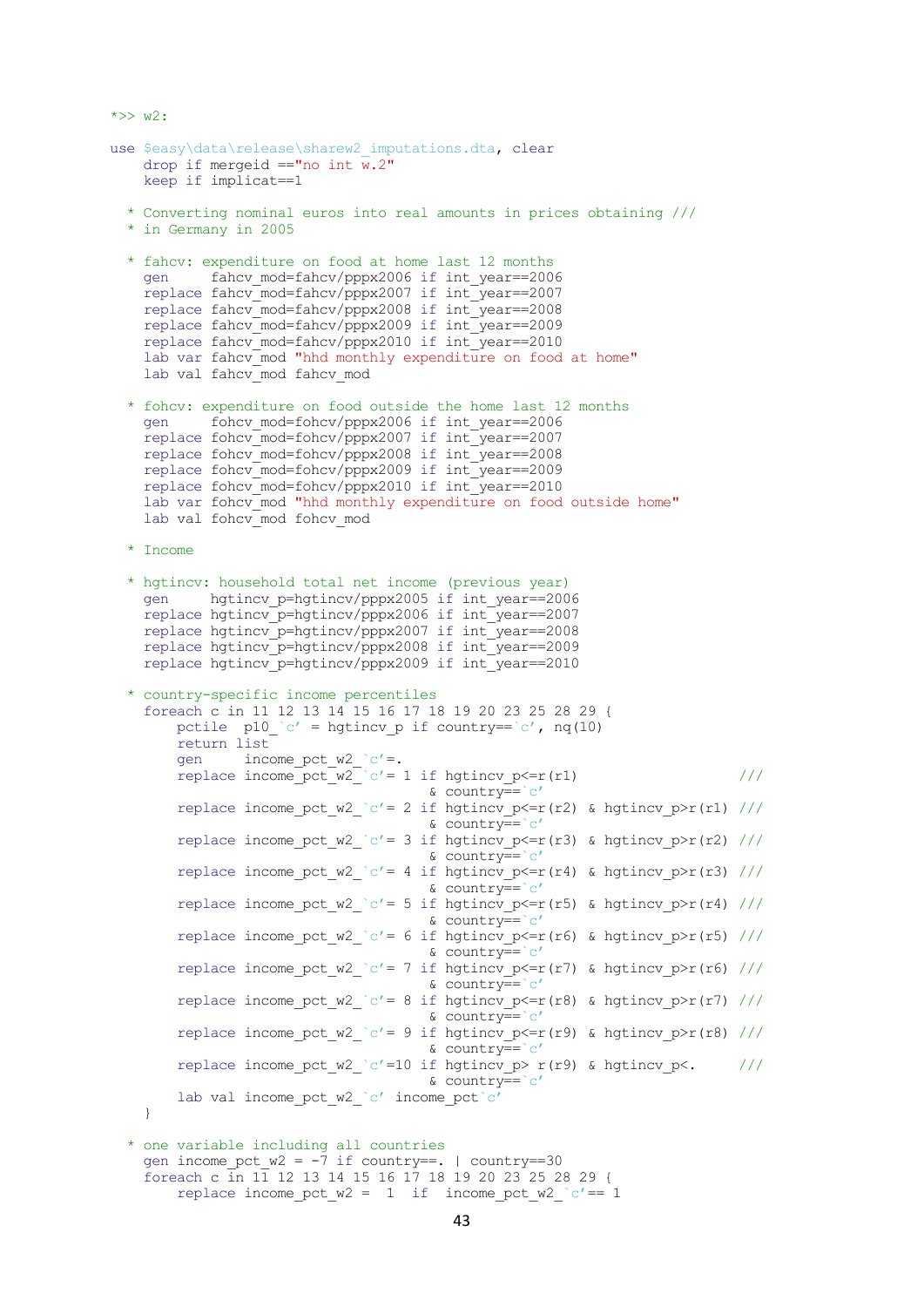```
replace income pct w2 = 2 if income pct w2 `c'== 2
replace income pct w2 = 3 if income pct w2 `c'== 3
replace income pct w2 = 4 if income pct w2 c'== 4
replace income_pct_w2 = 5 if income_pct_w2_ c'== 5
replace income_pct_w2 = 6 if income_pct_w2_ c'== 6
       replace income_pct_w2 = 7 if income pct w2 \degree c'== 7
       replace income pct w^2 = 8 if income pct w^2 c'== 8
replace income_pct_w2 = 9 if income_pct_w2_ c'== 9
replace income pct w2 = 10 if income pct w2 `c'==10
     }
   lab var income pct w2 "hhd income percentiles wave 2"
   lab val income_pct_w2 income pct w2
    lab def income_pct_w2 -7 "not yet coded", add 
   keep mergeid fahcv mod fohcv mod income pct w2
save $easy\data\temp\sharew2 imputations a.dta, replace
\star >> w4:
use $easy\data\release\sharew4 cv r.dta, clear
     // as year of interview is not included in w4 imputations
    merge m:m mergeid using $easy\data\release\sharew4_imputations.dta 
    drop if mergeid =="no int w.4"
    keep if implicat==1
   * fahc: annual expenditure on food at home
gen if country !=35 // euro amounts into
 // local currency 
                                        // Estonia changed to Euro in 2011
   replace fahcv mod=fahc*excrate if country ==35 & int year w4 == 2010replace fahcv_mod=fahc if country ==35 & int_year_w4==2011
 replace fahcv_mod=fahcv_mod/pppx2011 if int_year_w4==2011
 replace fahcv_mod=fahcv_mod/pppx2010 if int_year_w4==2010
 replace fahcv_mod=fahcv_mod/pppx2012 if int_year_w4==2012
    replace fahcv_mod=fahcv_mod/12 // monthly instead of annual expenditure
    lab val fahcv mod fahcv mod
   lab var fahcv<sup>-</sup>mod "hhd monthly expenditure on food at home"
     *fohcv: expenditure on food outside home last 12 months
   gen fohcv mod=fohc*excrate if country !=35 // euro amounts into
                                                       // local currency 
    \frac{1}{\sqrt{2}} Estonia changed to Euro in 2011<br>replace fohcv mod=fohc*excrate if country ==35 & int year w4==201
                                       if country ==35 & int year w4 == 2010replace fohcv_mod=fohc \overline{C} if country ==35 & int_year_w4==2011
 replace fohcv_mod=fohcv_mod/pppx2010 if int_year_w4==2010
 replace fohcv_mod=fohcv_mod/pppx2011 if int_year_w4==2011
 replace fohcv_mod=fohcv_mod/pppx2012 if int_year_w4==2012
    replace fohcv_mod=fohcv_mod/12 // monthly instead of annual expenditure
    lab val fohcv_mod fohcv_mod
   lab var fohcv mod "hhd monthly expenditure on food outside home"
     *Income
    *thinc: household total net income (previous year) 
   gen thinc m=thinc*excrate
                                         // euro amounts into<br>// local currency
                // even though Estonia chaned to Euro in 2011
                // the income measures going into thinc are mostly
                // based on the previous year, i.e. a non-Euro year
    replace thinc m=thinc m/pppx2010 if int year w4==2010
 replace thinc_m=thinc_m/pppx2010 if int_year_w4==2011
 replace thinc_m=thinc_m/pppx2011 if int_year_w4==2012
```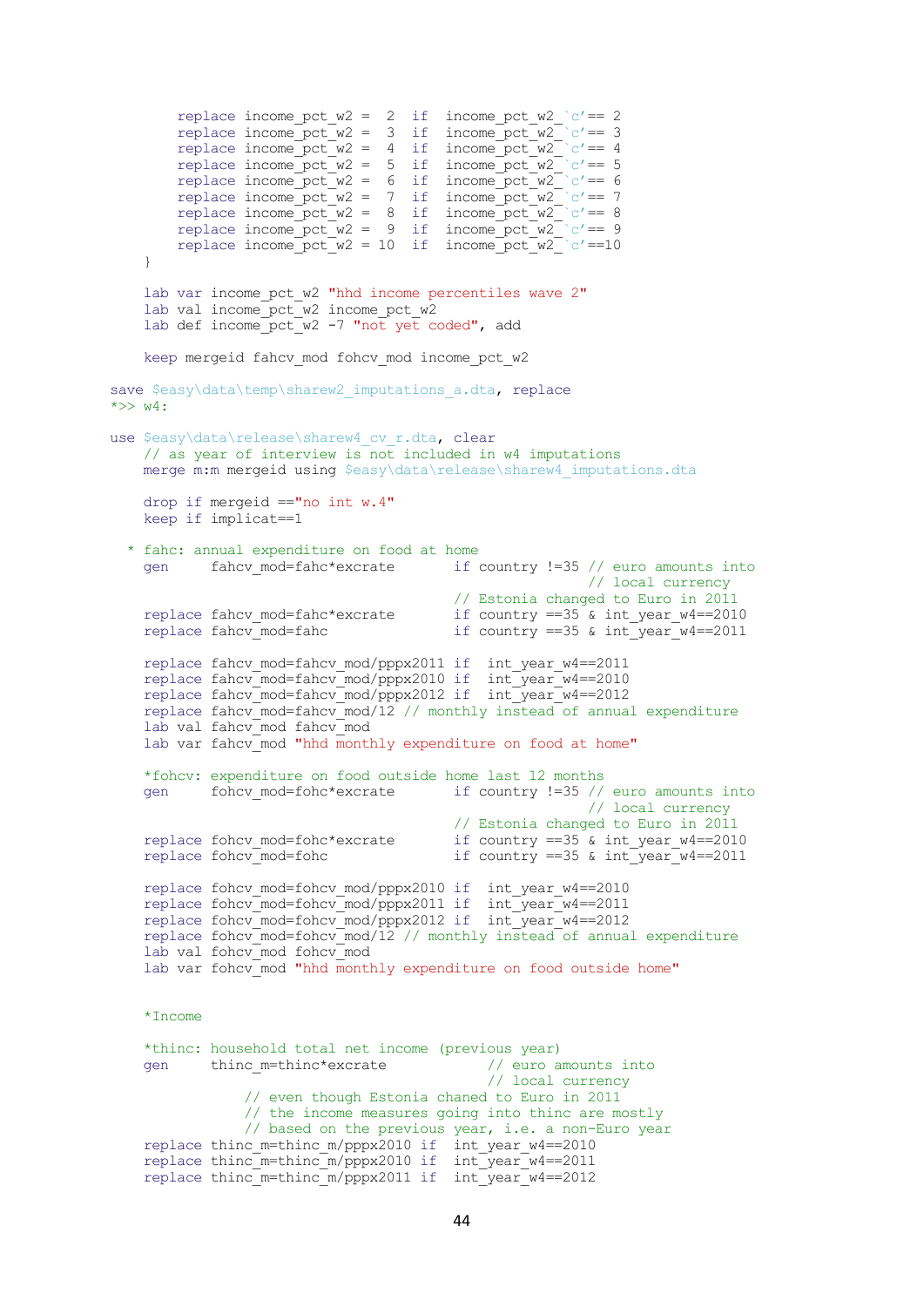```
 *country-specific income percentiles
     foreach c in 11 12 13 14 15 16 17 18 20 23 28 29 32 33 34 35 {
       pctile p10^\circ c' = \text{thin\_m} if country==`c', nq(10)
        return list 
       gen income pct w4 `c'= 1 if thinc m<=r(r1) ///
                                     \& country==\&c'replace income pct w4 `c'= 2 if thinc m\leqr(r2) & thinc m>r(r1) ///
                                      & country==`c'
       replace income_pct_w4_`c'= 3 if thinc_m<=r(r3) & thinc_m>r(r2) ///
                                      & country==`c'
       replace income pct w4 `c'= 4 if thinc m\overline{m} (r4) & thinc m\overline{m}(r3) ///
                                      & country==`c'
       replace income pct w4 `c'= 5 if thinc m<=r(r5) & thinc m>r(r4) ///
                                      & country==`c'
       replace income pct w4 c' = 6 if thinc m <= r(r6) & thinc m > r(r5) ///
                                      & country==`c'
       replace income pct w4 `c'= 7 if thinc m<=r(r7) & thinc m>r(r6) ///
                                     \& country==`c'
       replace income pct w4 `c'= 8 if thinc m<=r(r8) & thinc m>r(r7) ///
                                      & country==`c'
       replace income pct w4 `c'= 9 if thinc m\leqr(r9) & thinc m\geqr(r8) ///
                                     \& country==\&c'replace income pct w4 `c'=10 if thinc m>r(r9) ///
                                      & country==`c'
       lab val income pct w4 `c' income pct`c
    }
    *one variable including all countries
    gen income_pct_w4 =.
     foreach c in 11 12 13 14 15 16 17 18 20 23 28 29 32 33 34 35 {
       replace income pct w4 = 1 if income pct w4 `c'== 1
       replace income pct w4 = 2 if income pct w4 - c' = 2replace income pct_w4 = 3 if income pct_w4_v = 3replace income pct w4 = 4 if income pct w4 c' == 4replace income_pct_w4 = 5 if income_pct_w4_ c' == 5replace income pct w4 = 6 if income pct w4 c' == 6replace income_pct_w4 = 7 if income_pct_w4_ c'== 7
replace income pct w4 = 8 if income pct w4 `c'== 8
replace income_pct_w4 = 9 if income_pct_w4_ c' == 9replace income_pct_w4 = 10 if income_pct_w4_ c'==10
     }
   lab var income pct w4 "hhd income percentiles wave 4"
   lab val income pct w^4 income pct w^4label def income pct w4 -13 \overline{m}not asked in this wave"
    format income_pct_w4 %38.0g
   keep mergeid fahcv mod fohcv mod income pct w4
save $easy\data\temp\sharew4 imputations a.dta, replace
*------------------------------------------------------------------------------
*------------------------------------------------------------------------------
*------------------------------------------------------------------------------
*----[23. Merge modules per wave ]---------------------------------------------
// We use the CV R modules as master and then merge the other modules.
*>> w1:
use $easy\data\temp\sharew1 cv_r_b.dta , clear
    assert mergeid!="no int w.1" // dropped non responding hh members above 
   merge 1:1 mergeid using $easy\data\temp\sharew1 dn_a.dta,assert( 3) nogen
   merge 1:1 mergeid using $easy\data\temp\sharew1 ac_a.dta,assert( 3) nogen
```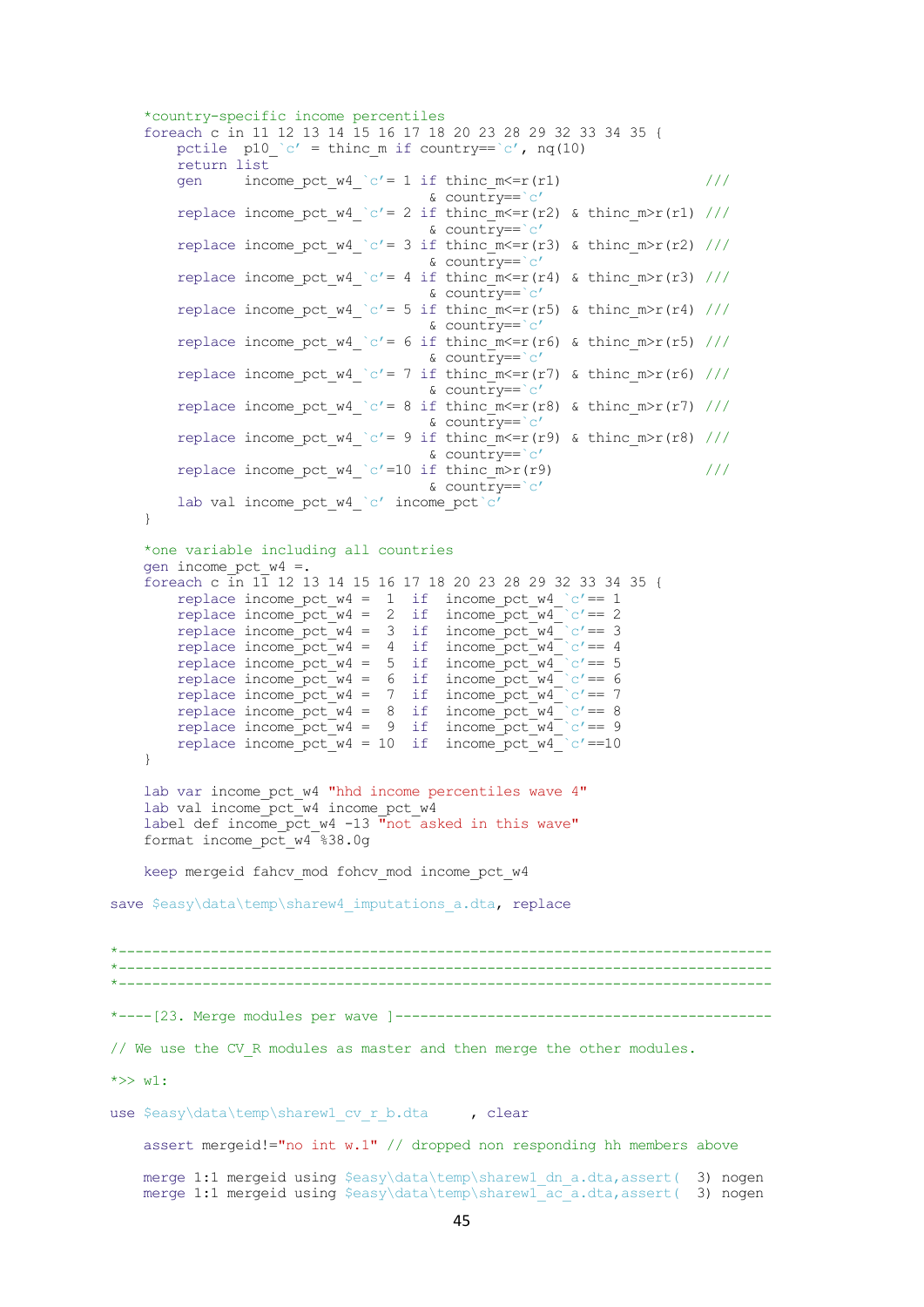merge 1:1 mergeid using \$easy\data\temp\sharew1 br a.dta,assert( 3) nogen merge 1:1 mergeid using \$easy\data\temp\sharew1\_cf\_a.dta,assert( 3) nogen merge 1:1 mergeid using \$easy\data\temp\sharewl ch\_a.dta,assert( 3) nogen merge 1:1 mergeid using \$easy\data\temp\sharewl co\_a.dta,assert( 3) nogen merge 1:1 mergeid using \$easy\data\temp\sharewl ep\_a.dta,assert( 3) nogen merge 1:1 mergeid using \$easy\data\temp\sharew1\_hc\_a.dta,assert( 3) nogen merge 1:1 mergeid using \$easy\data\temp\sharewl\_ph\_a.dta,assert( 3) nogen merge 1:1 mergeid using \$easy\data\temp\sharewl sp\_a.dta,assert( 3) nogen merge 1:1 mergeid using \$easy\data\temp\sharew1\_gv\_health\_a.dta /// ,assert( 3) nogen merge 1:1 mergeid using \$easy\data\temp\sharew1 gv\_isced\_a.dta /// ,assert( 3) nogen merge 1:1 mergeid using \$easy\data\temp\sharew1\_dropoff\_a.dta /// gen(merge w1 dropoff) assert(1 3) // not every respondent has linked dropooff merge 1:1 mergeid using \$easy\data\temp\sharew1 imputations a.dta /// ,assert(1 3) nogen // specific imputated variables we want for easySHARE are not available // for IL (i.e. not included in "imputations ilextra" module save \$easy\data\temp\sharew1 merged a.dta, replace  $\star >> w2$ : use \$easy\data\temp\sharew2 cv r b.dta, clear assert mergeid!="no int w.2" // dropped non responding hh members above merge 1:1 mergeid using \$easy\data\temp\sharew2 dn a.dta,assert( 3) nogen merge 1:1 mergeid using \$easy\data\temp\sharew2\_ac\_a.dta,assert( 3) nogen merge 1:1 mergeid using \$easy\data\temp\sharew2 br a.dta,assert( 3) nogen merge 1:1 mergeid using \$easy\data\temp\sharew2\_cf\_a.dta,assert( 3) nogen merge 1:1 mergeid using \$easy\data\temp\sharew2\_cf\_a.dta,assert( 3) nogen<br>merge 1:1 mergeid using \$easy\data\temp\sharew2\_ch\_a.dta,assert( 3) nogen merge 1:1 mergeid using \$easy\data\temp\sharew2 co a.dta,assert( 3) nogen merge 1:1 mergeid using \$easy\data\temp\sharew2 ep a.dta,assert( 3) nogen merge 1:1 mergeid using \$easy\data\temp\sharew2\_hc\_a.dta,assert( 3) nogen merge 1:1 mergeid using \$easy\data\temp\sharew2\_ph\_a.dta,assert( 3) nogen merge 1:1 mergeid using \$easy\data\temp\sharew2\_sp\_a.dta,assert( 3) nogen merge 1:1 mergeid using  $\text{seay}\data\temp\sharew2\qv$  health a.dta /// ,assert( 3) nogen merge 1:1 mergeid using \$easy\data\temp\sharew2\_gv\_isced\_a.dta /// ,assert( 3) nogen merge 1:1 mergeid using  $\S$ easy\data\temp\sharew2 imputations a.dta /// ,assert(1 3) nogen // imputations for IE not available in SHARE main release // for 1 person in FR no imputations available

save \$easy\data\temp\sharew2 merged a.dta, replace

 $*>> w3$ :

use \$easy\data\temp\sharew3 cv\_r\_b.dta, clear

assert mergeid!="no int w.3" // dropped non responding hh members above

merge 1:1 mergeid using \$easy\data\temp\sharew3\_st\_a.dta, nogen // no assert because 66 cases in st not in cv\_r merge 1:1 mergeid using \$easy\data\temp\sharew3 cs a.dta,assert(3) nogen merge 1:1 mergeid using \$easy\data\temp\sharew3\_hs\_a.dta,assert(3) nogen merge 1:1 mergeid using \$easy\data\temp\sharew3 gs\_a.dta,assert(3) nogen

 \* Adjustment in wave 3 for the missing 66 lines in w3 rel 1.0.0 cv\_r file replace wave=3 if wave==.

save \$easy\data\temp\sharew3 merged a.dta, replace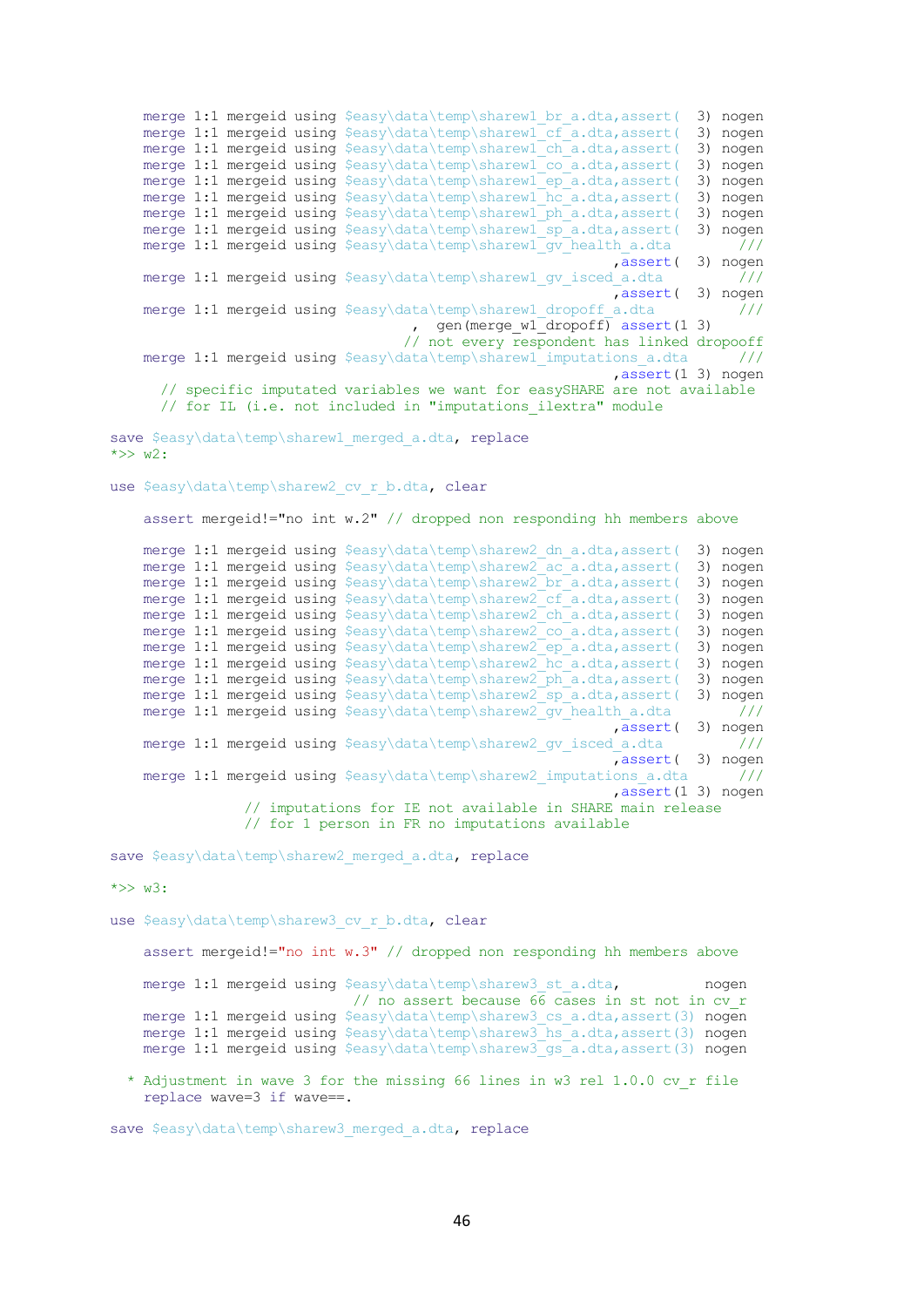```
use $easy\data\temp\sharew4 cv_r_b.dta, clear
     assert mergeid!="no int w.4" // dropped non responding hh members above 
    merge 1:1 mergeid using $easy\data\temp\sharew4 dn a.dta,assert(3) nogen
    merge 1:1 mergeid using $easy\data\temp\sharew4 ac a.dta,assert(3) nogen
merge 1:1 mergeid using $easy\data\temp\sharew4 br a.dta,assert(3) nogen
merge 1:1 mergeid using $easy\data\temp\sharew4 cf a.dta,assert(3) nogen
 merge 1:1 mergeid using $easy\data\temp\sharew4_ch_a.dta,assert(3) nogen
    merge 1:1 mergeid using $easy\data\temp\sharew4 co a.dta,assert(3) nogen
    merge 1:1 mergeid using $easy\data\temp\sharew4_ep_a.dta,assert(3) nogen
    merge 1:1 mergeid using $easy\data\temp\sharew4 hc a.dta,assert(3) nogen
    merge 1:1 mergeid using $easy\data\temp\sharew4_ph_a.dta,assert(3) nogen
    merge 1:1 mergeid using $easy\data\temp\sharew4_sn_a.dta,assert(3) nogen
    merge 1:1 mergeid using $easy\data\temp\sharew4_sp_a.dta,assert(3) nogen
    merge 1:1 mergeid using $easy\data\temp\sharew4_gv_health_a.dta ///
                                                               ,assert(3) nogen
    merge 1:1 mergeid using $easy\data\temp\sharew4 gv_isced_a.dta ///
                                                               ,assert(3) nogen
     merge 1:1 mergeid using $easy\data\temp\sharew4_imputations_a.dta ///
                                                               ,assert(3) nogen
save $easy\data\temp\sharew4 merged a.dta, replace
*------------------------------------------------------------------------------
   *------------------------------------------------------------------------------
*------------------------------------------------------------------------------
*----[24. Other recodes per wave ]---------------------------------------------
*>> w1:
use $easy\data\temp\sharew1 merged a.dta, clear
*>> Assign children information to partner of family respondent 
     gsort coupleid1 -dumfamr
    replace ch001 = ch001 [n-1] ///
                                 if coupleid1==coupleid1[_n-1] & coupleid1!=""
     replace ch007_hh= ch007_hh[_n-1] ///
                                 .<br>if coupleid1==coupleid1[ n-1] & coupleid1!=""
    replace ch007 km= ch007 km[n-1] ///
                                  if coupleid1==coupleid1[_n-1] & coupleid1!=""
    replace ch021 \text{ mod } = ch021 \text{ mod} [n-1] ///
                                  if coupleid1==coupleid1[_n-1] & coupleid1!=""
*>> Assign variables on social support (received and given) to partner
     foreach var in sp002_ sp003_1 sp003_2 sp003_3 {
        replace `var' = \bar{v}var' [\bar{n}-1] if \bar{c}oupleid\bar{l}==coupleid1[ n-1] ///
                                      \& coupleid1!="" \& dumfamr==0 ///
                                      & dumfamr[n-1] ==1 & `var' ==.
        replace `var' = `var' [ n-1] if coupleid\overline{1}==coupleid1[ n-1] ///
                                      \& coupleid1!="" \& dumfamr==0 ///
                                      \& `var' ==. \& `var' [ n-1] !=.
        replace `var' = 10 if `var' >= 10 & `var' < 20
     }
     foreach var in sp003_1 sp003_2 sp003_3 {
        replace `var' = -9 if sp\overline{0}02 == 5 }
    foreach var in sp009 1 sp009 2 sp009 3 {
        replace `var' = -9 if \text{sp}008 = -5replace `var' = 10 if `var' \overline{>} = 10 & `var' < 20
```
 $*>> w4$ :

}

```
47
```
lab def relative 10 "child" -9 "filtered: no help received/given", modify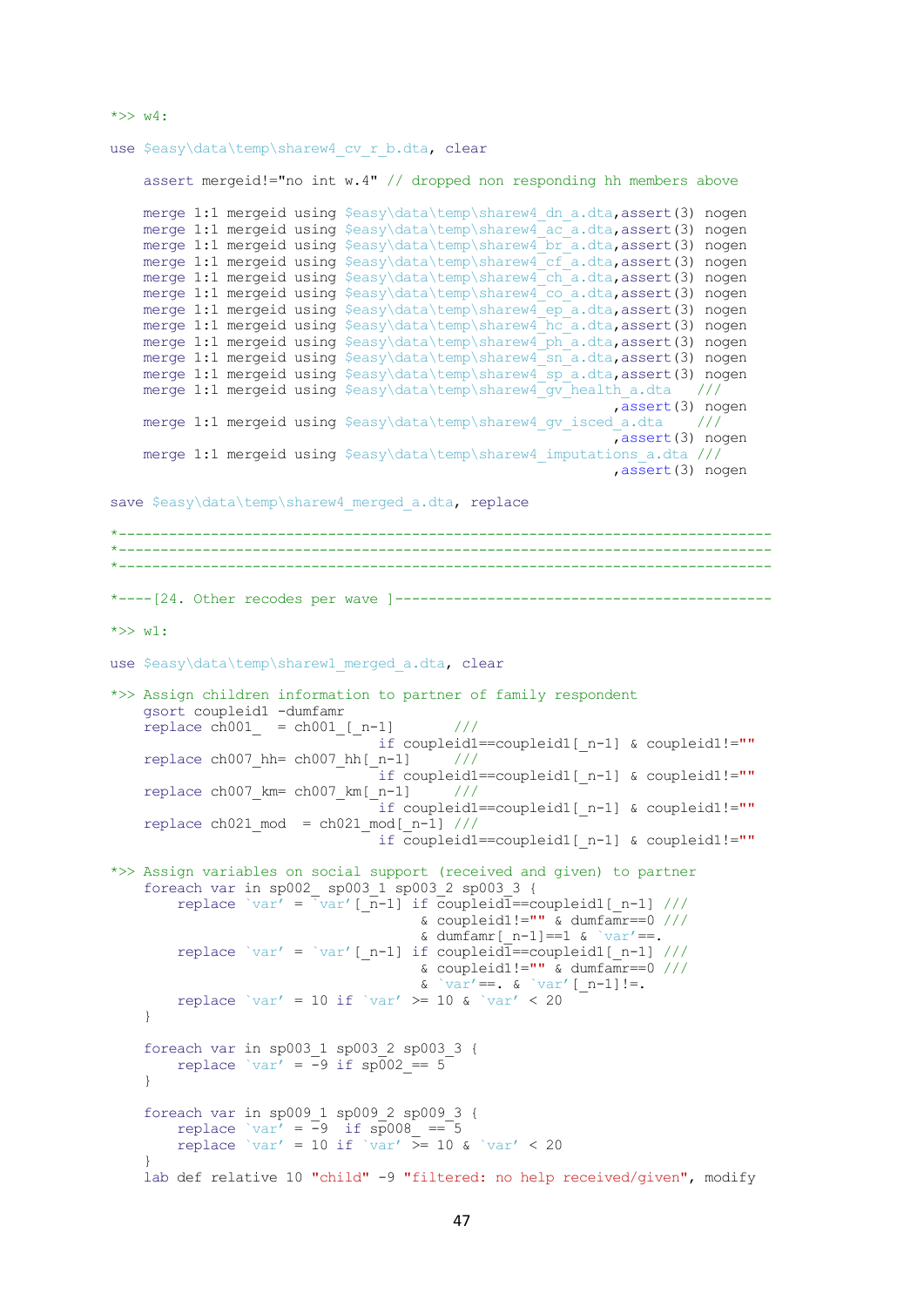```
 foreach var in sp003_1 sp003_2 sp003_3 sp009_1 sp009_2 sp009_3 {
        rename `var' `var' mod
     }
     foreach var in sp002_ sp008_ {
         rename `var' `var'mod
     }
*>> Household able to make ends meet
    gen co007a = co007replace co007a = . if co007a < 0egen co007 sd = sd(co007), by(hhid1)
    replace co007\overline{a} = . if co007 sd > 0 & co007 sd < .
    egen co007b = min(co007a), by (hhid1)
    replace co007 = co007b if co007b !=.
     drop co007a co007b co007_sd
save $easy\data\temp\sharew1 merged b.dta, replace
\star >> w2:
use $easy\data\temp\sharew2 merged a.dta, clear
*>> Assign children information to partner of family respondent 
     gsort coupleid2 -dumfamr
    replace ch001 =ch001 [ n-1] ///
                                 if coupleid2==coupleid2[_n-1] & coupleid2!=""
    replace ch007 hh=ch007 hh[n-1] ///
                                 if coupleid2==coupleid2[_n-1] & coupleid2!=""
     replace ch007_km=ch007_km[_n-1] ///
                                 if coupleid2==coupleid2[_n-1] & coupleid2!=""
     replace ch021_mod=ch021_mod[_n-1] ///
                                 if coupleid2==coupleid2[_n-1] & coupleid2!=""
*>> Assign variables on social support (received and given) to partner
 foreach var in sp002_ sp003_1 sp003_2 sp003_3 {
replace `var' = \bar{v}var' [\bar{n}-1] if \bar{c}oupleid2==coupleid2[n-1] ///
                                     \& coupleid2!="" \& dumfamr==0 ///
                                     & dumfamr[n-1] ==1 & `var'==.
        replace `var' = `var' [ n-1] if coupleid2==coupleid2[ n-1] /// & coupleid2!="" &dumfamr==0 ///
                                     \& \quad \text{var}' ==. \& \quad \text{var}' [ n-1] !=.
        replace `var' = 10 if `var' >= 10 & `var' < 20
     }
     foreach var in sp003_1 sp003_2 sp003_3 {
       replace `var' = -9 if \text{sp}002 == 5 }
     foreach var in sp009_1 sp009_2 sp009_3 {
        replace `var' = -9 if sp008 == 5replace `var' = 10 if `var' >= 10 \& `var' < 20
 }
     lab def relative 10 "child" -9 "filtered: no help received/given", modify
     foreach var in sp003_1 sp003_2 sp003_3 sp009_1 sp009_2 sp009_3 {
       rename `var' `var' mod
 }
 foreach var in sp002_ sp008_ {
 rename `var' `var'mod
 }
*>> Household able to make ends meet
    gen co007a = co007replace co007a = . if co007a < 0egen co007 sd = sd(co007), by(hhid2)
    replace co007\overline{a} = . if co007 sd > 0 & co007 sd < .
```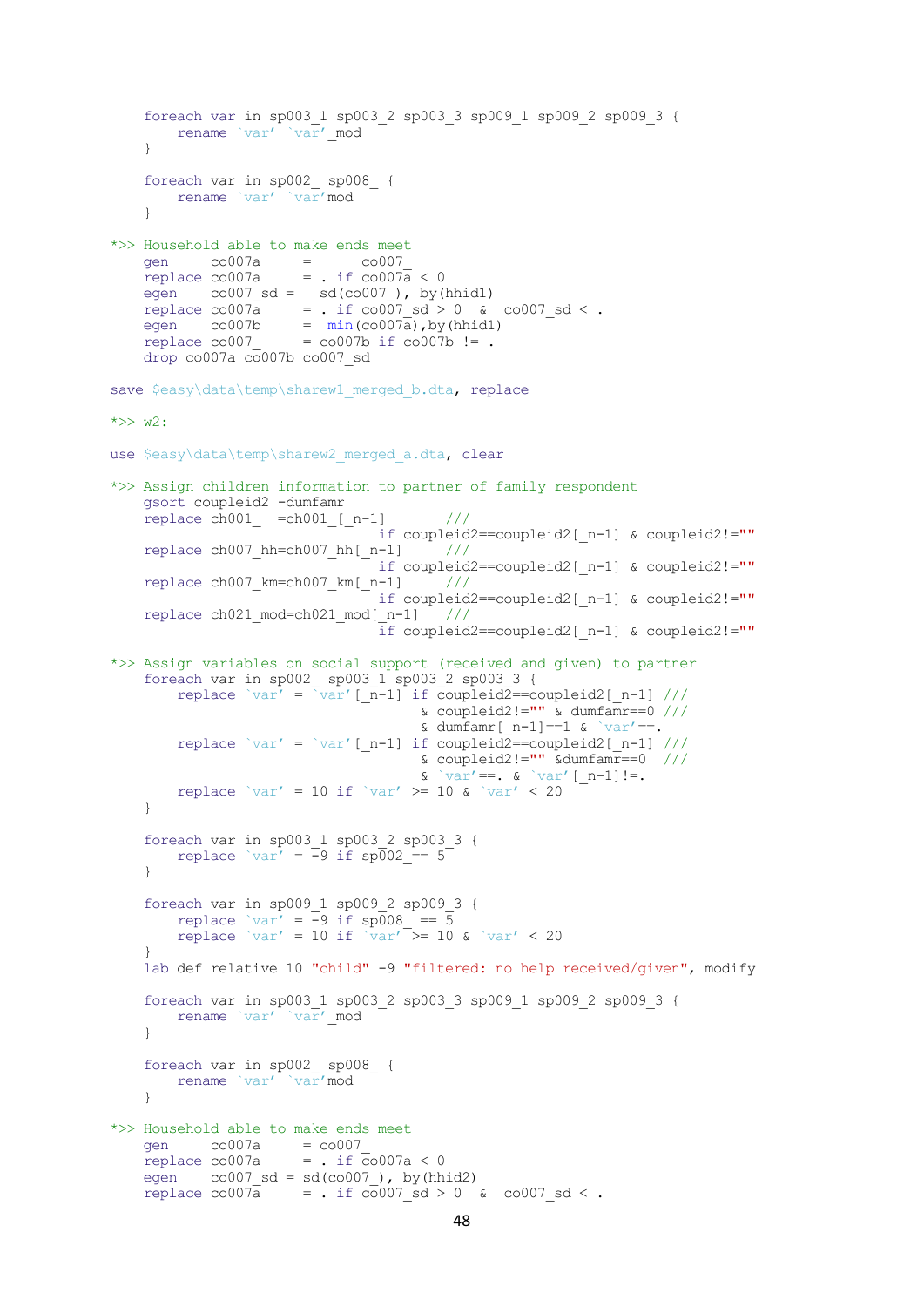```
egen co007b = min(co007a), by (hhid2)
replace co007 = co007b if co007b != .
     drop co007a co007b co007_sd
save $easy\data\temp\sharew2 merged b.dta, replace
*>> w3:
use $easy\data\temp\sharew3 merged a.dta, clear
*>> Fix gender missing data problems in w3/SHARELIFE 
    // The problem comes form 66 missing lines in the cv r dataset
    replace female = 0 if female ==. \& sl_st011 == 1
    replace female = 1 if female==. \& sl \overline{\phantom{a}} st011 == 2
save $easy\data\temp\sharew3 merged b.dta, replace
*>> w4:
use $easy\data\temp\sharew4 merged a.dta, clear
*>> Assign children, age and education to partner of the family respondent 
     gsort coupleid4 -dumfamr
    replace ch001 =ch001 [ n-1] ///
                               if coupleid4==coupleid4[ n-1] & coupleid4!=""
     replace ch007_hh=ch007_hh[_n-1] ///
                                 if coupleid4==coupleid4[_n-1] & coupleid4!=""
     replace ch007_km=ch007_km[_n-1] ///
                                 if coupleid4==coupleid4[_n-1] & coupleid4!=""
     replace ch021_mod=ch021_mod[_n-1] ///
                                 if coupleid4==coupleid4[_n-1] & coupleid4!=""
*>> Assign variables on social support (received and given) to partner
 foreach var in sp002_ sp008_ {
replace `var' = \sqrt{x} [ \overline{n-1}] if coupleid4==coupleid4[ n-1] ///
                                      \& coupleid4!="" \& dumfamr==0 ///
                                      & dumfamr[n-1] ==1 & `var' ==.
        replace `var' = `var' [_n-1] if coupleid4==coupleid4[_n-1] ///
                                      \& coupleid4!="" \& dumfamr==0 ///
                                      \frac{a}{b} \frac{b}{var'} = \frac{b}{c} \frac{c}{var'} [n-1] :=.
     }
     foreach var in sp003_1 sp003_2 sp003_3 sp009_1 sp009_2 sp009_3 {
        rename `var' `var' mod
     }
     foreach var in sp002_ sp008_ {
         rename `var' `var'mod
     }
*>> Household able to make ends meet
    gen co007a = co007replace co007a = . if co007a < 0egen co007_sd = sd(co007), by(hhid4)
    replace co007a =. if co007 sd > 0 & co007 sd < .
    egen co007b = min(c0007a), by (hhid4)
    replace co007 = co007b if co007b != .
    drop co007a co007b co007 sd
```
save \$easy\data\temp\sharew4 merged b.dta, replace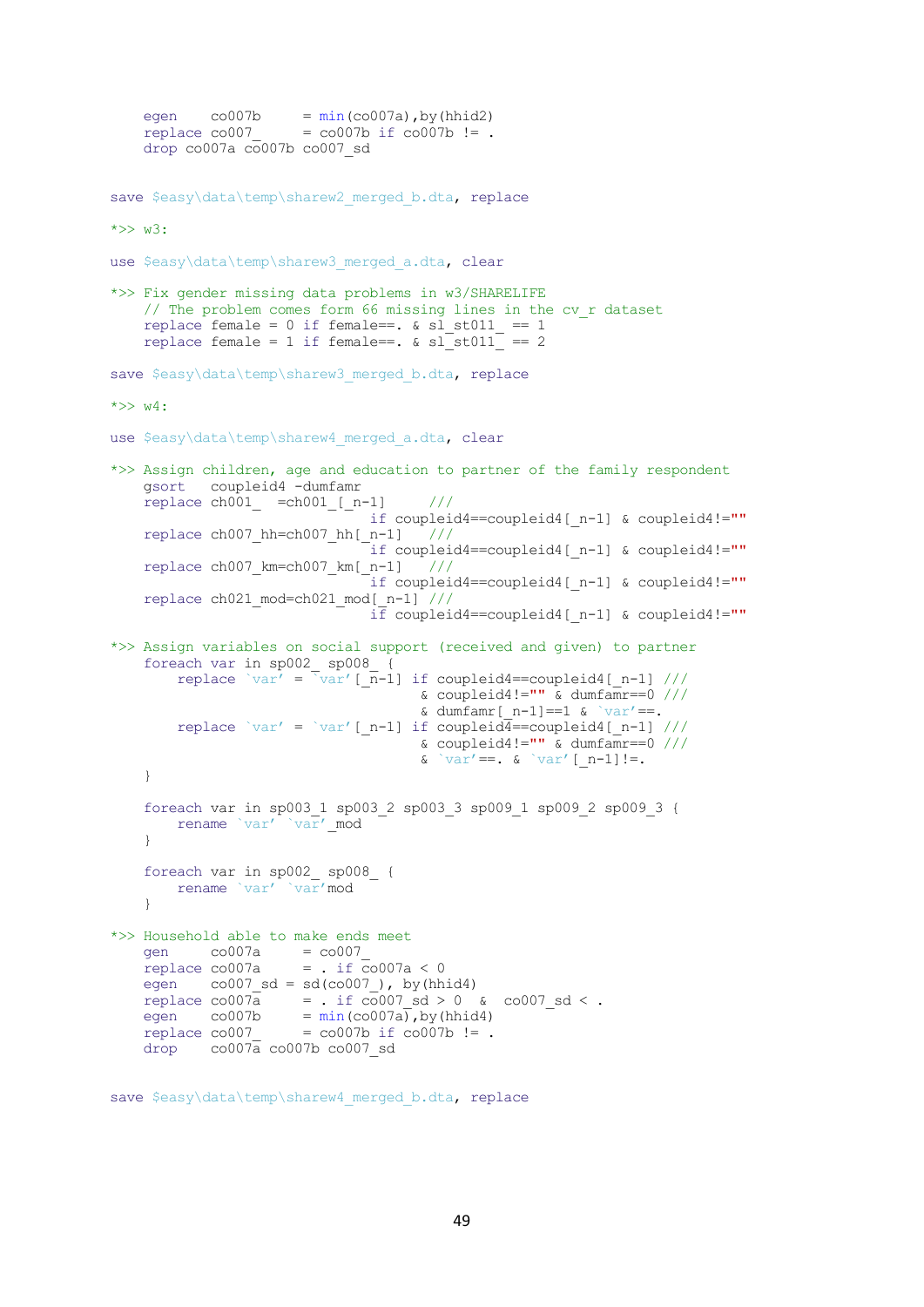```
*------------------------------------------------------------------------------
*------------------------------------------------------------------------------
*------------------------------------------------------------------------------
*----[25. Append waves to panel long format & integrate "long" variables]------
*>> Append single wave files to one long file:
   use $easy\data\temp\sharew1_merged_b.dta, clear
append using $easy\data\temp\sharew2 merged b.dta
append using $easy\data\temp\sharew3_merged_b.dta
   append using $easy\data\temp\sharew4_merged_b.dta
*>> Integrate hhid? into a "long" format hidd variable
    gen hhid = ""
     foreach w in $w {
       replace hhid = hhid`w' if wave==`w'
 }
    drop hhid? 
    lab var hhid "household identifier in respective wave - see var. wave" 
*>> Integrate coupleID? into a "long" format coupleid variable
    gen coupleid = ""
    foreach w in $w {
    replace coupleid = coupleid`w' if wave==`w'
     }
    drop coupleid? 
    lab var coupleid "couple identifier in respective wave - see var. wave" 
*>> Generate wave participation overview variable 
    foreach w in $w {
gen temp1 \wedge w' = \wedge w' if wave==\wedge w'egen temp2<sup>\bar{w}' = \max(\text{temp1} \ w'), by(mergeid)</sup>
    }
    gen wavepart = ""
     foreach w in $w {
    replace wavepart = wavepart + string(temp2 \wedge w') if string(temp2 \wedge w') !="."
     }
destring wavepart, replace
 lab var wavepart "wave participation pattern"
    drop temp1_* temp2_*
  *------------------------------------------------------------------------------
*------------------------------------------------------------------------------
*------------------------------------------------------------------------------
*----[26. Fix date intv., year/month birth, gender, & partnervars & qen age]---* Using information of other waves and simple mode imputations for date of 
   interview and month of birth (if year is missing in all waves available,
   we do not impute)
*>> Impute date of interview if missing (SHARELIFE known issue)
   by (minimum) mode values of wave/country:
   gen int date = ym(int year, int month) // stm formatreplace int date =dofm(int date) \overline{\phantom{a}} // changes to date format
    egen int date mode = mode(int date), by (wave country mod) minmode
   format int date mode int date \frac{1}{8d}replace int month = month(int date mode) if int month==.
   replace int year = year(int date mode) if int year ==.
   drop int date int date mode
```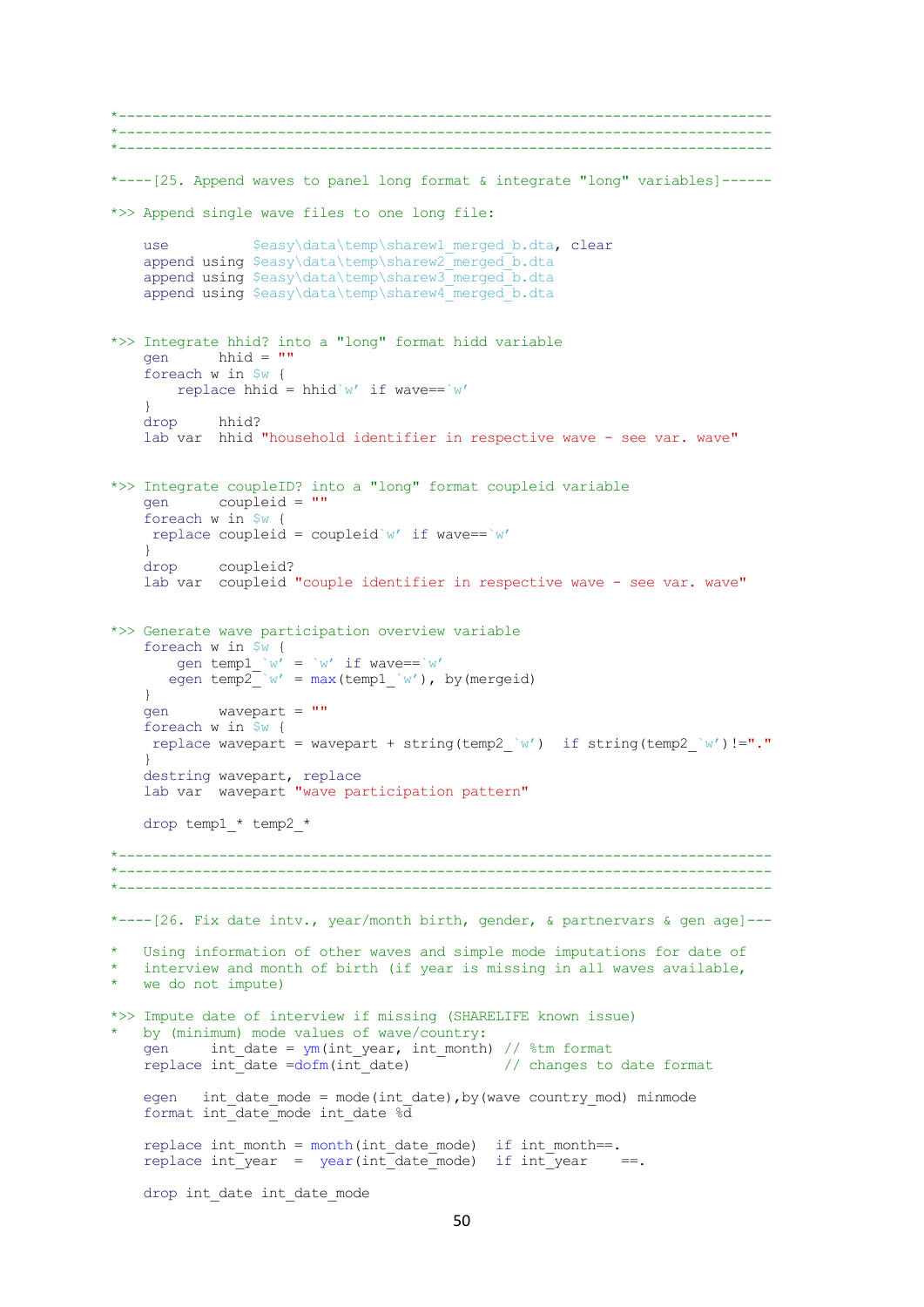```
*>> Check for deviations within gender (known issue in IL wave 1 vs 2): 
 // if gender deviates between waves, one information must be wrong
 // as there is no way to know which is the wrong information, both
    // are set to -3 "implausible value/suspected wrong"
   egen female sd = sd(female), by(mergeid)
    replace female = -3 if female sd > 0 & female_sd < .
    drop female_sd 
*>> Check for deviations within year of birth (known issue in IL wave 1 vs 2): 
     // same as with gender:
    gen dn003_mod = dn003_ if dn003_ > 0 
   egen dn003 mod sd = sd(dn003mod), by(mergeid)
replace dn003 mod = -3 if dn003 mod sd > 0 & dn003 mod sd < .
replace dn003 mod = -3 if dn003 mod == 2011
   \frac{1}{\text{drop}} dn003 mod sd
    lab var dn003 mod "year of birth"
   lab def dn003\frac{1}{2} mod -15 "no information" ///
                        -3 "implausible value/suspected wrong" 
    lab val dn003_mod dn003_mod
*>> Generate new month of birth variable, taking the minimum mode of all info:
    // here we are less strict as with year of birth and gender
    // i.e. we do not set the self-report to missing if it deviates between 
     // waves, instead we take the minimum modus answer of the self-reported
    // dn002_ variable per person:
    gen dn002_mod = dn002_ if dn002_ > 0 
   egen dn002 \mod m modus = mode(dn002 \mod m), by(mergeid) minmode
   replace dn002 mod = dn002 mod modus if dn002 mod != dn002 mod modus
   drop dn002_mod_modus
    lab val dn002_mod month
    lab var dn002_mod "month of birth"
*>> Now we can replace missing information from another wave if available: 
    foreach var in female dn003 mod dn002 mod {
       di "`var'"
         // Here we start to copy the information to all lines of 
       // the respondent; i.e. isced r from wave 1 is written into
        // all lines of the same respondent.
        sort mergeid
        foreach i in $w { 
            di "`var'"
            replace `var' = `var' [ n+`i'] if mergeid==mergeid[_n+`i'] & ///
                                              `var'== . \& `var<sup>\overline{r}</sup>[_n+`i'] !=.
            replace `var' = `var' [ n-`i'] if mergeid==mergeid[ n-`i'] & ///
                                              `var'== . \& `var' \lceil n-\iota' \rceil !=.
        }
    }
*>> Finally we can generate age of respondent: 
     * for the ~200 respondents with available year of birth (dn003) but missing
     * month of birth (dn002), we assume they are born in June:
   gen age = ( (int year * 12 + int month) - ///
                     (dn\overline{003} \mod * 12 + dn\overline{002} \mod) ) / 12 if dn003 mod != -3
   replace age = ( (int year * 12 + int month) - ///
                       (\overline{d}n003\_mod * 12 + \overline{6} ) ) / 12 if dn003 mod != -3 ///
                                                        \alpha dn002 mod == .
   lab var age "age at interview (in years)"
```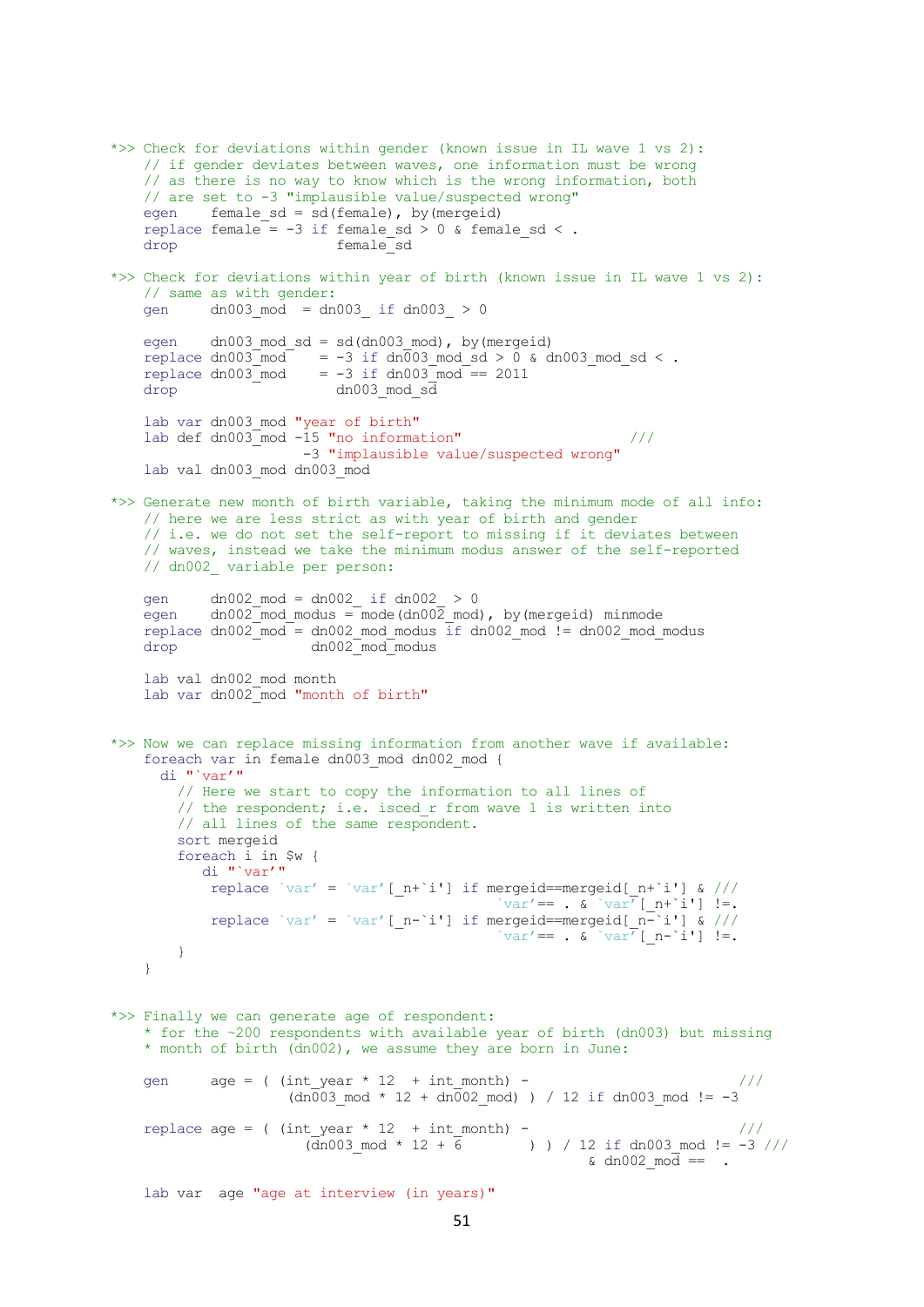```
*>> Generate Age of partner
    gen age_partner = . 
   // if we have a self report of the repective wave specific partner
    // we take it: 
    sort coupleid
   replace age partner = age[ n-1] if coupleid==coupleid[ n-1] & coupleid!=""
   replace age<sup>partner =</sup> age<sup>[n+1]</sup> if coupleid==coupleid[n+1] & coupleid!=""
   // otherwise we generate age based on the cv r information:
   replace age partner = ( (int\_year * 12 + int\_month ) - ///
                         (yrbirth partner * 12 + mobirth partner) ) / 12 ///
if age partner == . /// no self-report
 & coupleid != "" /// has partner
                         & yrbirth partner > 0 & yrbirth partner < . \frac{1}{10}& mobirth partner > 0 & mobirth partner <.
    // finally, as with age we assume the partner is born in June if only 
 // the month of birth of partner is missing, but the year is available: 
replace age partner = ( (int year * 12 + int month ) - ///
                         (yrb<sub>ir</sub>th<sub>part</sub>ner * 12 + 6 ) ) / 12 ///
if age partner == . /// no self-report
\& coupleid != "" \frac{1}{1} has partner
                          & yrbirth partner > 0 & yrbirth partner < .
   drop yrbirth partner mobirth partner
   assert age partner == . if coupleid=="" // just to make sure
   assert age partner \geq 0replace age partner = -9 if coupleid==""
   replace age partner = -15 if age partner== .
   lab var age partner "age at interview of partner"
   lab def age partner -15 "no information" ///
                       -9 "filtered: single or no partner in hh" ///
                       -3 "implausible value/suspected wrong" 
   lab val age partner age partner
*>> Take out very weird values in age & age_partner 
   replace age = -3 if age \sim 14replace age partner = -3 if age partner < 14 & age partner >=0
*>> After having transferred age to age partner in couples set no info codes
 in dn003 mod dn002 mod and age:
   replace dn003_mod = -15 if dn003_mod == .
   replace dn002 mod = -15 if dn002 mod == .
   replace age = -3 if dn003 mod == -3replace age = -15 if \qquad age == .
   lab def age -15 "no information" /// -3 "implausible value/suspected wrong" 
    lab val age age 
*>> Change storage format of age and age_partner to only one decimal 
    // it is only month exact
   replace age = round(age , 0.1)
   replace age_partner = round(age\ partner, 0.1)format age %9,1f
   format age partner %9,1f
*>> Correct gender partner from self-reports otherwise take cv r variable:
```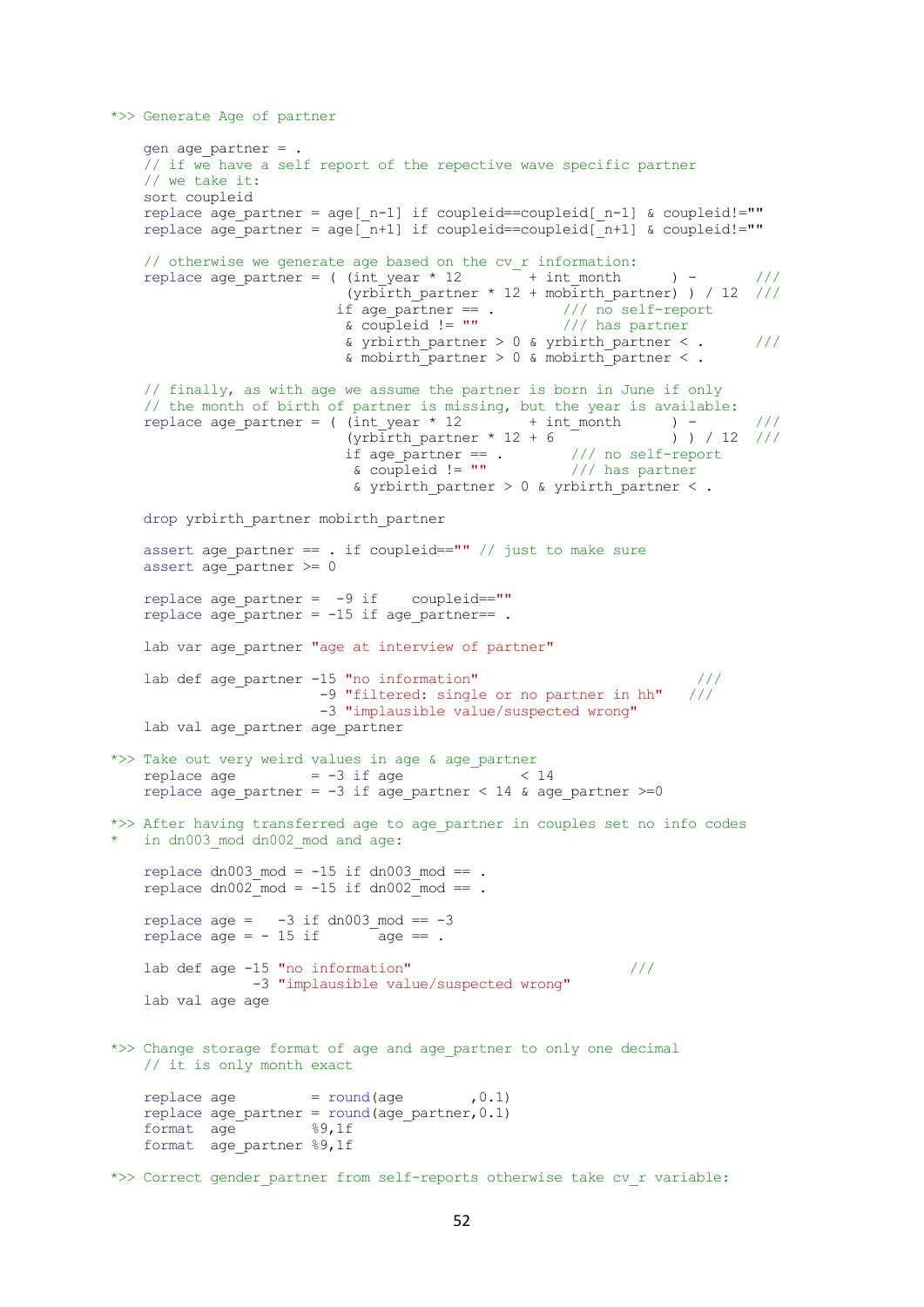```
 sort coupleid
    replace gender partner = female[ n-1] if coupleid==coupleid[ n-1] /// & coupleid!=""
    replace gender partner = female[ n+1] if coupleid==coupleid[ n+1] /// & coupleid!=""
    replace gender partner = -9 if coupleid==""
    replace gender partner = -15 if gender partner== .
    lab var gender partner "gender of partner: female=1, male=0"
    lab def gender partner -15 "no information" ///
                             -9 "filtered: single or no partner in hh" ///
                             -3 "implausible value/suspected wrong" /// 
                            0 "male" ///
                              1 "female"
    lab val gender partner gender_partner
            *------------------------------------------------------------------------------
*------------------------------------------------------------------------------
*------------------------------------------------------------------------------
*----[27. Transfer information collected once (in baseline interviews)]--------
          to the next waves of the respondent
          (done for isced, eduyears, country of birth, citizenship, height)
foreach var in isced_r eduyears birth_country citizenship ph013_ {
   di "`var'"
     // First we check for deviations within person and set the 
     // variable to missing if we have contradictory information.
     // This occurs rarely and there is no way to know which 
     // information is correct.
    gen var'c = var'replace `var'c = . if `var'c < 0
egen `var'c sd = sd(`var'c), by(mergeid)
replace `var'c = . if `var'c sd > 0 & `var'c sd < .
     // Here we start to copy the information to all lines of 
   // the respondent; i.e. isced r from wave 1 is written into
    // all lines of the same respondent.
     sort mergeid
     foreach i in $w { 
        di "`var'"
        replace `var'c = `var'c[ n+`i'] if mergeid==mergeid[_n+`i'] & ///
                       `var'c== \overline{\cdot} & `var'c[_n+`i'] !=.
       replace `var'c = `var'c[ n-`i'] if mergeid==mergeid[ n-`i'] & ///
                       `var'c== \overline{\cdot} & `var'c[_n-`i'] !=.
     }
     // Here we copy back the missing codes, only into the line of the wave 
     // the missing code occurred, if we did not find a valid answer in any
     // other wave.
    replace `var'c = `var' if `var'c == . \delta `var' < 0
    rename `var' `var' orig // to preserve the label stored in `var'
     rename `var'c `var'
}
lab val isced_r isced 
lab var isced<sup>r</sup> "education of respondent in ISCED-97 Coding"
lab val eduyears dn041
lab var eduyears "years of education"
rename eduyears eduyears_mod // We ignored the coded eduyears from wave 1 
                              // in this variable, this is why we add the
                              // "modified" indicator here.
drop isced r orig eduyears orig isced rc sd eduyearsc sd
foreach var in isced_r eduyears_mod {
     lab def `var' 95 "still in school", add
```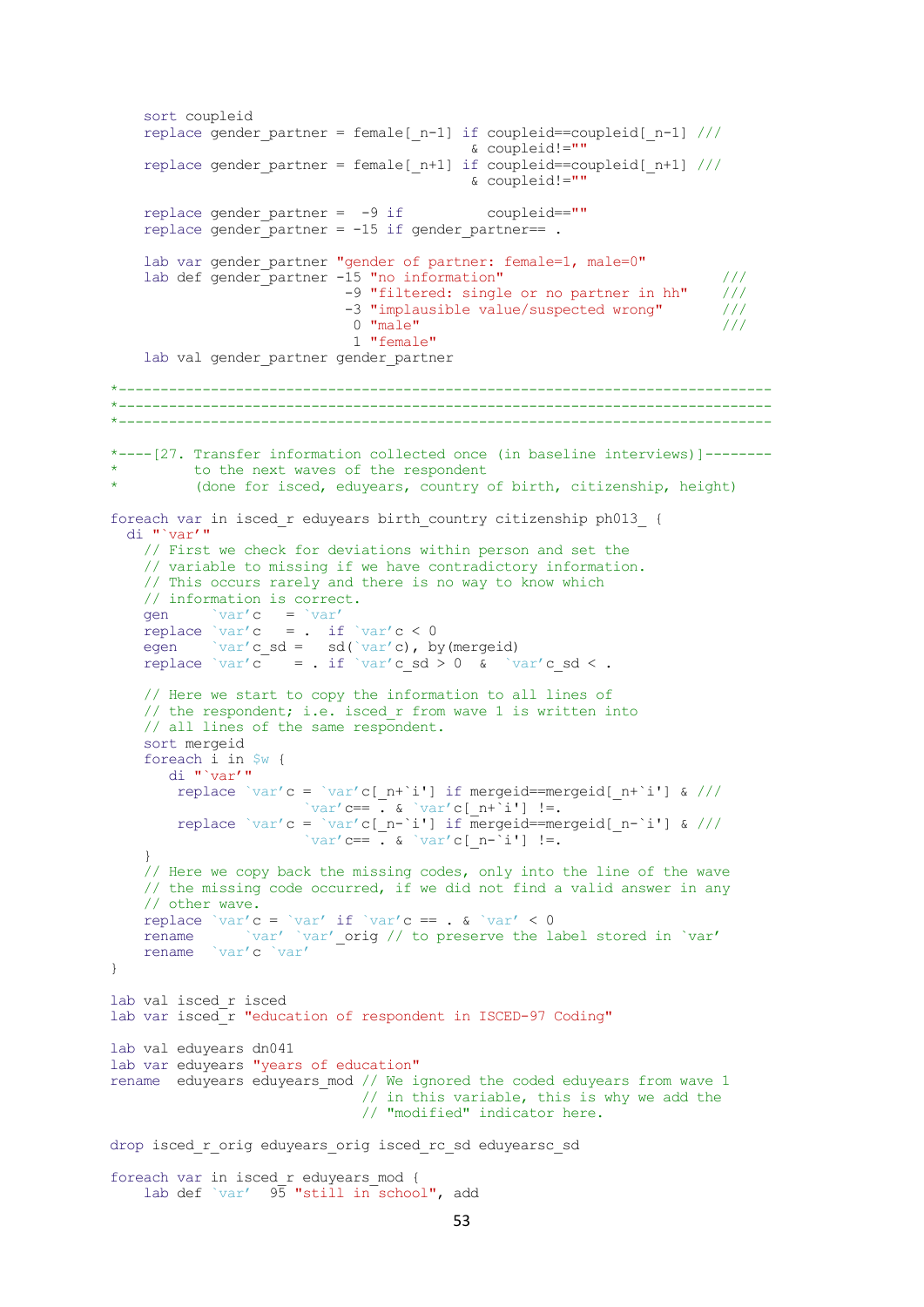```
 lab def `var' 97 "other", add
}
lab val citizenship citizenship // labelname of dn008c
lab var citizenship "citizenship of respondent (ISO coded)"
lab val birth country countryofbirth // labelname of dn005c
lab var birth_country "country of birth (ISO coded)"
lab def countryofbirth 1095 "Former Protectorate of Northern Rhodesia", add 
drop dn008c dn005c // Now we don't need these two w4 variables anymore.
                    // They were only kept to have their label info available.
*------------------------------------------------------------------------------
*------------------------------------------------------------------------------
*------------------------------------------------------------------------------
*----[28. Pass on information to next wave that may have changed/not changed]--
replace wave=33 if wave==3 // Change wave variable to 33 for SHARELIFE
                            // This allows sorting w1, w2 and w4 in order
                           // and to easier omitt wave 3.
*>> Assign marital status if longitudinal 
     sort mergeid wave
replace dn014 = dn014 [ n-1] if mergeid==mergeid[ n-1] & dn044 == 5 ///
\& wave != 33
     rename dn014_ mar_stat
    drop d\overline{n}044*>> Assign siblings and parents alive:
     sort mergeid wave
    replace siblings_alive = -9 \frac{1}{1} ///<br>if siblings alive == . \frac{1}{1} ///
                    if siblings_alive == . \frac{77}{6}<br> mergeid == mergeid[ n-1] ///
                      % mergeid == mergeid [n-1]& (siblings alive[ n-\overline{1}] == 0 ///
| siblings alive[n-1] == -9) ///
& \text{wave} := \overline{3}3replace siblings alive = -3 if siblings alive==99
 replace dn026_1=5 if mergeid==mergeid[_n-1] ///
\& \text{ (dn026 1==. } | \text{ dn026 1<0) } \& \text{ dn026 1} [n-1] == 5 \quad \text{///}& \text{wave}!=\frac{1}{3}3replace dn026 2=5 if mergeid==mergeid[ n-1]
                       & (dn026 2==. | dn026 1<0) & dn026 2[n-1]==5 ///
                      & wave! = 33
     rename dn026_1 mother_alive
     rename dn026_2 father_alive
*>> Assign ever smoked and currently smoking
     sort mergeid wave
    replace br001 =5 if mergeid==mergeid[n-1] & br001 [n-1]==5 ///
                      \&\text{ br}001 ==. \&\text{ wave}!=33replace br001 =1 if mergeid==mergeid[ n-1] & br001 [ n-1]==1 ///
                      \& \text{ b} \times 001 ==. \& \text{ wave}!=33
    replace br002 =5 if br001<sup>-==5</sup> & br002 ==.
    rename br001<sup>-</sup> ever smoked
     rename br002_ smoking
    label def br002 5 "no", modify
*>> Assign children living in same hh or w4
     sort mergeid wave
```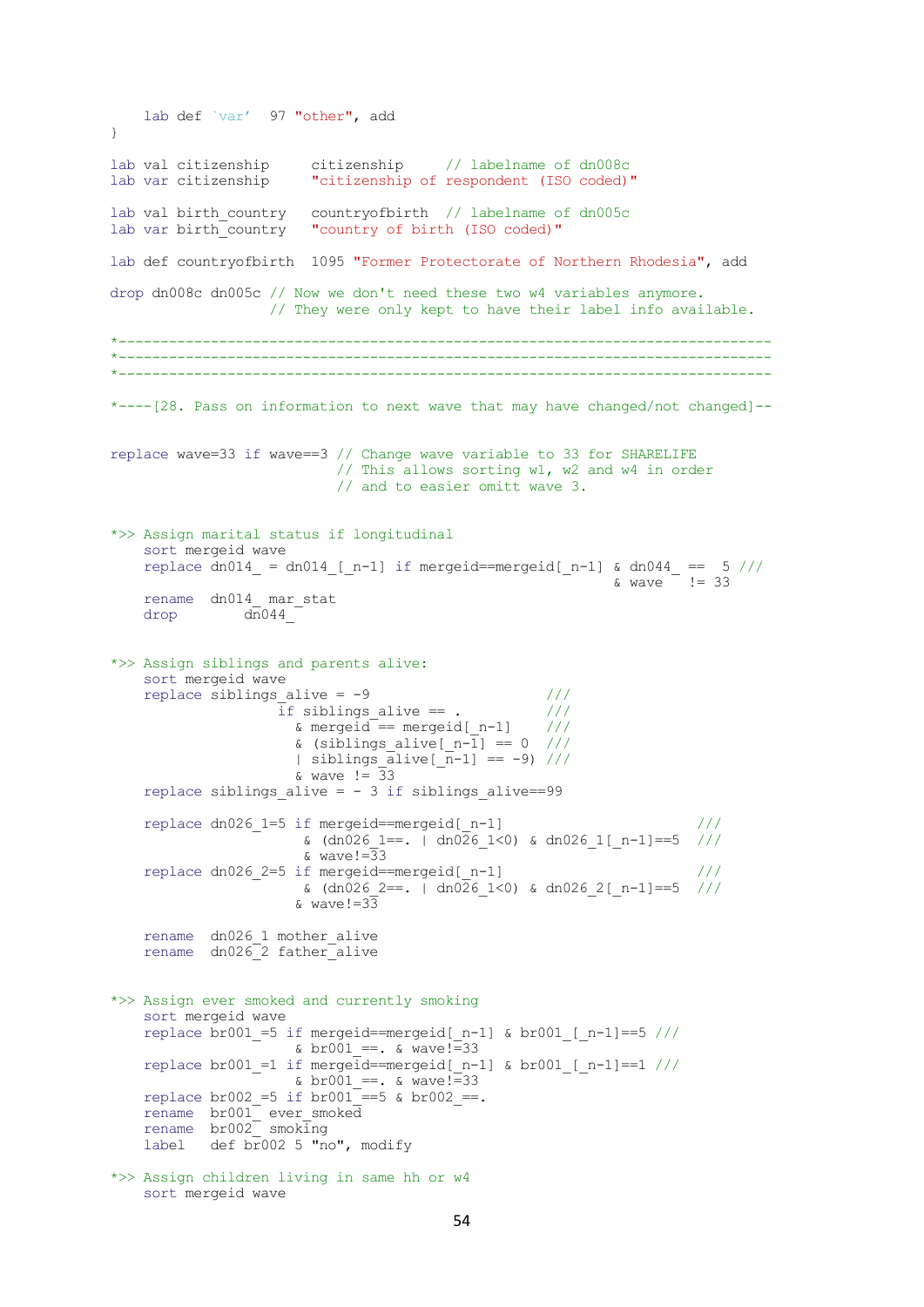```
replace ch007 hh=ch007 hh[n-1] if mergeid==mergeid[n-1] & ch524 ==5 ///
                                       & wave !=33
    replace ch007 km=ch007 km[ n-1] if mergeid==mergeid[ n-1] & ch524 ==5 ///
                                       & wave !=33
replace wave=3 if wave==33 // Change wave variable back to 3 for SHARELIFE
    *------------------------------------------------------------------------------
*------------------------------------------------------------------------------
*------------------------------------------------------------------------------
*----[29. Fix & re-generate variables, labels, etc.]---------------------------
*>> Use information from social networks module to reduce missing values
    in mother-/father alive in wave 4
    foreach var in sn\overline{0}05 1 sn005 2 sn005 3 sn005 4 sn005 5 sn005 6 sn005 7 {
        replace mother alive = 1 if `var' ==2
     }
 foreach var in sn005_1 sn005_2 sn005_3 sn005_4 sn005_5 sn005_6 sn005_7 {
replace father alive = 1 if `var' ==3
 }
*>> Re-generate yes/no values (1=yes, 5=no) for consistency reasons
    replace ch007 hh = 5 if ch007 hh ==0
    lab def lblch007 hh 5 "no", modify
    replace ch007 km = 5 if ch007 km ==0
    lab def lblch007 km 5 "no", modify
    replace hc032c = 5 if hc032c == 0 lab def lblhc032c 5 "no", modify
*>> Calculate BMI using the transferred height (ph013) and ph012 
    (collected in every wave)
     // correct obvious typos in height (Iwer typed in meters not centimetres):
    replace ph013 = ph013 * 100 if ph013 >= 1.00 & ph013 <= 1.90
 gen bmi_mod = (ph012_/(ph013_*ph013_)) * 10000 if ph012_>-1 & ph013_>-1
replace bmi mod = -12 if ph012 ==-1 | ph012 ==-2
replace bmi mod = -12 if ph013 ==-1 | ph013 ==-2
    replace bmi_mod = -15 if ph012==. | ph013_==.<br>recode bmi_mod (0/12 = -3)
    recode bm_{\text{min}} mod (0/12)recode bmimod (100/. = -3)
    recode bmi mod ( 12/18.4999999=1)
                     (12/18.499999=1) ///<br>(18.5/24.999999=2) ///
                     (25/29.999999=3) ///
                     ( 30/100=4) , gen(bmi2 mod)
replace bmi2 mod = -3 if bmi mod == -3lab var bmi_mod "body mass index (easySHARE version)"<br>lab var bmi\overline{2} mod "body mass index categories (easySHAR
                      "body mass index categories (easySHARE version)"
    \text{lab def bmi mod} ///
           -3 "value suspected wrong" 
     lab val bmi_mod bmi_mod
    lab def bmi2_mod 1 "below 18.5 -underweight" 1 ///
           1 "below 18.5 -underweight" \frac{1}{2} "18.5 - 24.9 - normal" \frac{1}{10}2 "18.5 - 24.9 - normal"
            3 "25-29.9 -overweight" ///
            4 "30 and above -obese" ///
           -3 "value suspected wrong" 
     lab val bmi2_mod bmi2_mod
```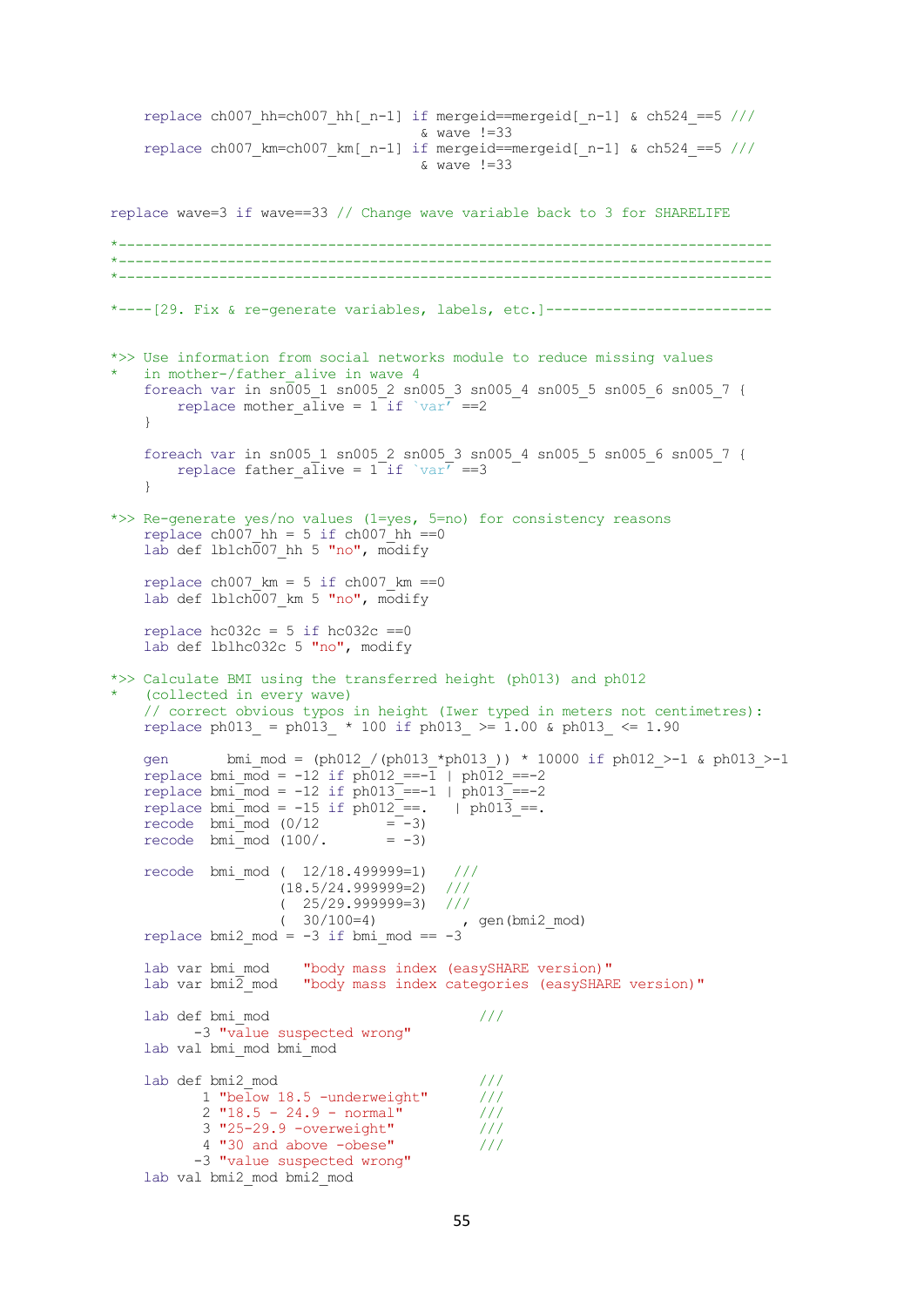\*>> Add labels for missing imputations in IL wave 1: replace income pct w1 =-7 if wave==1 & country==25 lab def income\_pct\_w1 -7 "not imputed yet", add replace fohcv  $mod=-7$  if wave==1 & country==25 lab def fohcv mod -7 "not imputed yet", add replace fahcv mod=-7 if wave==1 & country==25 lab def fahcv mod -7 "not imputed yet", add \*>> Add labels for country lab def country 32 "Hungary", add lab def country 33 "Portugal", add lab def country 34 "Slovenia", add lab def country 35 "Estonia", add \*>> Add labels for language lab def language 32 "Hungarian", add lab def language 33 "Portuguese",add lab def language 34 "Slovenian", add lab def language 35 "Estonian or Russian (ee)", add \*>> Add, re-assign or complete missing labels lab var casp "CASP: quality of life and well-being index" lab val casp casp lab val partnerinhh partnerinhh lab def partnerinhh 1 "living with a spouse/partner in household" /// 3 "living without a spouse/partner in household" /// 97 "other" lab var partnerinhh "living with spouse/partner" lab val hhsize hhsize lab val recall 1 lab val  $recall$ <sup>2</sup> lab val chronic mod chronic mod lab val mobilityind mobilityind lab val lgmuscle lgmuscle lab val adlwa lab val adla adla lab val grossmotor grossmotor lab val finemotor finemotor lab val iadla iadla lab val iadlza iadlza lab val maxgrip maxgrip lab def hhsize -15 "no information"<br>lab def recall 1 -15 "no information" lab def recall 1 -15 "no information" lab def recall 2 -15 "no information" lab def chronic mod  $-15$  "no information" lab def mobilityind  $-15$  "no information" lab def lgmuscle -15 "no information"<br>lab def adlwa -15 "no information" lab def adlwa -15 "no information"<br>lab def adla -15 "no information" -15 "no information" lab def grossmotor -15 "no information" lab def finemotor -15 "no information" lab def iadla -15 "no information"

lab def iadlza -15 "no information"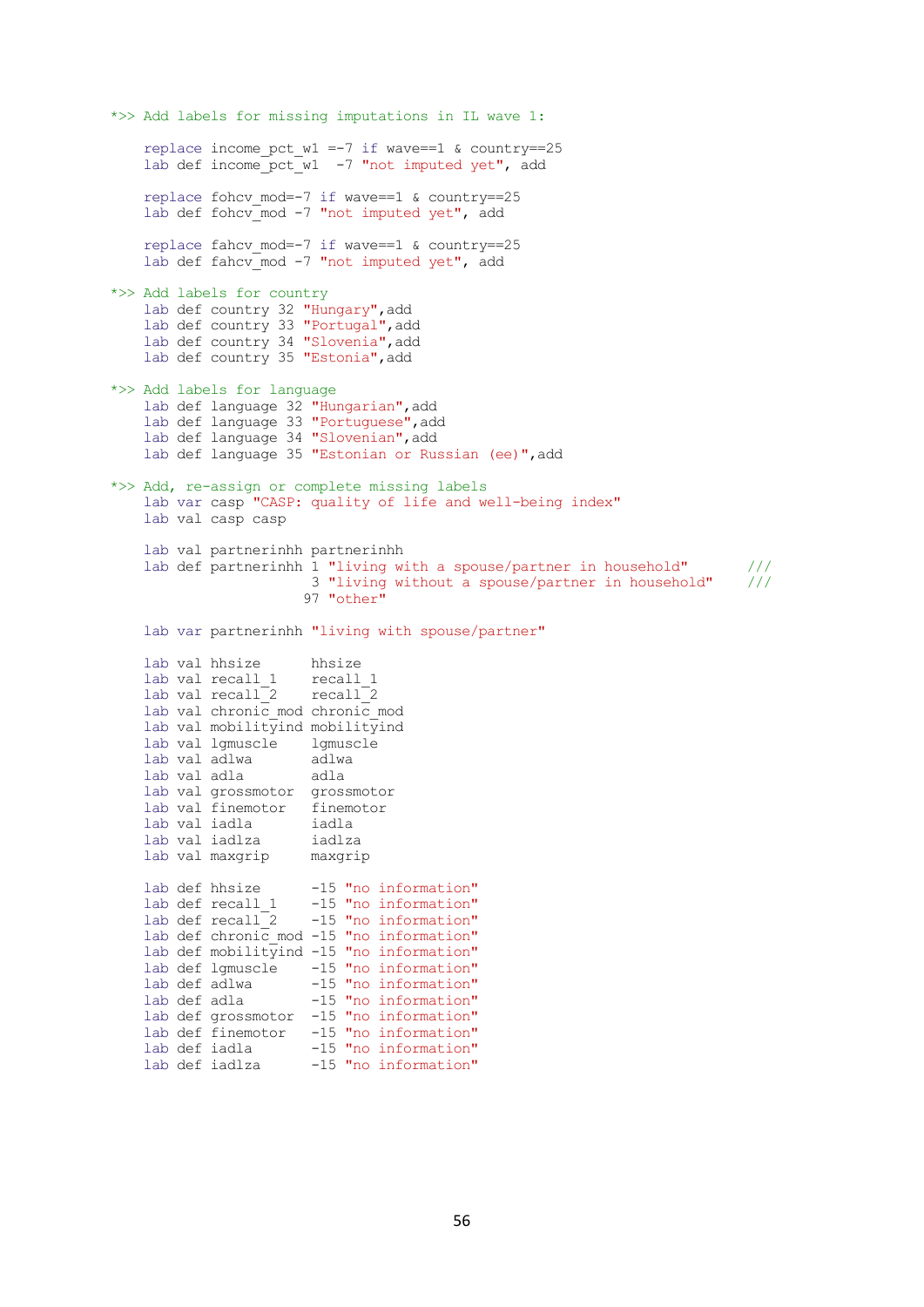```
*------------------------------------------------------------------------------
*------------------------------------------------------------------------------
*------------------------------------------------------------------------------
*----[30. Implement/complete wave/country skip patterns]-----------------------
   foreach var in mar stat mother alive father alive siblings alive {
       replace `var' \equiv -13 if wave==3
    }
 foreach var in co007_ ever_smoked smoking br010_mod br015_ ///
recall 1 recall 2 {
       replace `var' = -\overline{1}3 if wave==3
    }
 foreach var in ch001_ ch021_mod bmi_mod bmi2_mod chronic_mod {
replace \text{var}' = -13 if wave==3
     } 
    foreach var in ep005_ ep009_ ep011_mod ep013_mod ep026_mod ep036_mod {
      replace `var' = -13 if wave==3
     } 
    foreach var in hc002_ hc012_ hc029_ {
      replace `var' = -13 if wave==3 } 
    foreach var in sp002_ sp003_1 sp003_2 sp003_3 sp009_1 sp009_2 ///
                   sp009_3 sp008_ {
       replace `var' = -13 if wave==3
    }
     foreach var in casp euro1 euro2 euro3 euro4 euro5 euro6 euro7 euro8 ///
                  euro9 euro10 euro11 euro12 eurod {
       replace `var' = -13 if wave==3
     } 
    foreach var in mobilityind lgmuscle adlwa adla grossmotor finemotor ///
                  iadla iadlza orienti numeracy {
       replace \text{var}' = -13 if wave==3
     } 
    foreach var in ac002d1 ac002d2 ac002d3 ac002d4 ac002d5 ac002d6 ///
                  ac002d7 ac002dno {
       replace `var' = -13 if wave==3 | wave==4
    }
    foreach var in ch007_hh ch007_km {
replace `var' = -7 if wave==4 & (ch007 hh==. | ch007 km==.)
 replace `var' = -13 if wave==3 
     }
    foreach var in hc038_mod hc032c {
       replace `var' = -13 if wave==3 | wave==4
     } 
    foreach var in q34_re {
       replace `var' = -13 if wave==2 | wave==3 | wave==4
    } 
   foreach var in fahcv mod fohcv mod {
replace `var' = -13 if wave==3
replace `var' = -7 if country == 30
     } 
   replace income pct w1 = -13 if wave !=1replace income pct(w2 = -13 if wave !=2
```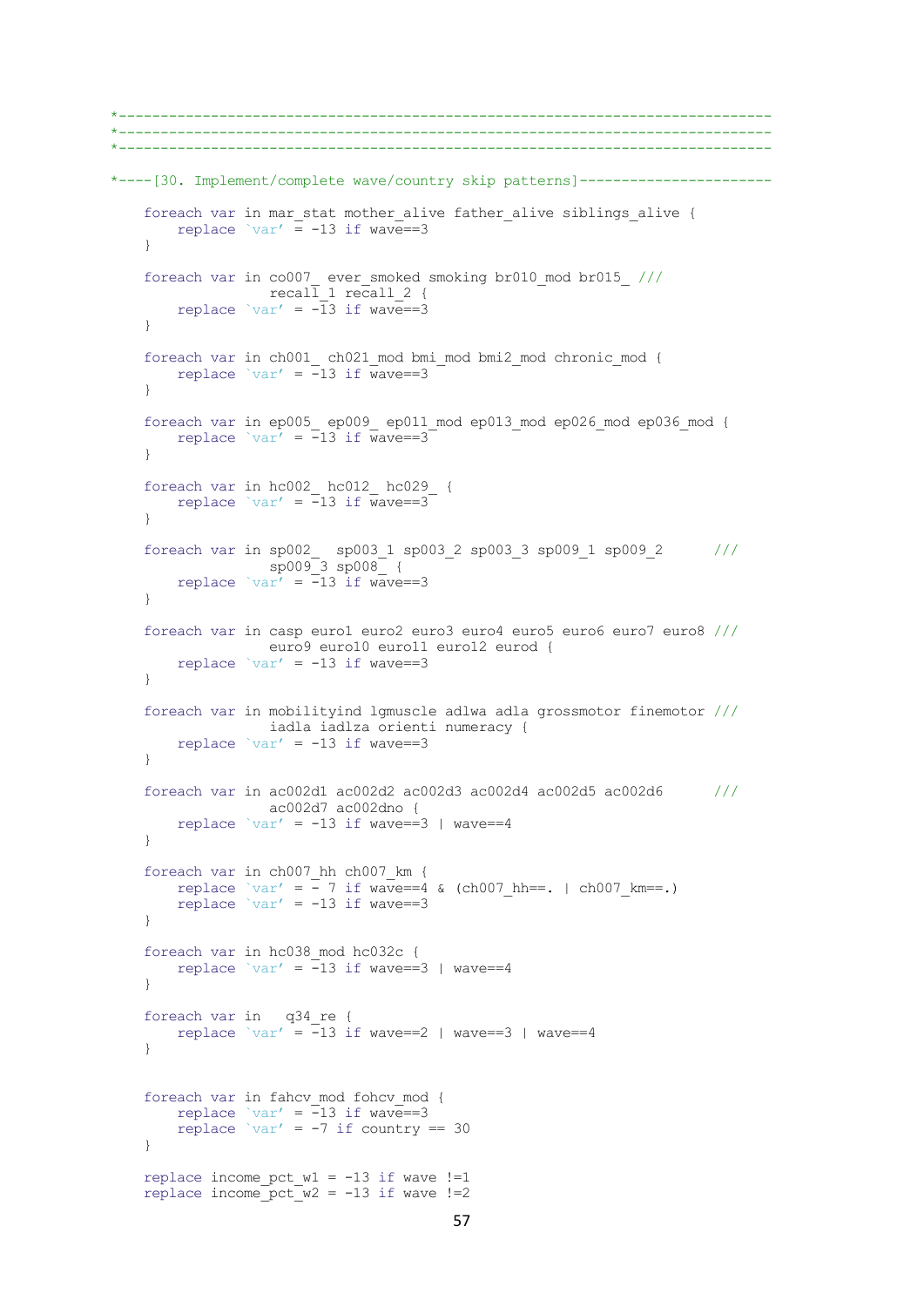```
replace income pct w2 = -7 if country ==30
    replace income pct w4 = -13 if wave !=4*>> Variables only included in SHARELIFE
     foreach var in sl_cs008_ sl_cs009_ sl_cs010_mod sl_cs010a_mod {
        replace var' = -13 if wave==1 | wave==2 | wave==4
 } 
*>> q34 re : religion not asked in France drop-off wave 1:
    replace q34 re =-14 if substr(mergeid, 1, 2) =="FR" & wave==1
*>> Set additional missing code if information is not available
  because wave 1 dropoff is not available / could not be linked
     foreach var in cesd1 casp q34_re {
        replace `var' = -16 if merge w1 dropoff == 1 & wave==1
     }
    \tag{11}lab def cesd1 -16
         "no drop-off (information in drop-off in this wave)" 
     lab val cesd1 cesd1 
     foreach label in casp reli cesd1 {
      lab def `label' -16 ///
         "no drop-off (information in drop-off in this wave)" ///
       , add modify
     }
     drop merge_w1_dropoff
*------------------------------------------------------------------------------
  \mathcal{L}^{\mathcal{L}}(\mathcal{L}^{\mathcal{L}}) is the contribution of the contribution of the contribution of the contribution
*------------------------------------------------------------------------------
*----[31. Integrate DK/RF and implement no information missing code]-----------
*>> Integrate "don't know" and "refusal" for remaining variables
    foreach var in \frac{1}{1}<br>female age partnerinhh dn002 dn003 gender partner age partner \frac{1}{1}female age partnerinhh dn002 dn003 gender partner age partner
        hhsize country country mod birth country citizenship sphus ////
        sl cs008 \overline{\phantom{0}} sl cs009 \overline{\phantom{0}} sl cs010 mod sl cs010a mod ////
q34 re \sim - - - - - - - - - - - \sim ///
        \frac{1}{\text{max\_stat}} mother_alive father_alive siblings_alive \frac{1}{\frac{1}{\sqrt{1-\frac{1}{\sqrt{1-\frac{1}{\sqrt{1-\frac{1}{\sqrt{1-\frac{1}{\sqrt{1-\frac{1}{\sqrt{1-\frac{1}{\sqrt{1-\frac{1}{\sqrt{1-\frac{1}{\sqrt{1-\frac{1}{\sqrt{1-\frac{1}{\sqrt{1-\frac{1}{\sqrt{1-\frac{1}{\sqrt{1-\frac{1}{\sqrt{1-\frac{1}{\sqrt{1-\frac{1}{\sqrt{1-\frac{1}{\sqrt{1-\frac{1}{\fahcv_mod fohcv_mod income_pct_w1 income_pct_w2 income_pct_w4 ///<br>mobilityind lgmuscle adlwa adla grossmotor finemotor ///
        mobilityind lgmuscle adlwa adla grossmotor finemotor \frac{1}{10}<br>iadla iadlza orienti numeracy maxorip eurod \frac{1}{10}iadla iadlza orienti numeracy maxgrip eurod
        isced_r eduyears_mod ///
        co007 ever smoked smoking br010 mod br015 recall 1 recall 2 ///
        a \cdot 002\overline{d}1 ac0\overline{0}2d2 ac002d3 ac002d4 \overline{a}c002d5 \overline{a}c002d6 \overline{a}c002d7 \overline{a} ///
\texttt{ac002dno} ///
 sp002_ sp003_1 sp003_2 sp003_3 sp008_ sp009_1 sp009_2 sp009_3 ///
ch001 ch021 mod bmi_mod chronic mod \sqrt{1/7}\text{ch}007\text{ h} ch007 km \text{ch}007\text{ h} \text{ch}007\text{ h} ch
ep005_ ep009_ ep011_mod ep013_mod ep026_mod ep036_mod ///
hc002<sup>-</sup> hc012<sup>-</sup> hc029<sup>-</sup> hc038 mod hc032c <sup>-</sup> ////
         casp euro1 euro2 euro3 euro4 euro5 euro6 euro7 euro8 ///
         euro9 euro10 euro11 euro12 eurod {
            replace `var' = -12 if `var' = -1 | `var' = -2
```

```
 }
```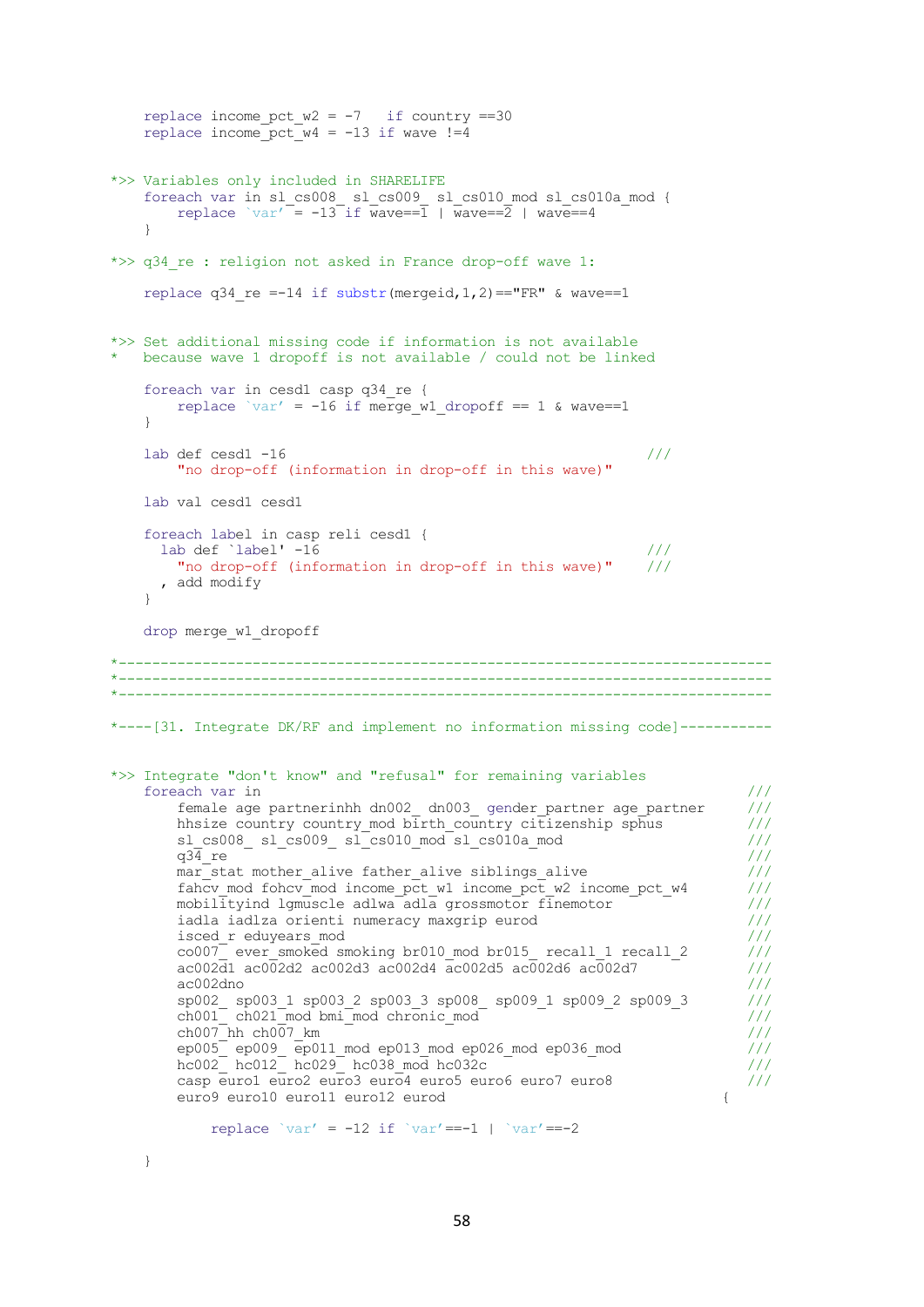\*>> Set "no information" missing code, when no other reason is left: foreach var in /// female age dn002\_ dn003\_ partnerinhh /// gender\_partner age\_partner int\_partner<br>hhsize\_country\_country\_mod\_birth\_country\_citizenship\_sphus /// hhsize country country\_mod birth\_country citizenship sphus  $\frac{1}{10}$  ///<br>g34 re  $\frac{1}{10}$ q34 re  $\sim$   $\sim$   $\sim$   $\sim$   $\sim$   $\frac{1}{2}$ sl $\overline{c}$ s008 sl $\overline{c}$ s009 sl $\overline{c}$ s010 $\overline{m}$ od sl $\overline{c}$ s010a $\overline{m}$ od ///  $\overline{\text{max}}$  stat mother alive  $\overline{\text{father}}$  alive siblings  $\frac{1}{2}$  /// fahcv\_mod fohcv\_mod income\_pct\_w1 income\_pct\_w2 income\_pct\_w4 /// mobilityind lgmuscle adlwa adla grossmotor finemotor  $\begin{array}{c} \hline \end{array}$  ///<br>iadla iadlza orienti numeracy maxgrip eurod /// iadla iadlza orienti numeracy maxgrip eurod isced\_r\_eduyears\_mod ////  $co007$  ever smoked smoking br010 mod br015 recall 1 recall 2 /// ac002d1 ac002d2 ac002d3 ac002d4 ac002d5 ac002d6 ac002d7 /// ac002dno /// sp002\_ sp003\_1 sp003\_2 sp003\_3 sp008\_ sp009\_1 sp009\_2 sp009\_3 /// ch001\_ ch021\_mod bmi\_mod chronic\_mod ///  $ch007$  hh  $ch007$  km  $\frac{1}{2}$ ep005 $^-$  ep009  $^-$ ep011 mod ep013 mod ep026 mod ep036 mod /// hc002\_ hc012\_ hc029\_ hc038\_mod hc032c /// casp euro1 euro2 euro3 euro4 euro5 euro6 euro7 euro8 /// euro9 euro10 euro11 euro12 eurod { replace `var' =  $-15$  if `var' ==. } \*------------------------------------------------------------------------------ \*------------------------------------------------------------------------------ \*----[32. Keep, add easy missing codes & labels, order, data labels & save]--- keep mergeid hhid coupleid wave wavepart /// int year int month country country mod language  $///$ female dn002 $^m$ mod dn003 mod age birth country citizenship q34 re /// isced\_r eduyears\_mod mar\_stat hhsize partnerinhh int\_partner  $\frac{1}{16}$  ///<br>age partner gender partner mother alive father alive siblings alive /// age\_partner gender\_partner mother\_alive father\_alive siblings\_alive ///<br>ch001 ch021 mod ch007 hh ch007 km  $ch001$  ch021 mod ch007 hh ch007 km  $a$ c002 $\overline{d}$ 1 ac00 $\overline{2}d$ 2 ac00 $2d\overline{3}$  ac002 $d\overline{4}$  ac002d5 ac002d6 ac002d7 ac002dno /// sp002\_ sp003\_1 sp003\_2 sp003\_3 sp008\_ sp009\_1 sp009\_2 sp009\_3 /// sl cs $\overline{0}08$  sl<sup>-</sup>cs009 sl cs010<sup>-</sup> mod sl cs010a-mod  $\overline{0}$   $\overline{0}$  /// sphus chronic mod casp euro1 euro2 euro3 euro4 euro5 euro6 euro7 /// euro8 euro9 euro10 euro11 euro12 eurod /// hc002\_ hc012\_ hc029\_ hc038\_mod hc032c /// maxgrip adlwa adla iadla iadlza mobilityind lgmuscle /// grossmotor finemotor recall\* orienti numeracy /// bmi\_mod bmi2\_mod smoking ever\_smoked br010\_mod br015\_ /// ep005\_ ep009\_ ep011\_mod ep013\_mod ep026\_mod ep036\_mod co007\_ /// fahcv mod fohcv mod income pct w1 income pct w2 income pct w4 // cesd1 not included in this release - needs more checks \*>> Add additional easy labels to all remaining labelsets: label dir global labellist "`r(names)'" foreach label in \$labellist { lab def `label' -3 "implausible value/suspected wrong", add modify lab def `label' -7 "not yet coded" , add modify lab def `label' -12 "don't know / refusal" , add modify lab def `label' -13 "not asked in this wave" , add modify lab def `label' -14 "not asked in this country" , add modify lab def `label' -15 "no information" , add modify } lab def maxgrip -15 "no/no valid measure" lab val maxgrip maxgrip \*>> Order

#### order mergeid hhid coupleid wave wavepart ///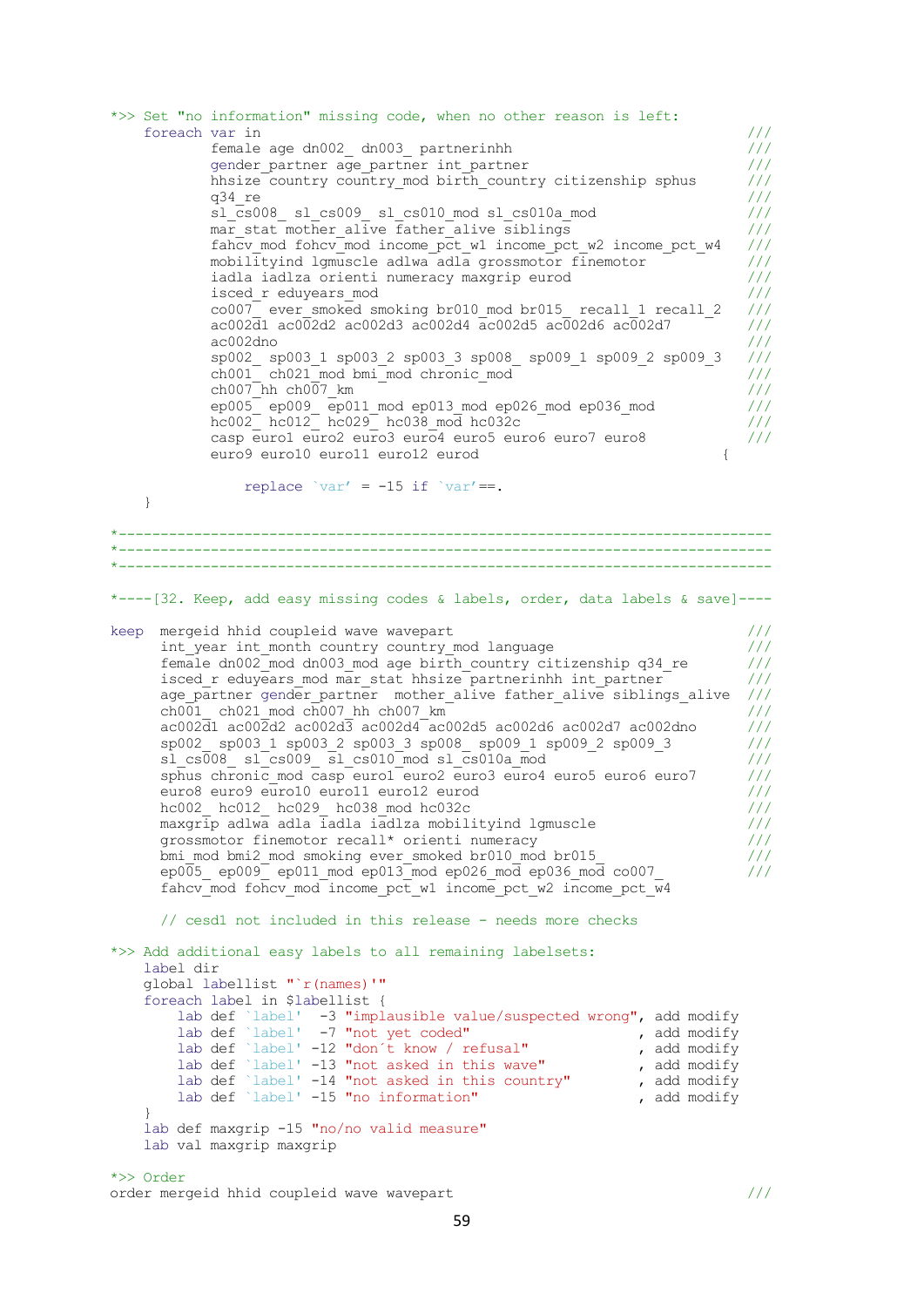```
int year int month country country mod language ///female dn002\overline{\phantom{a}} mod dn003 mod age birth country citizenship q34 re ///
      isced r eduyears mod mar stat hhsize partnerinhh int partner ////
      age_partner gender_partner mother_alive father_alive siblings_alive ///<br>ch001 ch021 mod ch007 hh ch007 km
      \frac{\text{ch}0\overline{01}}{\text{ch}02\overline{11}} ch021 mod ch007 hh ch007 km \frac{1}{\text{ch}02} = \frac{1}{\text{ch}02} ///<br>ac002d1 ac002d2 ac002d3 ac002d4 ac002d5 ac002d6 ac002d7 ac002dno ///
      ac002\bar{d}1 ac00\bar{2}d2 ac002\bar{d}3 ac002\bar{d}4 ac002\bar{d}5 ac002\bar{d}6 ac002\bar{d}7 ac002\bar{d}no sp002_ sp003_1 sp003_2 sp003_3 sp008_ sp009_1 sp009_2 sp009_3 ///
      s1_c s008_c s1_c s009_c s1_c s010_c mod s1_c s010a_mod<br>sphus chronic mod casp euro1 euro2 euro3 euro4 euro5 euro6 euro7 ///<br>euro8 euro9 euro10 euro11 euro12 eurod ///
      sphus chronic_mod casp euro1 euro2 euro3 euro4 euro5 euro6 euro7
      euro8 euro9 euro10 euro11 euro12 eurod<br>hc002 hc012 hc029 hc038 mod hc032c ////
      hc002_ hc012_ hc029_ hc038_mod hc032c ///<br>maxgrip adlwa adla iadla iadlza mobilityind lgmuscle ////
      maxgr\bar{ip} adlwa adla iadla iadlza mobilityind lgmuscle
       grossmotor finemotor recall* orienti numeracy ///
      bmi_mod bmi2_mod smoking ever_smoked br010_mod br015_<br>ep005 ep009 ep011_mod ep013_mod ep026_mod ep036_mod co007 ///
      ep005_ ep009_ ep011 mod ep013_mod ep026 mod ep036 mod co007
      fahcv mod fohcv mod income pct w1 income pct w2 income pct \overline{w}4 sort mergeid wave 
*>> Label & Notes for dataset
     label data "" 
 notes drop _dta
 note: {it: easy}SHARE release {cmd: 1.0.0} waves {cmd: $w} ///
            {it:doi } {cmd: 10.6103/SHARE.easy.100}
     label data "easySHARE release 1.0.0 waves $w doi 10.6103/SHARE.easy.100 " 
compress
saveold $easy\data\easySHARE_rel1-0-0.dta // no replace on purpose!
 // this is to make sure
 // we do not delete a 
                                                // released version by 
                                                // accident 
     // saveold is used to have the dataset readable in Stata 11 
*>> Use this file to convert it to SPSS
  so that we do not have double numlabels (SPSS has an option to show them):
    *>> first write an SPSS script to run from within SPSS:
     clear
     set obs 5
     gen str60 var = ""
     replace var= "GET STATA FILE='$easy/data/easySHARE_rel1-0-0.dta'. " in 1
    replace var= "SAVE OUTFILE ='$easy/data/easySHARE_rel1-0-0.sav' " in 2<br>replace var= " /COMPRESSED. " in 3
    replace var= " /COMPRESSED.
    outfile using "$easy/data/Save_as_spss.sps", replace noquote
    *>> execute SPSS 
    // $spss executable is a global that must be set for each computer)
     // and points to the SPSS executable
     // Alternatively one can just start SPSS from the Start menue and 
    // load the Save as spss.sps script just created above.
     quietly { 
    . winexec $spss_executable "$easy/data/Save_as_spss.sps"
     window stopbox note ///
          "Run file in SPSS (press STRG+A to mark all, then STRG+R to run)." " " ///
          "Close SPSS completely and then press OK to continue."
     }
    *>> delete the SPSS script: 
    erase $easy/data/Save as spss.sps
```